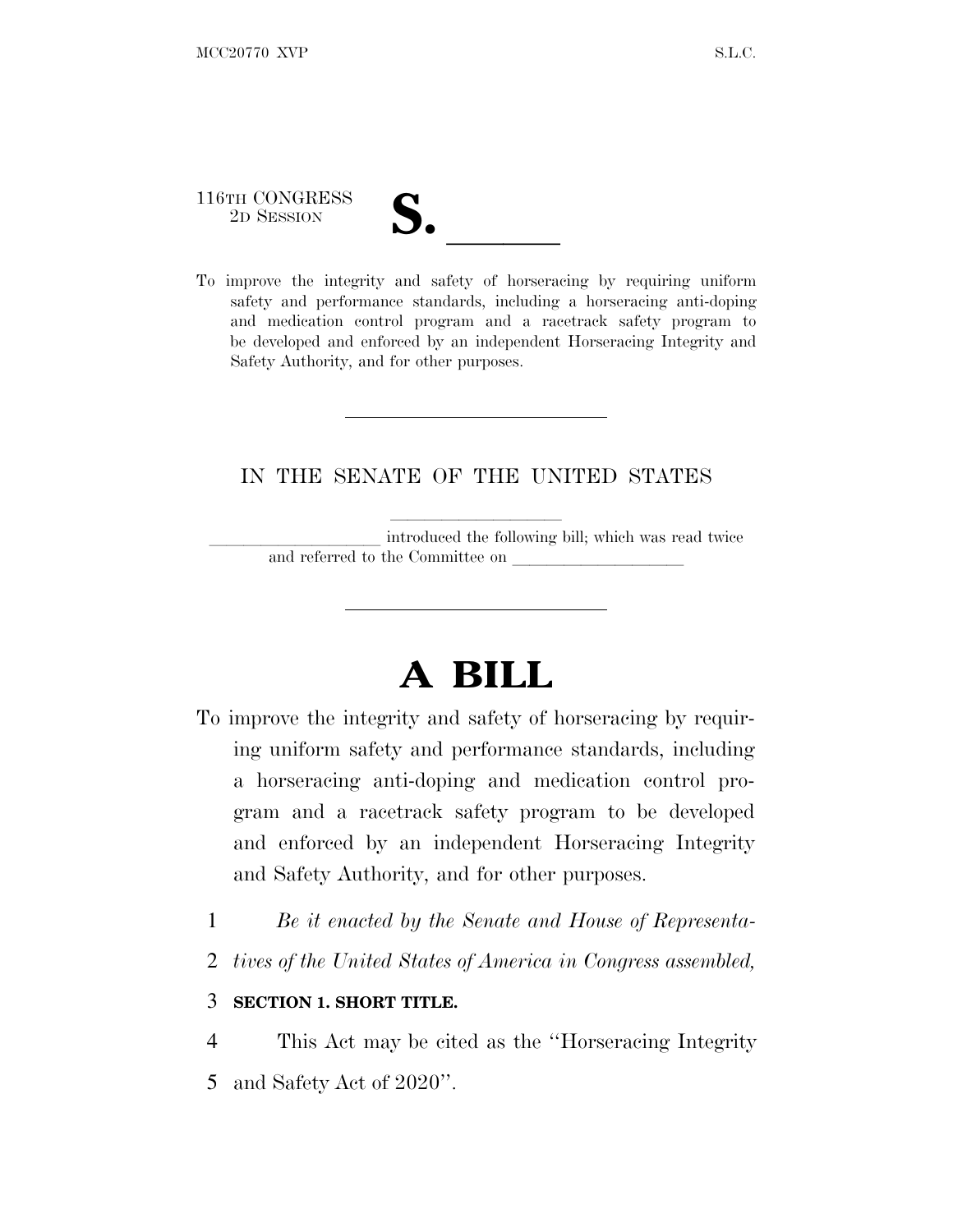### **SEC. 2. DEFINITIONS.**

In this Act:

 (1) AUTHORITY.—The term ''Authority'' means the Horseracing Integrity and Safety Authority des-5 ignated by section  $3(a)$ .

 (2) COMMISSION.—The term ''Commission'' means the Federal Trade Commission.

 (3) COVERED HORSE.—The term ''covered horse'' means any Thoroughbred horse, or any other horse made subject to this Act by election of the ap- plicable State racing commission or the breed gov- erning organization for such horse under section  $5(k)$ , during the period—

 (A) beginning on the date of the horse's first timed and reported workout at a racetrack that participates in covered horseraces or at a licensed training facility; and

 (B) ending on the date on which the Au- thority receives written notice that the horse has been retired.

 (4) COVERED HORSERACE.—The term ''covered horserace'' means any horserace involving Thorough- bred horses that has a substantial relation to inter- state commerce, including any Thoroughbred horse- race that is the subject of interstate off-track or ad-vance deposit wagers.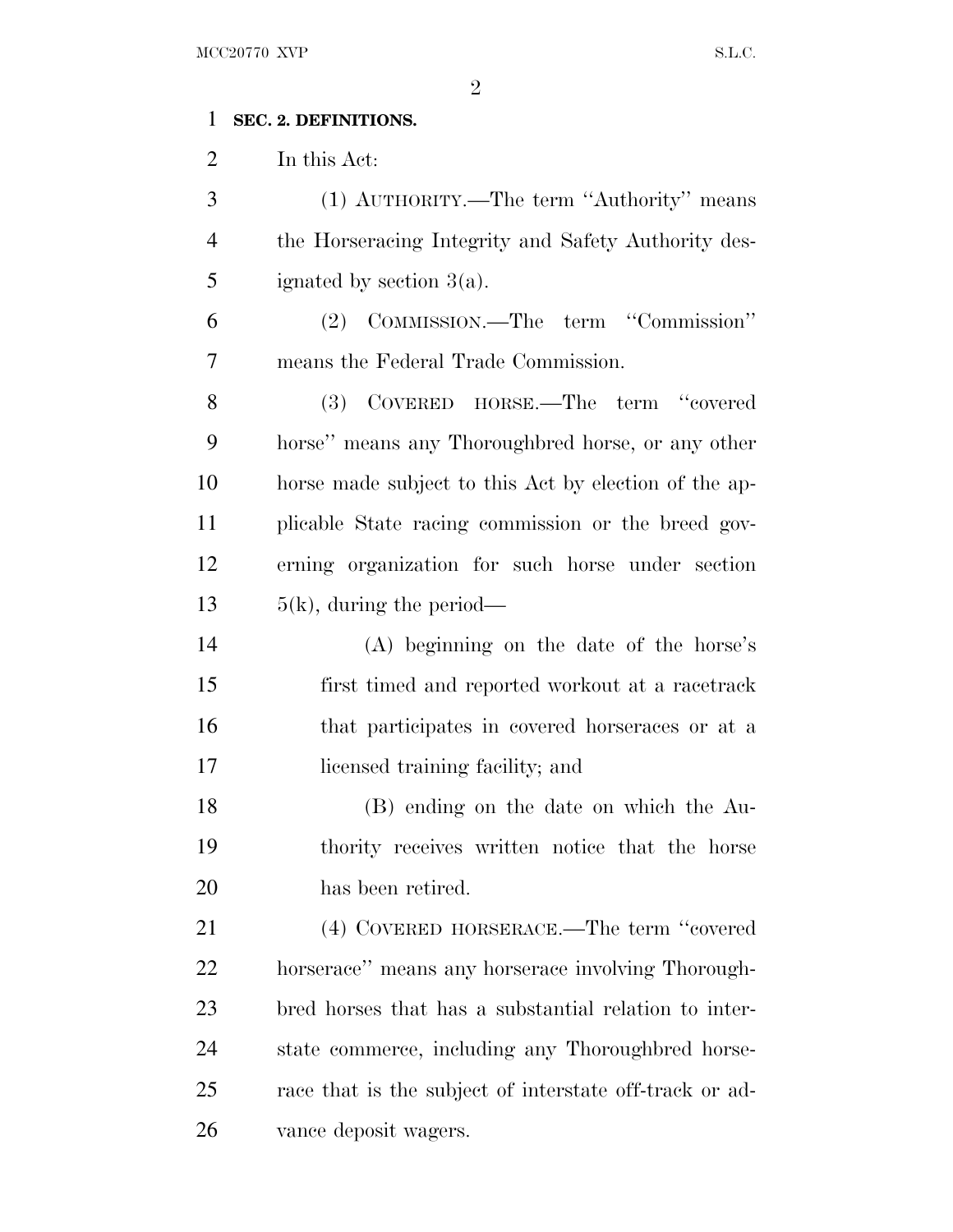(5) COVERED PERSONS.—The term ''covered persons'' means all trainers, owners and breeders, jockeys, racetracks, veterinarians, persons (legal and natural) licensed by a State racing commission and the agents, assigns, and employees of such persons and other horse support personnel who are engaged in the care, training, or racing of covered horses.

 (6) EQUINE CONSTITUENCIES.—The term ''equine constituencies'' means, collectively, owners and breeders, trainers, racetracks, veterinarians, State racing commissions, and jockeys who are en- gaged in the care, training, or racing of covered horses.

 (7) EQUINE INDUSTRY REPRESENTATIVE.—The term ''equine industry representative'' means an or- ganization regularly and significantly engaged in the equine industry, including organizations that rep- resent the interests of, and whose membership con- sists of, owners and breeders, trainers, racetracks, veterinarians, State racing commissions, and jock-eys.

 (8) HORSERACING ANTI-DOPING AND MEDICA- TION CONTROL PROGRAM.—The term ''horseracing anti-doping and medication control program'' means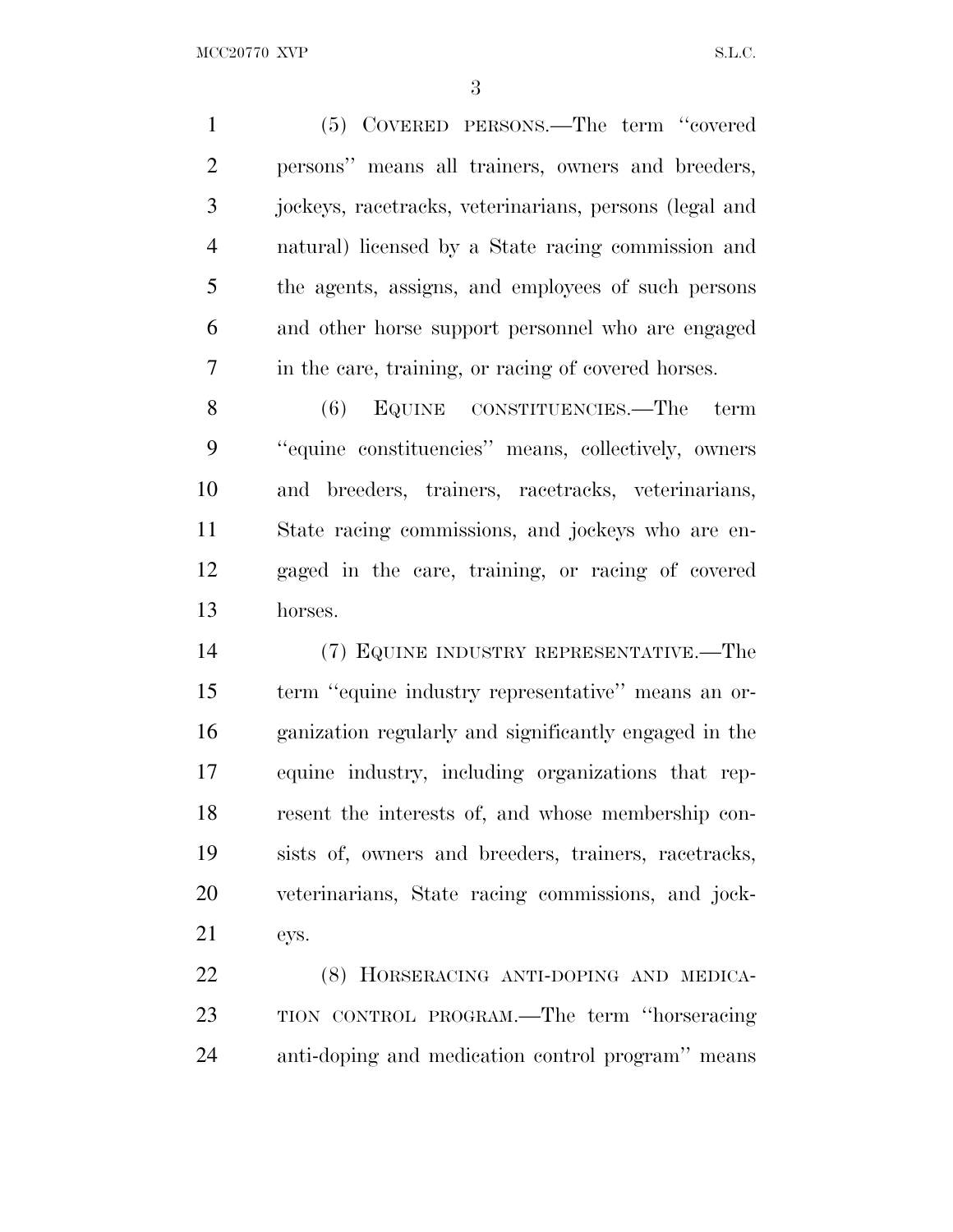| $\mathbf{1}$   | the anti-doping and medication program established    |
|----------------|-------------------------------------------------------|
| $\overline{2}$ | under section $6(a)$ .                                |
| 3              | (9) IMMEDIATE FAMILY MEMBER.—The term                 |
| $\overline{4}$ | "immediate family member" shall include a spouse,     |
| 5              | mother, father, aunt, uncle, sibling, or child.       |
| 6              | (10) INTERSTATE OFF-TRACK WAGER.—The                  |
| 7              | term "interstate off-track wager" has the meaning     |
| 8              | given such term in section 3 of the Interstate Horse- |
| 9              | racing Act of 1978 (15 U.S.C. 3002).                  |
| 10             | (11) JOCKEY.—The term "jockey" means a                |
| 11             | rider or driver of a covered horse in covered         |
| 12             | horseraces.                                           |
| 13             | (12) LICENSED TRAINING FACILITY.—The term             |
| 14             | "licensed training facility" means a location that is |
| 15             | not a racetrack licensed by a State racing commis-    |
| 16             | sion that operates primarily to house covered horses  |
| 17             | and conduct workouts.                                 |
| 18             | (13) OWNERS AND BREEDERS.—The<br>term                 |
| 19             | "owners and breeders" means those persons who ei-     |
| 20             | ther hold ownership interests in covered horses or    |
| 21             | who are in the business of breeding covered horses.   |
| 22             | (14) PROGRAM EFFECTIVE DATE.—The term                 |
| 23             | "program effective date" means the earlier of-        |
| 24             | $(A)$ January 1 of the second year after the          |
| 25             | date of the enactment of this Act; or                 |
|                |                                                       |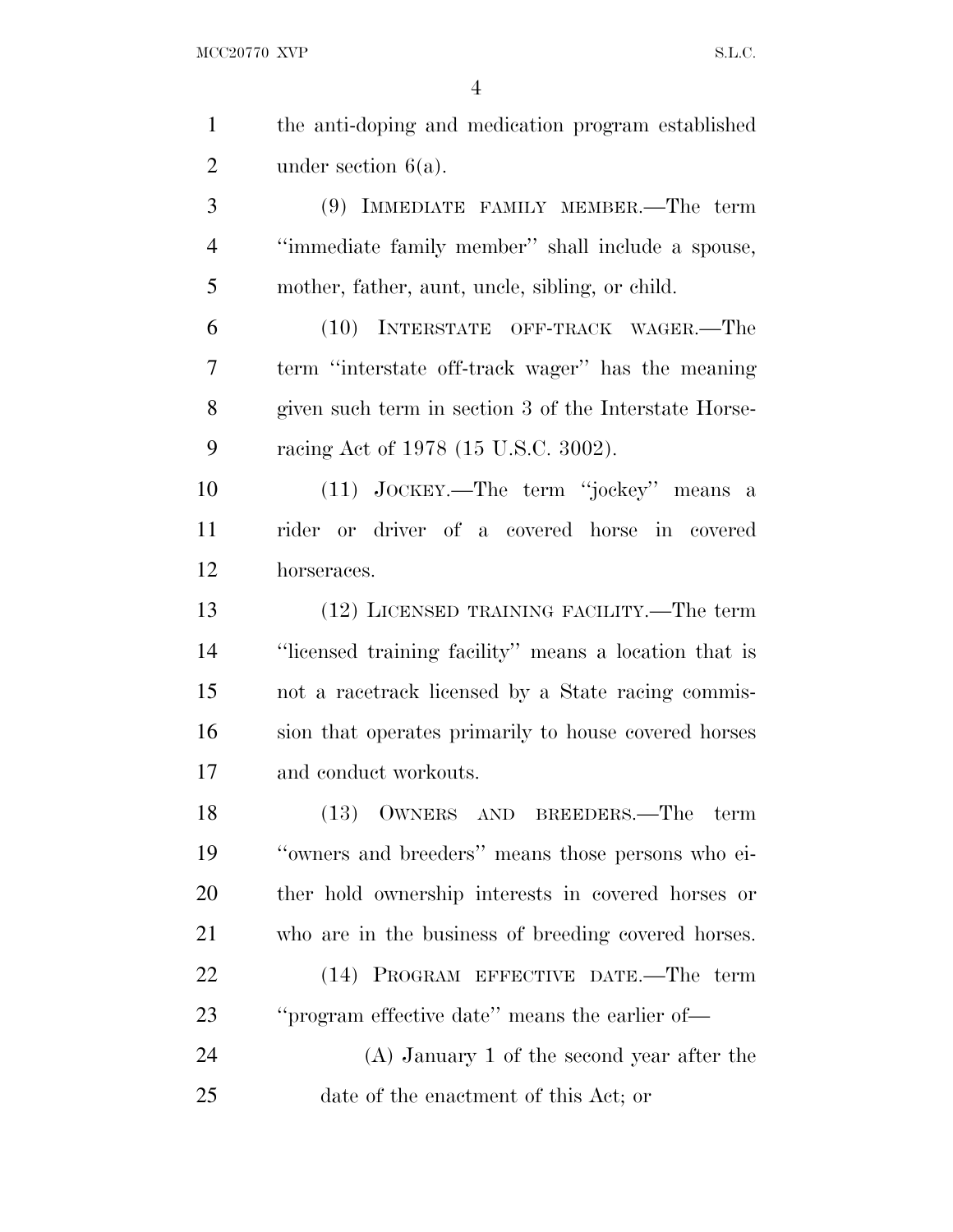| $\mathbf{1}$   | (B) the date that is 540 days after such               |
|----------------|--------------------------------------------------------|
| $\overline{2}$ | date of enactment.                                     |
| 3              | (15) RACETRACK.—The term "racetrack"                   |
| $\overline{4}$ | means an organization licensed by a State racing       |
| 5              | commission to conduct covered horseraces.              |
| 6              | (16) RACETRACK SAFETY PROGRAM.—The term                |
| 7              | "racetrack safety program" means the program es-       |
| 8              | tablished under section $7(a)$ .                       |
| 9              | (17) STAKES RACE.—The term "stakes race"               |
| 10             | means any race so designated by the racetrack at       |
| 11             | which such race is run, including, without limitation, |
| 12             | races comprising the Breeders' Cup World<br>the        |
| 13             | Championships and the races designated as graded       |
| 14             | stakes by the American Graded Stakes Committee of      |
| 15             | the Thoroughbred Owners and Breeders Association.      |
| 16             | (18) STATE RACING COMMISSION.—The term                 |
| 17             | "State racing commission" means an entity des-         |
| 18             | ignated by State law or regulation that has jurisdic-  |
| 19             | tion over the conduct of horseracing within the ap-    |
| 20             | plicable State.                                        |
| 21             | (19) TRAINER.—The term "trainer" means an              |
| 22             | individual engaged in the training of covered horses.  |
| 23             | (20) VETERINARIAN.—The term "veterinarian"             |
| 24             | means a licensed veterinarian who provides veteri-     |
| 25             | nary services to covered horses.                       |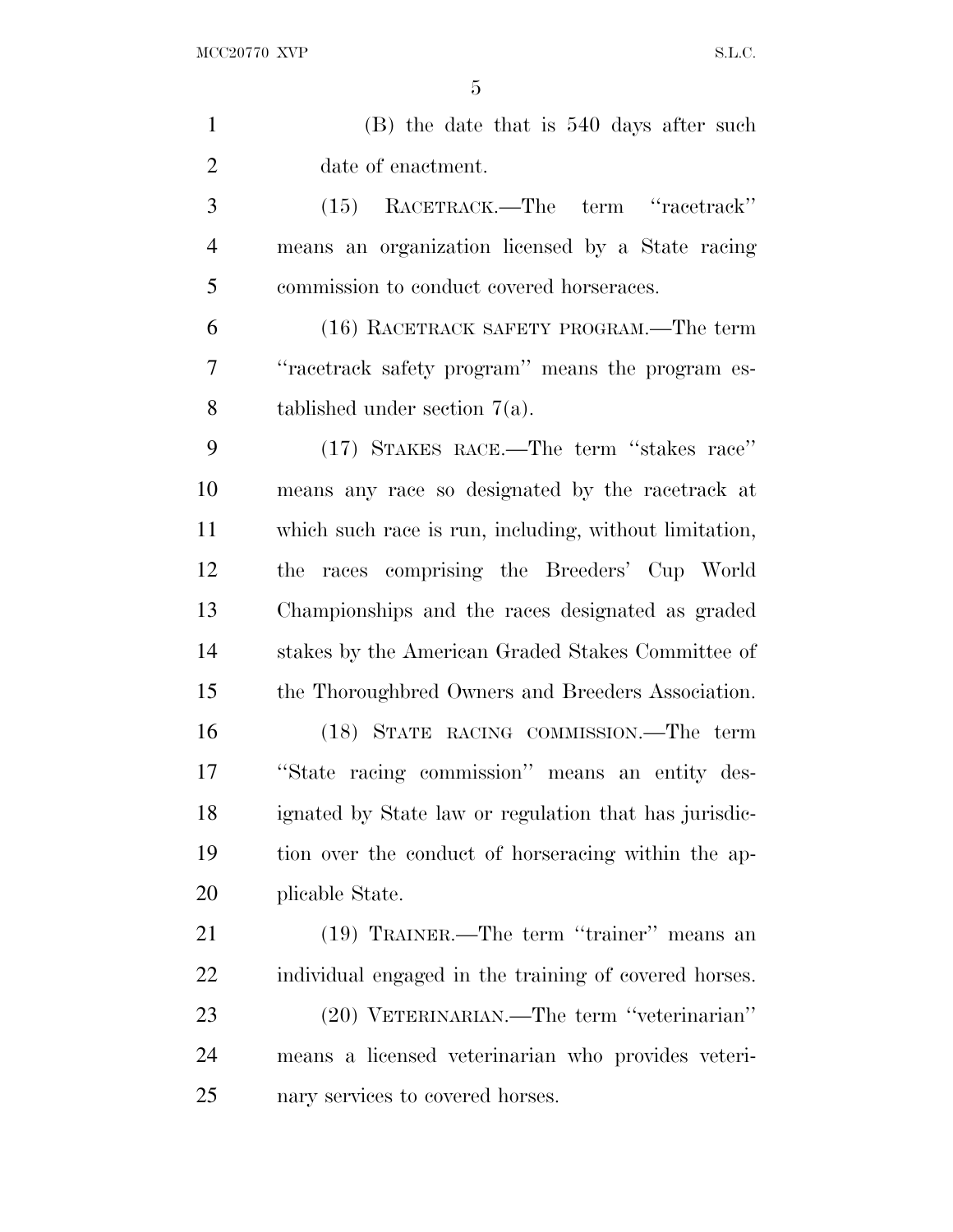(21) WORKOUT.—The term ''workout'' means a timed running of a horse over a predetermined dis- tance not associated with a race or its first quali- fying race, if such race is made subject to this Act by election under section 5(k) of the horse's breed governing organization or the applicable State racing commission.

### **SEC. 3. RECOGNITION OF THE HORSERACING INTEGRITY AND SAFETY AUTHORITY.**

 (a) IN GENERAL.—The private, independent, self- regulatory, nonprofit corporation, to be known as the ''Horseracing Integrity and Safety Authority'', is recog- nized for purposes of developing and implementing a horseracing anti-doping and medication control program and a racetrack safety program for covered horses, cov-ered persons, and covered horseraces.

(b) BOARD OF DIRECTORS.—

 (1) MEMBERSHIP.—The Authority shall be gov- erned by a board of directors (in this section re- ferred to as the ''Board'') comprised of nine mem-bers as follows:

22 (A) INDEPENDENT MEMBERS.—Five mem- bers of the Board shall be independent mem- bers selected from outside the equine industry. 25 (B) INDUSTRY MEMBERS.—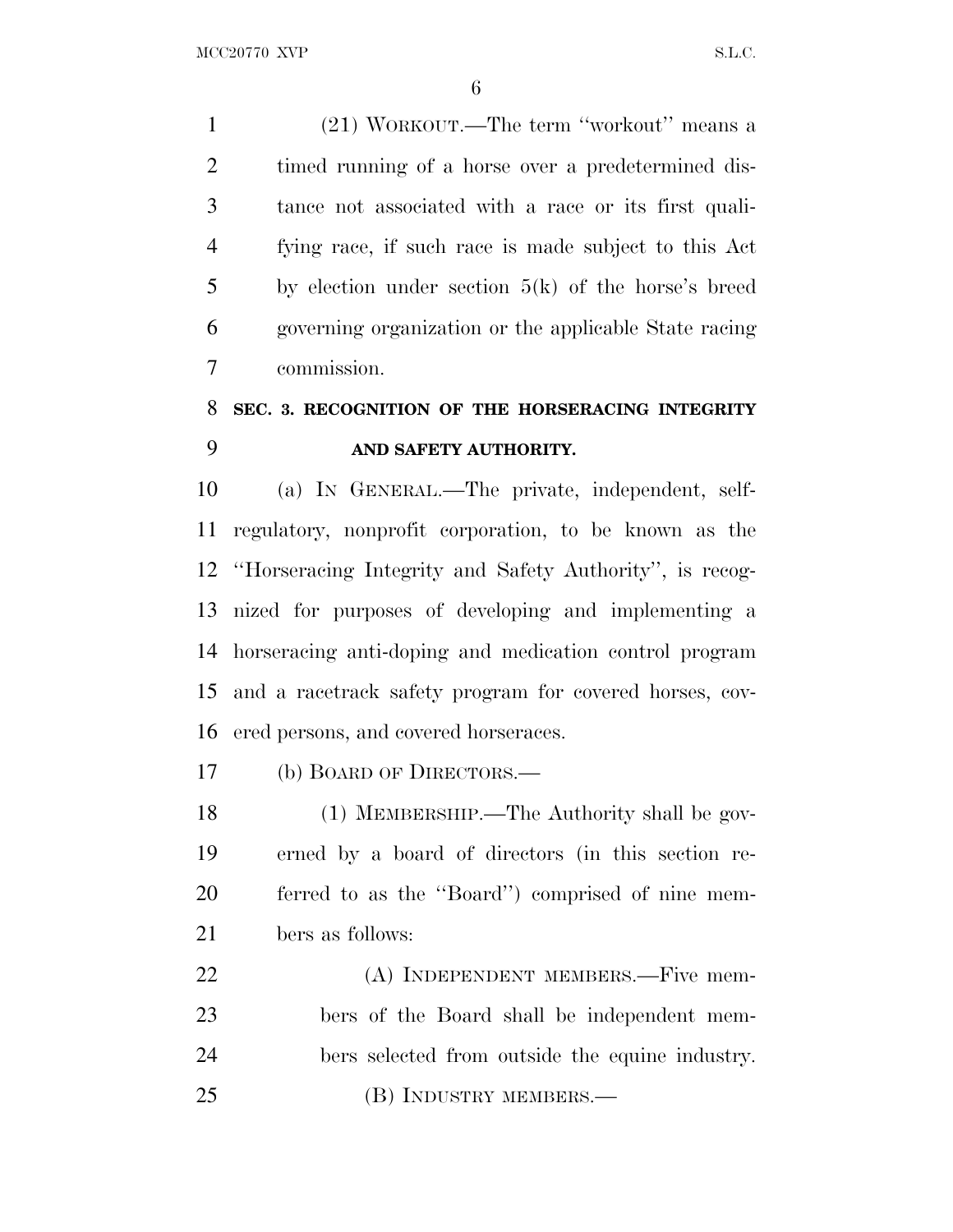| $\mathbf{1}$   | (i) IN GENERAL.—Four members of                      |
|----------------|------------------------------------------------------|
| $\overline{2}$ | the Board shall be industry members se-              |
| 3              | lected from among the various equine con-            |
| $\overline{4}$ | stituencies.                                         |
| 5              | (ii)<br>REPRESENTATION OF EQUINE                     |
| 6              | CONSTITUENCIES.—The industry members                 |
| 7              | representative of the various<br>shall<br>be         |
| 8              | equine constituencies, and shall include not         |
| 9              | more than one industry member from any               |
| 10             | one equine constituency.                             |
| 11             | (2) CHAIR.—The chair of the Board shall be an        |
| 12             | independent member described in paragraph $(1)(A)$ . |
| 13             | (3) BYLAWS.—The Board of the Authority shall         |
| 14             | be governed by bylaws for the operation of the Au-   |
| 15             | thority with respect to-                             |
| 16             | (A) the administrative structure and em-             |
| 17             | ployees of the Authority;                            |
| 18             | (B) the establishment of standing commit-            |
| 19             | tees;                                                |
| 20             | (C) the procedures for filling vacancies on          |
| 21             | the Board and the standing committees;               |
| 22             | (D) term limits for members and termi-               |
| 23             | nation of membership; and                            |
| 24             | (E) any other matter the Board considers             |
| 25             | necessary.                                           |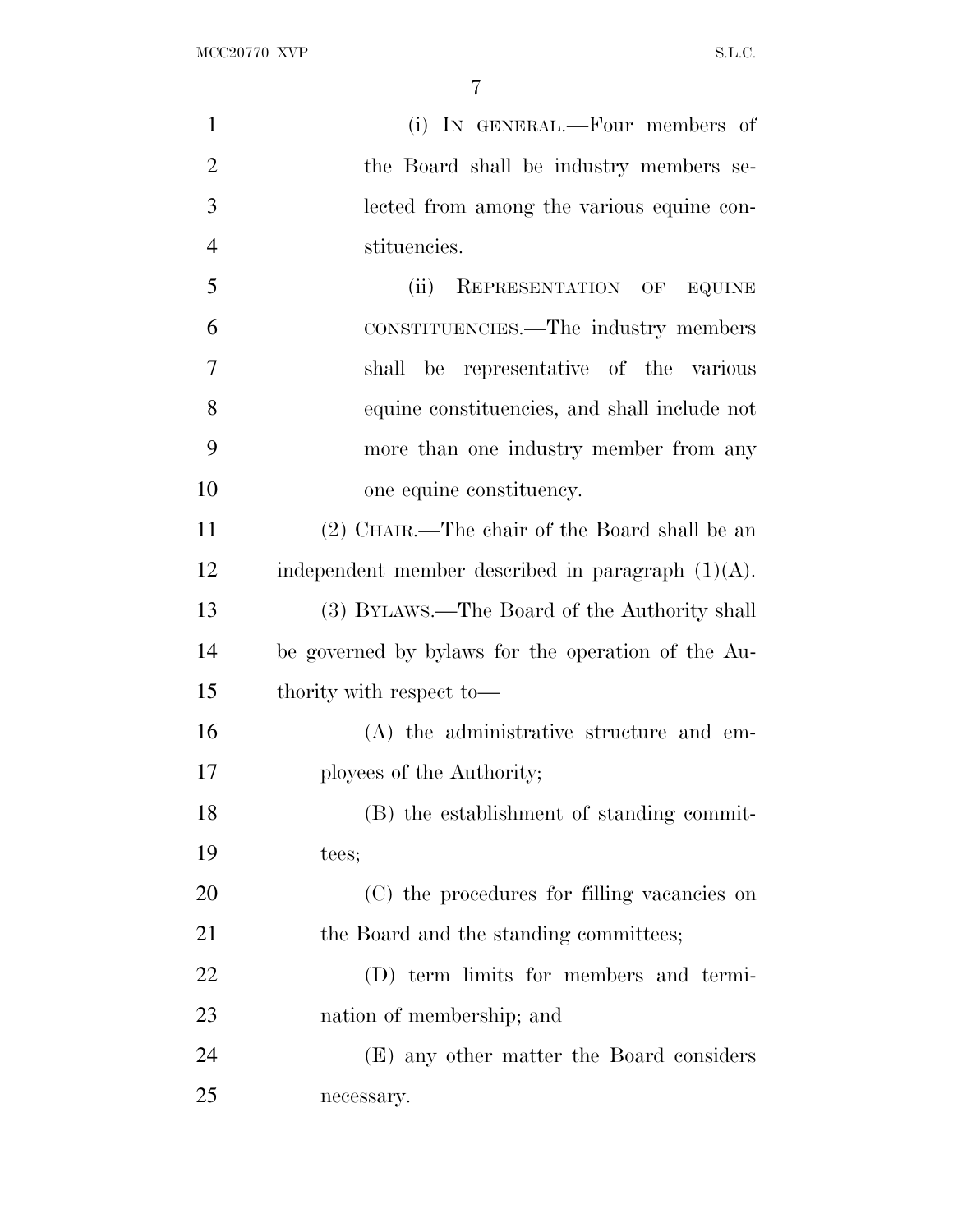| $\mathbf{1}$   | (c) STANDING COMMITTEES.—                      |
|----------------|------------------------------------------------|
| $\overline{2}$ | (1) ANTI-DOPING AND MEDICATION CONTROL         |
| 3              | STANDING COMMITTEE.-                           |
| $\overline{4}$ | (A) IN GENERAL.—The Authority shall es-        |
| 5              | tablish an anti-doping and medication control  |
| 6              | standing committee, which shall provide advice |
| 7              | and guidance to the Board on the development   |
| 8              | and maintenance of the horseracing anti-doping |
| 9              | and medication control program.                |
| 10             | (B) MEMBERSHIP.—The anti-doping and            |
| 11             | medication control standing committee shall be |
| 12             | comprised of seven members as follows:         |
| 13             | (i) INDEPENDENT MEMBERS.—A ma-                 |
| 14             | jority of the members shall be independent     |
| 15             | members selected from outside the equine       |
| 16             | industry.                                      |
| 17             | (ii) INDUSTRY MEMBERS.—A minority              |
| 18             | of the members shall be industry members       |
| 19             | selected from among the various equine         |
| 20             | constituencies, and shall include not more     |
| 21             | than one industry member from any one          |
| 22             | equine constituency.                           |
| 23             | (iii) QUALIFICATION.—A majority of             |
| 24             | individuals selected to serve on the anti-     |
| 25             | doping and medication control standing         |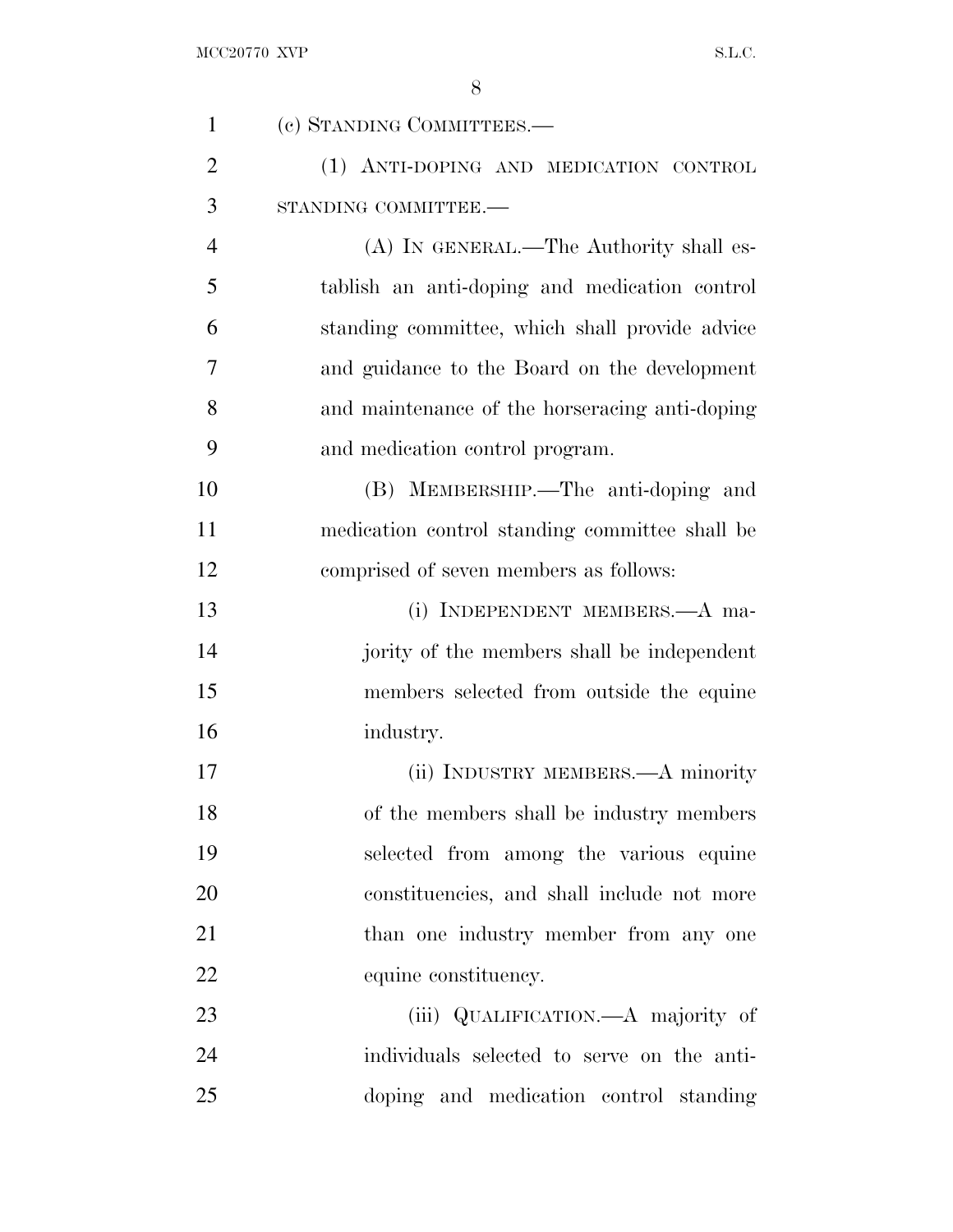| $\mathbf{1}$   | committee shall have significant, recent ex-   |
|----------------|------------------------------------------------|
| $\overline{2}$ | perience in anti-doping and medication         |
| 3              | control rules.                                 |
| $\overline{4}$ | (C) CHAIR.—The chair of the anti-doping        |
| 5              | and medication control standing committee      |
| 6              | shall be an independent member of the Board    |
| 7              | described in subsection $(b)(1)(A)$ .          |
| 8              | (2)<br>RACETRACK SAFETY STANDING<br>COM-       |
| 9              | MITTEE.-                                       |
| 10             | (A) IN GENERAL.—The Authority shall es-        |
| 11             | tablish a racetrack safety standing committee, |
| 12             | which shall provide advice and guidance to the |
| 13             | Board on the development and maintenance of    |
| 14             | the racetrack safety program.                  |
| 15             | (B) MEMBERSHIP.—The racetrack safety           |
| 16             | standing committee shall be comprised of seven |
| 17             | members as follows:                            |
| 18             | (i) INDEPENDENT MEMBERS.—A ma-                 |
| 19             | jority of the members shall be independent     |
| 20             | members selected from outside the equine       |
| 21             | industry.                                      |
| 22             | (ii) INDUSTRY MEMBERS.—A minority              |
| 23             | of the members shall be industry members       |
| 24             | selected from among the various equine         |
| 25             | constituencies.                                |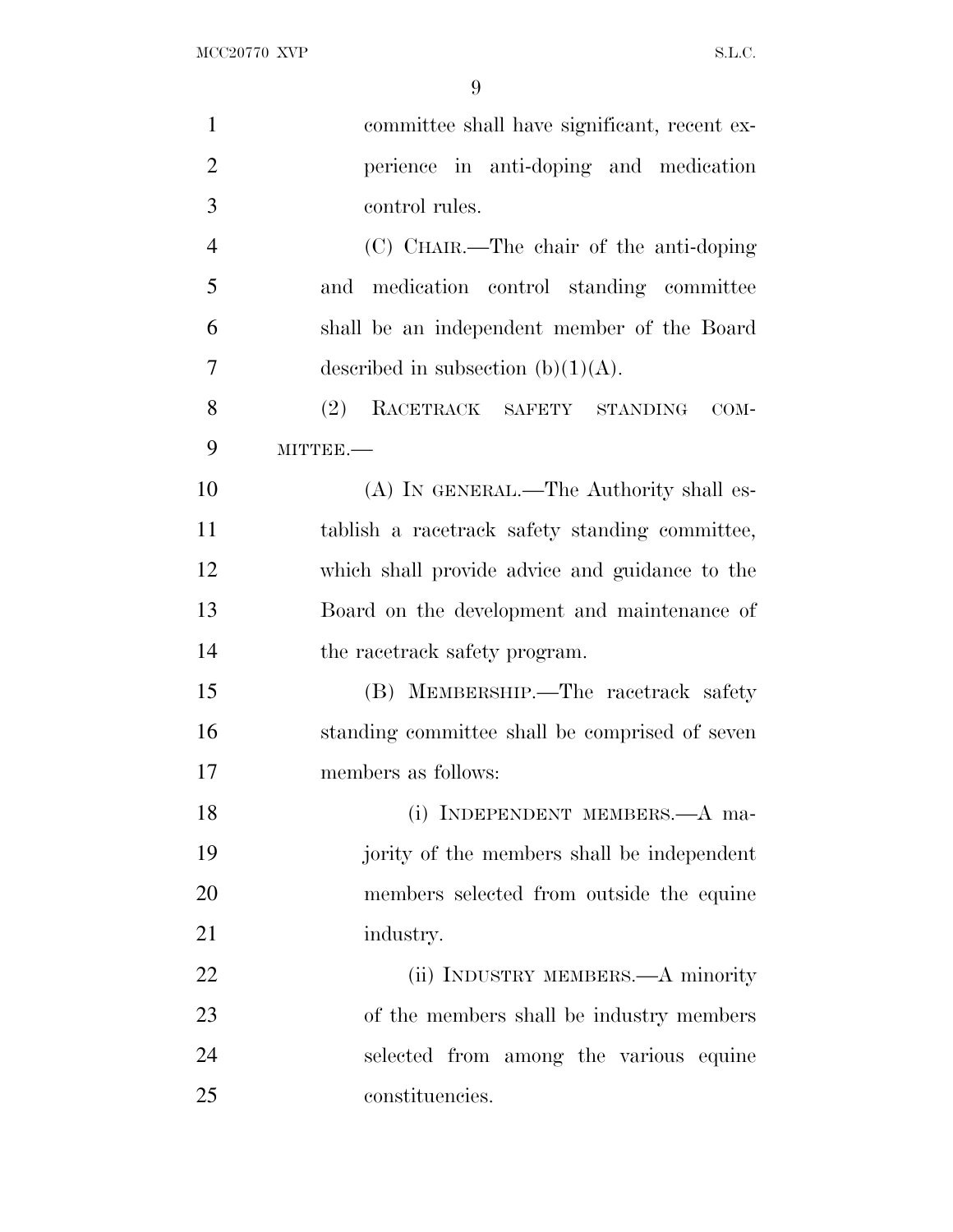| $\mathbf{1}$   | (C) CHAIR.—The chair of the racetrack                |
|----------------|------------------------------------------------------|
| $\overline{2}$ | safety standing committee shall be an industry       |
| 3              | member of the Board described in subsection          |
| $\overline{4}$ | (b)(1)(B).                                           |
| 5              | (d) NOMINATING COMMITTEE.-                           |
| 6              | $(1)$ MEMBERSHIP.—                                   |
| $\overline{7}$ | (A) IN GENERAL.—The nominating com-                  |
| 8              | mittee of the Authority shall be comprised of        |
| 9              | seven independent members selected from busi-        |
| 10             | ness, sports, and academia.                          |
| 11             | (B) INITIAL MEMBERSHIP.—The initial                  |
| 12             | nominating committee members shall be set            |
| 13             | forth in the governing corporate documents of        |
| 14             | the Authority.                                       |
| 15             | (C) VACANCIES.—After the initial com-                |
| 16             | mittee members are appointed in accordance           |
| 17             | with subparagraph (B), vacancies shall be filled     |
| 18             | by the Board pursuant to rules established by        |
| 19             | the Authority.                                       |
| 20             | $(2)$ CHAIR.—The chair of the nominating com-        |
| 21             | mittee shall be selected by the nominating committee |
| 22             | from among the members of the nominating com-        |
| 23             | mittee.                                              |
| 24             | (3) SELECTION OF MEMBERS OF THE BOARD                |
| 25             | AND STANDING COMMITTEES.-                            |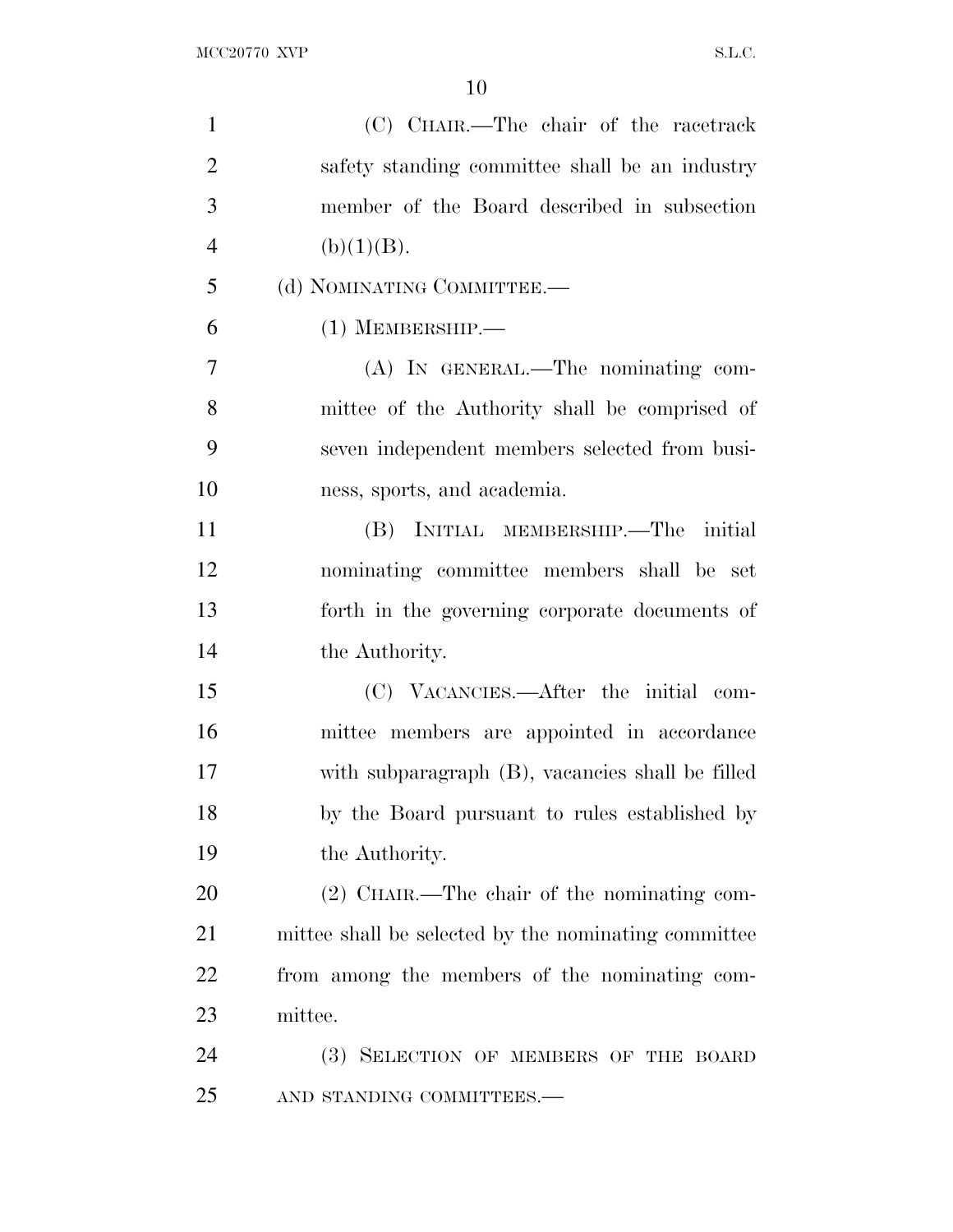| $\mathbf{1}$   | (A) INITIAL MEMBERS.—The nominating                        |
|----------------|------------------------------------------------------------|
| $\overline{2}$ | committee shall select the initial members of              |
| 3              | the Board and the standing committees de-                  |
| $\overline{4}$ | scribed in subsection (c).                                 |
| 5              | (B) SUBSEQUENT MEMBERS.— The nomi-                         |
| 6              | nating committee shall recommend individuals               |
| 7              | to fill any vacancy on the Board or on such                |
| 8              | standing committees.                                       |
| 9              | (e) CONFLICTS OF INTEREST.—To avoid conflicts of           |
| 10             | interest, the following individuals may not be selected as |
| 11             | a member of the Board or as an independent member of       |
| 12             | a nominating or standing committee under this section.     |
| 13             | (1) An individual who has a financial interest             |
| 14             | in, or provides goods or services to, covered horses.      |
| 15             | $(2)$ An official or officer—                              |
| 16             | (A) of an equine industry representative;                  |
| 17             | or                                                         |
| 18             | (B) who serves in a governance or policy-                  |
| 19             | making capacity for an equine industry rep-                |
| 20             | resentative.                                               |
| 21             | (3) An employee of, or an individual who has a             |
| 22             | business or commercial relationship with, an indi-         |
| 23             | vidual described in paragraph $(1)$ or $(2)$ .             |
| 24             | (4) An immediate family member of an indi-                 |
| 25             | vidual described in paragraph $(1)$ or $(2)$ .             |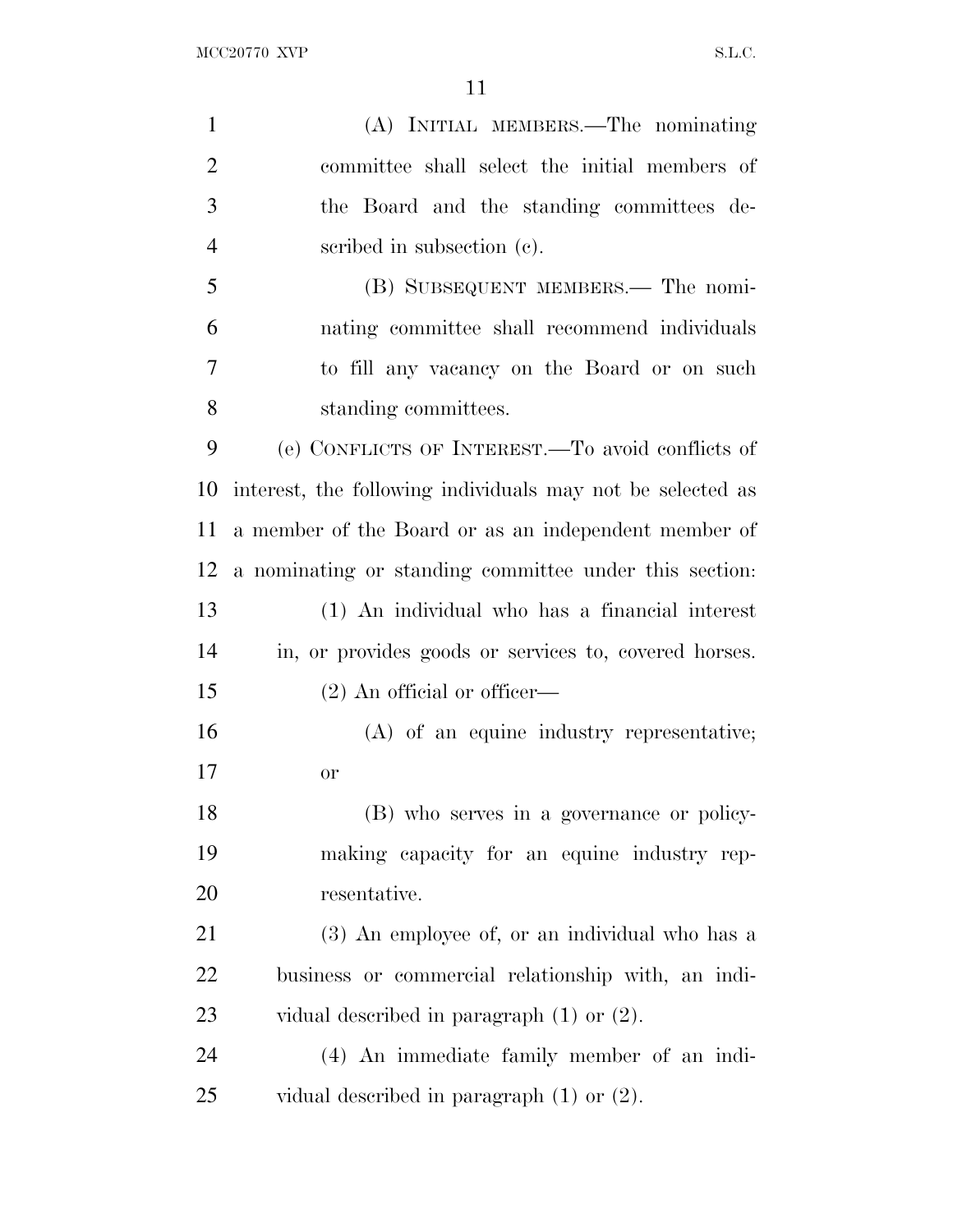| $\mathbf{1}$   | $(f)$ FUNDING.—                                   |
|----------------|---------------------------------------------------|
| $\overline{2}$ | (1) INITIAL FUNDING.—                             |
| 3              | $(A)$ In GENERAL.—Initial funding to es-          |
| $\overline{4}$ | tablish the Authority and underwrite its oper-    |
| 5              | ations before the program effective date shall be |
| 6              | provided by loans obtained by the Authority.      |
| 7              | (B) BORROWING.—The Authority may bor-             |
| 8              | row funds toward the funding of its operations.   |
| 9              | (C) ANNUAL CALCULATION OF AMOUNTS                 |
| 10             | REQUIRED.                                         |
| 11             | (i) IN GENERAL.—Not later than the                |
| 12             | date that is 90 days before the program ef-       |
| 13             | fective date, and not later than November         |
| 14             | 1 each year thereafter, the Authority shall       |
| 15             | determine and provide to each State racing        |
| 16             | commission the estimated<br>amount<br>re-         |
| 17             | quired, per covered racing starter—               |
| 18             | (I) to fund the horseracing anti-                 |
| 19             | doping and medication control pro-                |
| 20             | gram and the racetrack safety pro-                |
| 21             | gram for the next calendar year; and              |
| 22             | (II) to liquidate any loan or                     |
| 23             | funding shortfall in the current cal-             |
| 24             | endar year and any previous calendar              |
| 25             | year.                                             |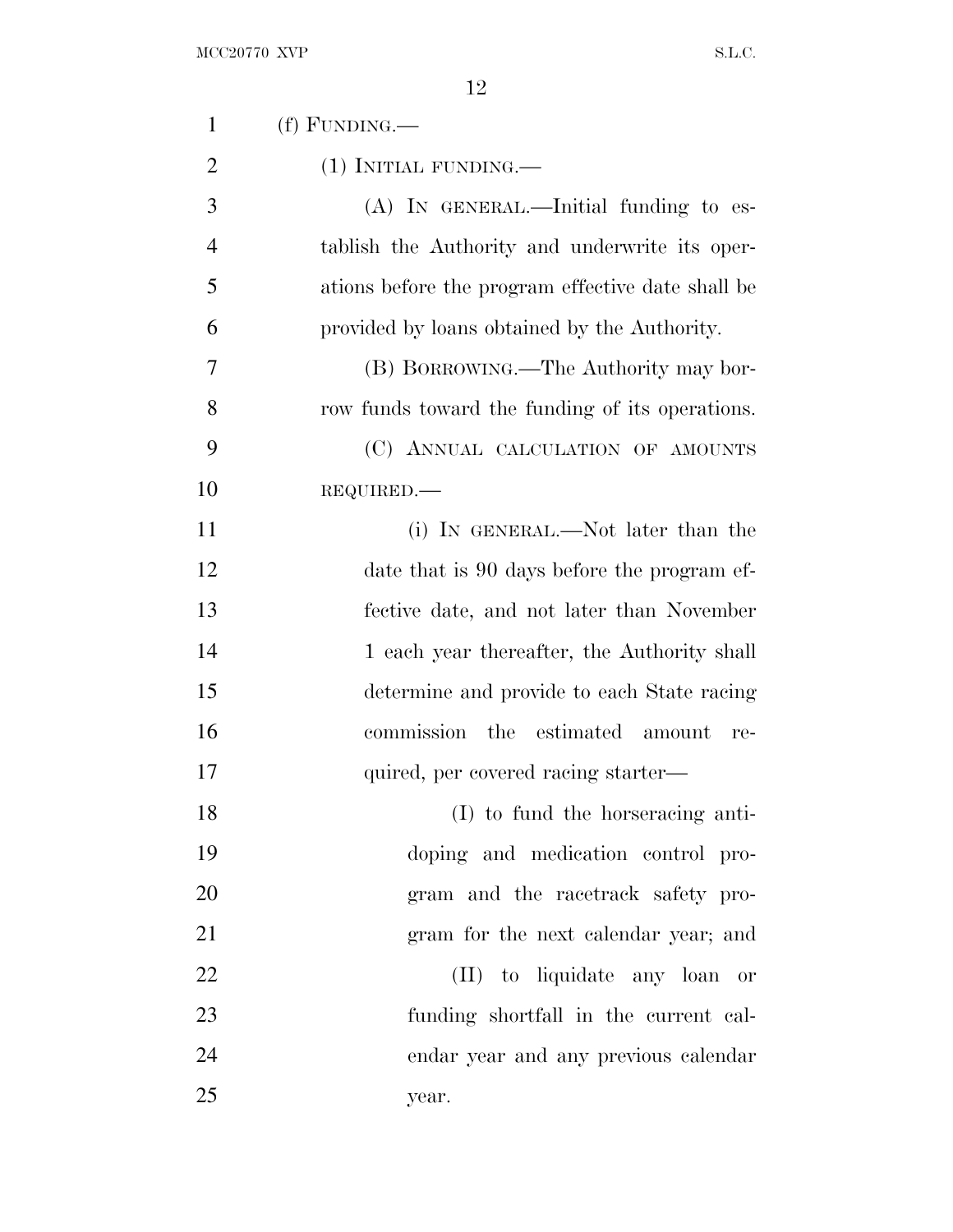| $\mathbf{1}$   | (ii) BASIS OF CALCULATION.—The                    |
|----------------|---------------------------------------------------|
| $\overline{2}$ | amount calculated under clause (i) shall be       |
| 3              | based on the annual budget of the Author-         |
| $\overline{4}$ | ity for the following calendar year, as ap-       |
| 5              | proved by the Board.                              |
| 6              | (iii)<br>REQUIREMENTS REGARDING                   |
| $\overline{7}$ | BUDGETS OF AUTHORITY.-                            |
| 8              | (I) INITIAL BUDGET.—The initial                   |
| 9              | budget of the Authority shall require             |
| 10             | the approval of $\frac{2}{3}$ of the Board.       |
| 11             | SUBSEQUENT BUDGETS.-<br>(II)                      |
| 12             | Any subsequent budget that exceeds                |
| 13             | the budget of the preceding calendar              |
| 14             | year by more than 5 percent shall re-             |
| 15             | quire the approval of $\frac{2}{3}$ of the Board. |
| 16             | (iv) RATE INCREASES.—                             |
| 17             | (I) IN GENERAL.— $A$ proposed in-                 |
| 18             | crease in the amount required under               |
| 19             | this subparagraph shall be reported to            |
| 20             | the Commission.                                   |
| 21             | NOTICE AND COMMENT.<br>$(\Pi)^{\mathsf{T}}$       |
| 22             | The Commission shall publish in the               |
| 23             | Federal Register such a proposed in-              |
| 24             | crease and provide an opportunity for             |
| 25             | public comment.                                   |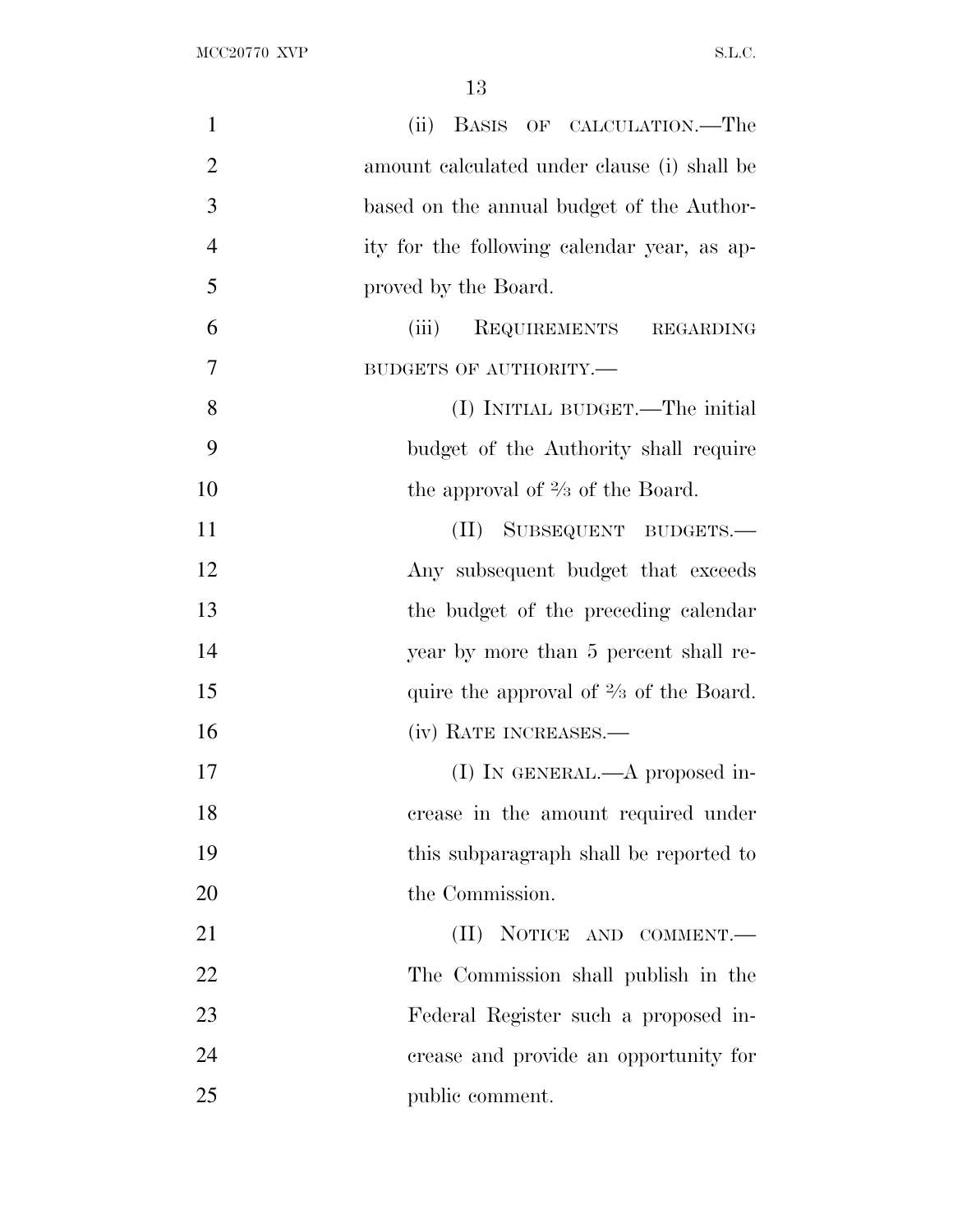|                | 14                                                |
|----------------|---------------------------------------------------|
| $\mathbf{1}$   | (2) ASSESSMENT AND COLLECTION OF FEES BY          |
| $\overline{2}$ | STATES.                                           |
| 3              | (A) NOTICE OF ELECTION.—Any State                 |
| $\overline{4}$ | racing commission that elects to remit fees pur-  |
| 5              | suant to this subsection shall notify the Author- |
| 6              | ity of such election not later than 60 days be-   |
| 7              | fore the program effective date.                  |
| 8              | (B) REQUIREMENT TO REMIT FEES.-                   |
| 9              | After a State racing commission makes a notifi-   |
| 10             | cation under subparagraph (A), the election       |
| 11             | shall remain in effect and the State racing com-  |
| 12             | mission shall be required to remit fees pursuant  |
| 13             | to this subsection.                               |
| 14             | (C) WITHDRAWAL OF ELECTION.—A State               |
| 15             | racing commission may cease remitting fees        |
| 16             | under this subsection not earlier than one year   |
| 17             | after notifying the Authority of the intent of    |
| 18             | the State racing commission to do so.             |
| 19             | (D) DETERMINATION OF METHODS.—Each                |
| 20             | State racing commission shall determine, sub-     |
| 21             | ject to the applicable laws and regulations of    |
| 22             | the State, the method by which the requisite      |

amount of fees, such as foal registration fees,

sales contributions, and starter fees and track

fees, shall be allocated, assessed, and collected.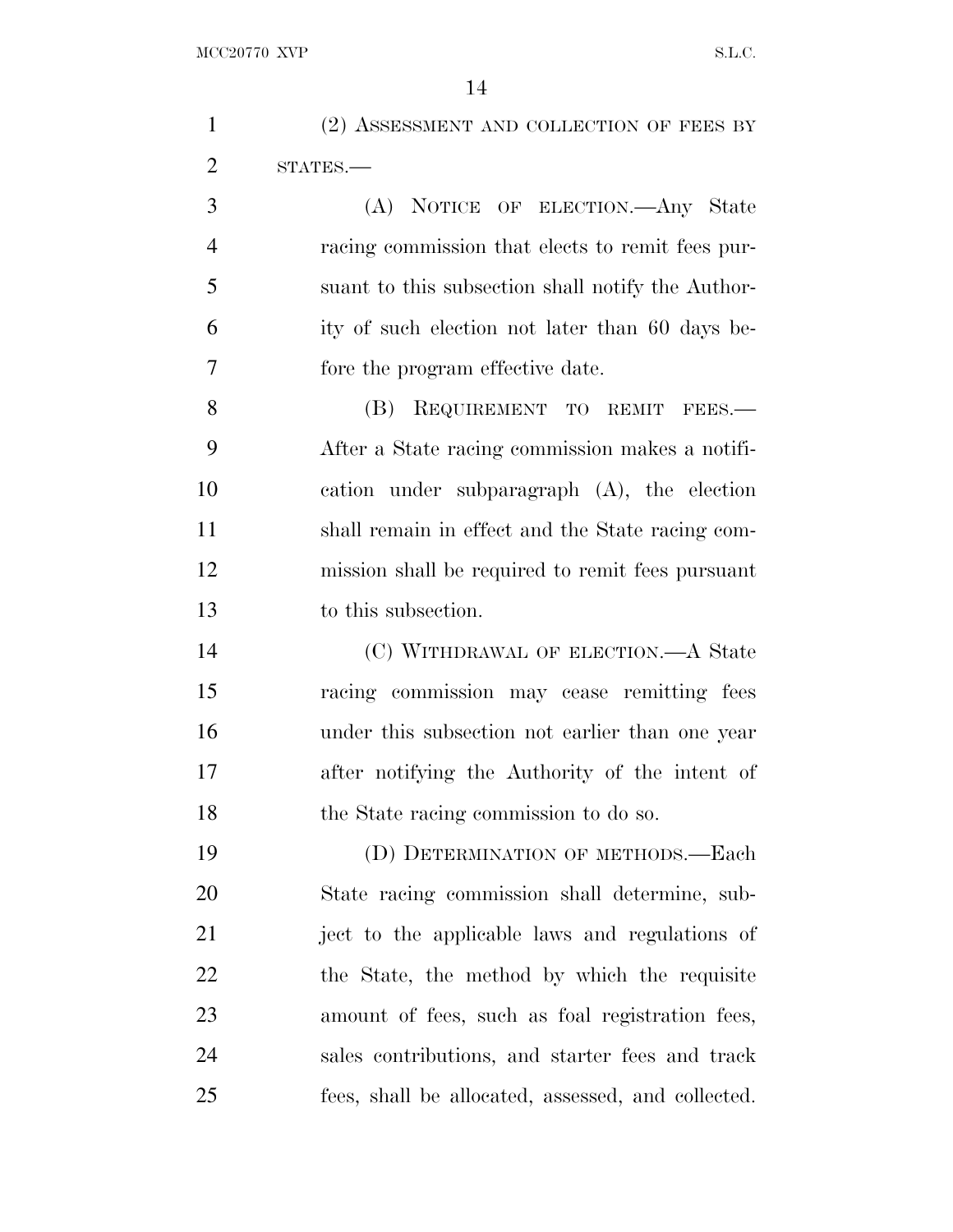| $\mathbf{1}$   | (3) ASSESSMENT AND COLLECTION OF FEES BY          |
|----------------|---------------------------------------------------|
| $\overline{2}$ | THE AUTHORITY.-                                   |
| 3              | (A) CALCULATION.—If a State racing com-           |
| $\overline{4}$ | mission does not elect to remit fees pursuant to  |
| 5              | paragraph $(2)$ or withdraws its election under   |
| 6              | such paragraph, the Authority shall, not less     |
| 7              | frequently than monthly, calculate the applica-   |
| 8              | ble fee per racing start multiplied by the num-   |
| 9              | ber of racing starts in the State during the pre- |
| 10             | ceding month.                                     |
| 11             | (B) ALLOCATION.—The Authority shall al-           |
| 12             | locate equitably the amount calculated under      |
| 13             | subparagraph (A) collected among covered per-     |
| 14             | sons involved with covered horseraces pursuant    |
| 15             | to such rules as the Authority may promulgate.    |
| 16             | (C) ASSESSMENT AND COLLECTION.—                   |
| 17             | (i) IN GENERAL.—The Authority shall               |
| 18             | assess a fee equal to the allocation made         |
| 19             | under subparagraph (B) and shall collect          |
| 20             | such fee according to such rules as the Au-       |
| 21             | thority may promulgate.                           |
| 22             | (ii) REMITTANCE OF FEES.-Covered                  |
| 23             | persons described in subparagraph (B)             |
| 24             | shall be required to remit such fees to the       |
| 25             | Authority.                                        |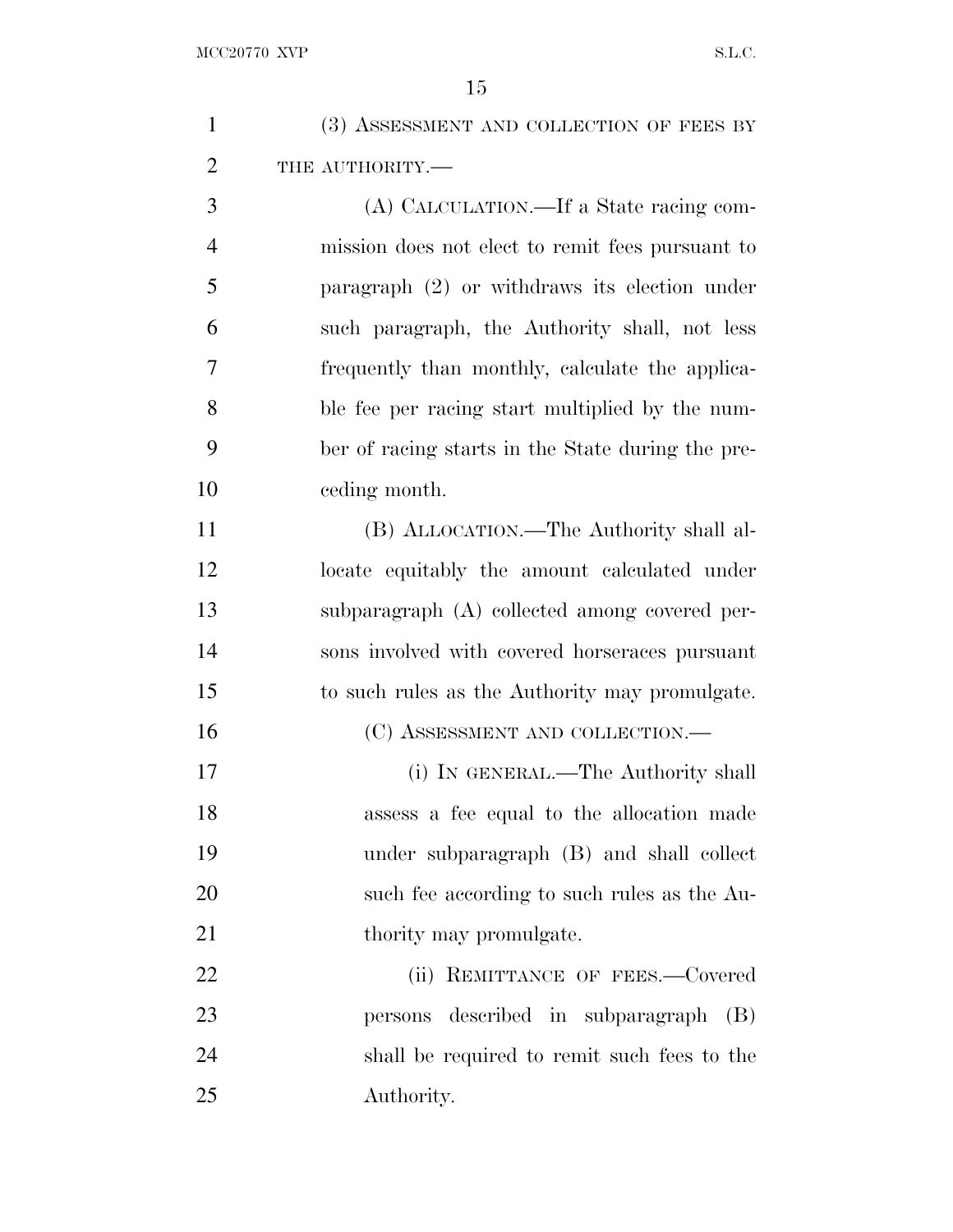| $\mathbf{1}$   | (D) LIMITATION.—A State racing commis-                   |
|----------------|----------------------------------------------------------|
| $\overline{2}$ | sion that does not elect to remit fees pursuant          |
| 3              | to paragraph $(2)$ or that withdraws its election        |
| 4              | under such paragraph shall not impose or col-            |
| 5              | lect from any person a fee or tax relating to            |
| 6              | anti-doping and medication control or racetrack          |
| 7              | safety matters for covered horseraces.                   |
| 8              | (4) FEES AND FINES.—Fees and fines imposed               |
| 9              | by the Authority shall be allocated toward funding       |
| 10             | of the Authority and its activities.                     |
| 11             | (5) RULE OF CONSTRUCTION.—Nothing in this                |
| 12             | Act shall be construed to require—                       |
| 13             | $(A)$ the appropriation of any amount to the             |
| 14             | Authority; or                                            |
| 15             | (B) the Federal Government to guarantee                  |
| 16             | the debts of the Authority.                              |
| 17             | (g) QUORUM.—For all items where Board approval           |
| 18             | is required, the Authority shall have present a majority |
| 19             | of independent members.                                  |
| 20             | SEC. 4. FEDERAL TRADE COMMISSION OVERSIGHT.              |
| 21             | (a) IN GENERAL.—The Authority shall submit to the        |
| 22             | Commission, in accordance with such rules as the Com-    |
| 23             | mission may prescribe, any proposed rule, or proposed    |
| 24             | modification to a rule, of the Authority relating to—    |
| 25             | $(1)$ the bylaws of the Authority;                       |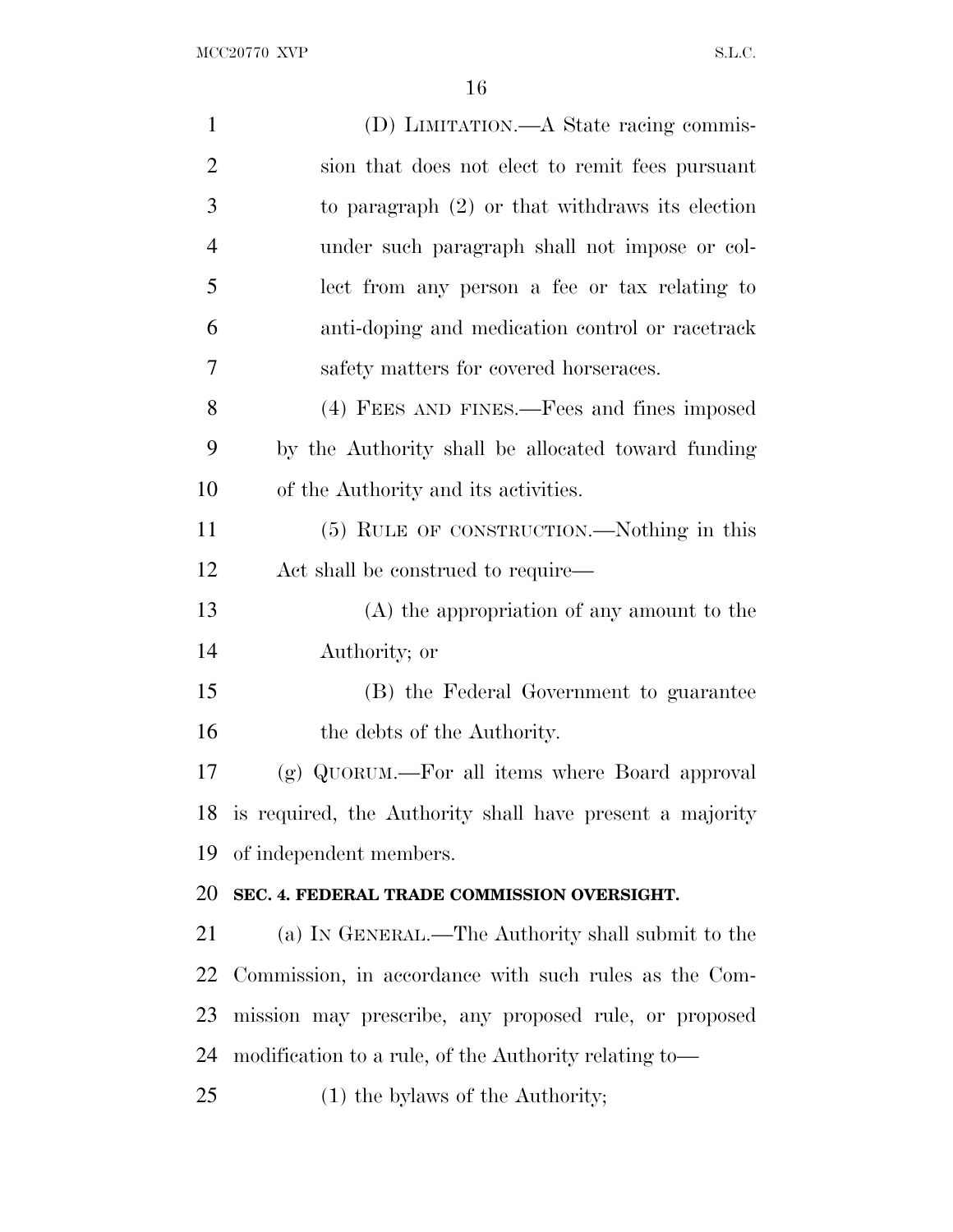| $\mathbf{1}$   | (2) a list of permitted and prohibited medica-      |
|----------------|-----------------------------------------------------|
| $\overline{2}$ | tions, substances, and methods, including allowable |
| 3              | limits of permitted medications, substances, and    |
| $\overline{4}$ | methods;                                            |
| 5              | (3) laboratory standards for accreditation and      |
| 6              | protocols;                                          |
| 7              | (4) standards for racing surface quality mainte-    |
| 8              | nance;                                              |
| 9              | (5) racetrack safety standards and protocols;       |
| 10             | (6) a program for injury and fatality data anal-    |
| 11             | ysis;                                               |
| 12             | (7) a program of research and education on          |
| 13             | safety, performance, and anti-doping and medication |
| 14             | control;                                            |
| 15             | (8) a description of safety, performance, and       |
| 16             | anti-doping and medication control rule violations  |
| 17             | applicable to covered horses and covered persons;   |
| 18             | (9) a schedule of civil sanctions for violations;   |
| 19             | $(10)$ a process or procedures for disciplinary     |
| 20             | hearings; and                                       |
| 21             | $(11)$ a formula or methodology for determining     |
| 22             | assessments described in section $3(f)$ .           |
| 23             | (b) PUBLICATION AND COMMENT.-                       |
| 24             | (1) IN GENERAL.—The Commission shall—               |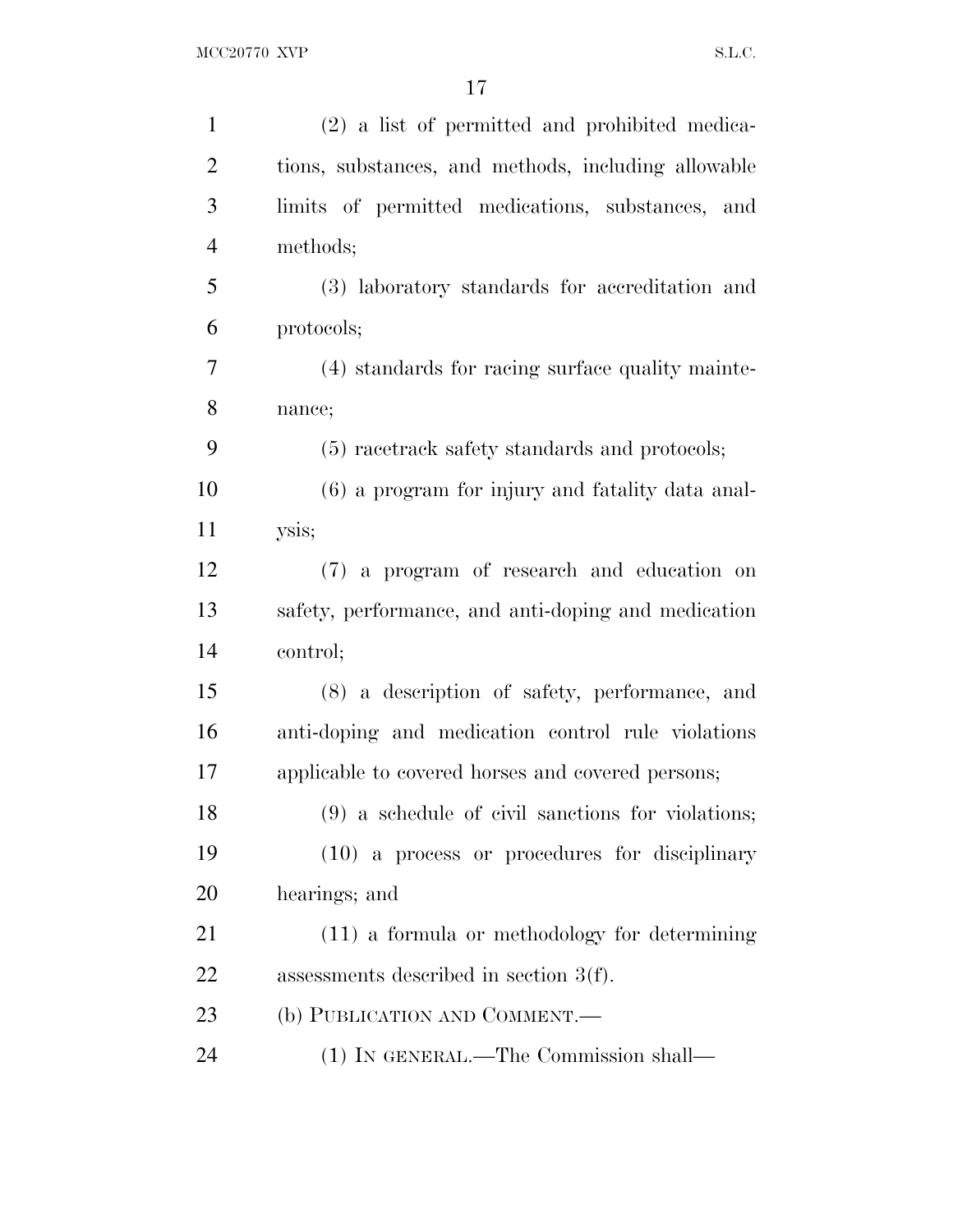| $\mathbf{1}$   | (A) publish in the Federal Register each             |
|----------------|------------------------------------------------------|
| $\overline{2}$ | proposed rule or modification submitted under        |
| 3              | subsection (a); and                                  |
| $\overline{4}$ | (B) provide an opportunity for public com-           |
| 5              | ment.                                                |
| 6              | (2) APPROVAL REQUIRED.—A proposed rule, or           |
| 7              | a proposed modification to a rule, of the Authority  |
| 8              | shall not take effect unless the proposed rule or    |
| 9              | modification has been approved by the Commission.    |
| 10             | (c) DECISION ON PROPOSED RULE OR MODIFICA-           |
| 11             | TION TO A RULE.—                                     |
| 12             | $(1)$ In GENERAL.—Not later than 60 days after       |
| 13             | the date on which a proposed rule or modification is |
| 14             | published in the Federal Register, the Commission    |
| 15             | shall approve or disapprove the proposed rule or     |
| 16             | modification.                                        |
| 17             | (2) CONDITIONS.—The Commission shall ap-             |
| 18             | prove a proposed rule or modification if the Commis- |
| 19             | sion finds that the proposed rule or modification is |
| 20             | consistent with—                                     |
| 21             | (A) this Act; and                                    |
| 22             | (B) applicable rules approved by the Com-            |
| 23             | mission.                                             |
| 24             | (3) REVISION OF PROPOSED RULE OR MODI-               |
| 25             | FICATION.                                            |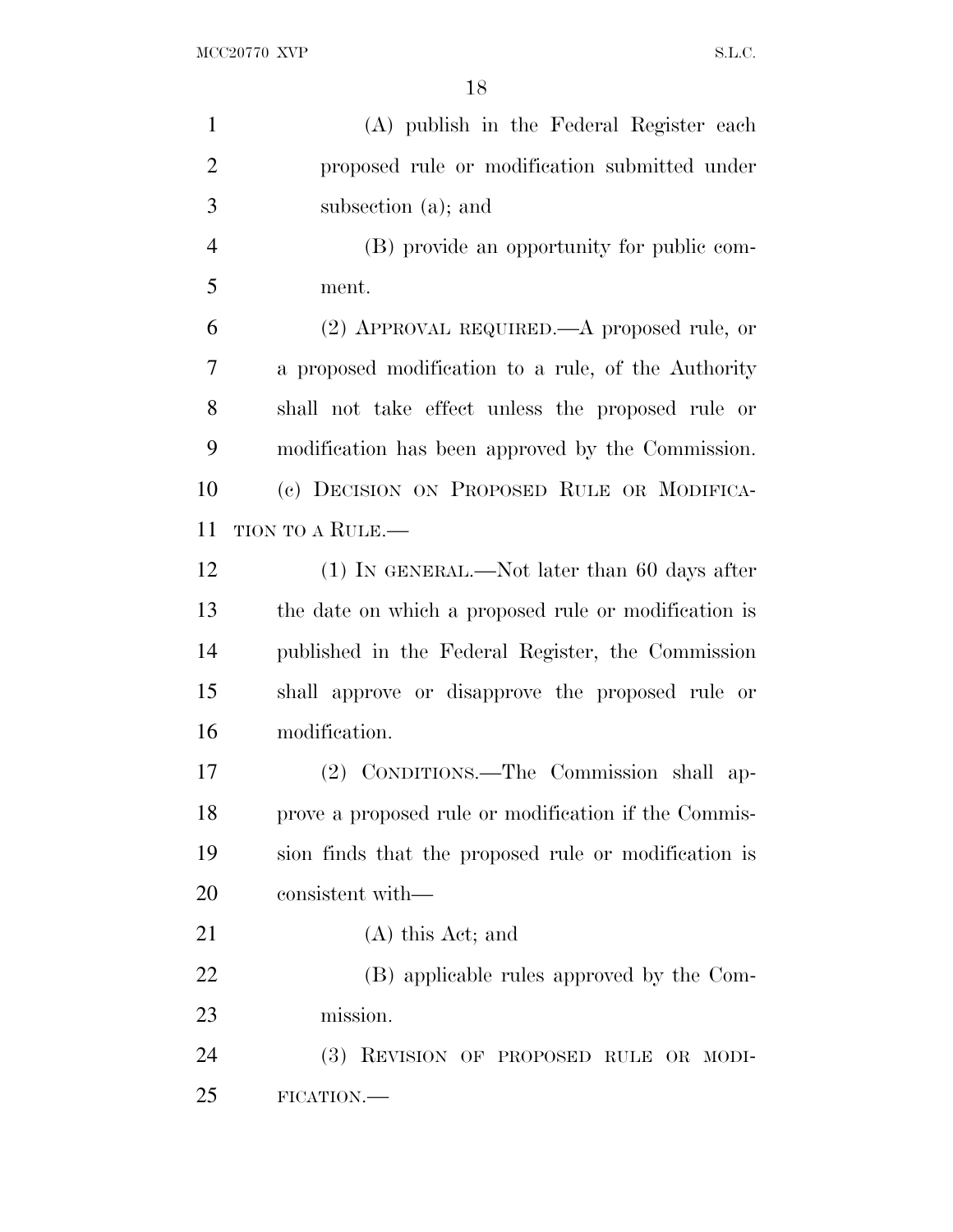| $\mathbf{1}$   | $(A)$ IN GENERAL.—In the case of dis-               |
|----------------|-----------------------------------------------------|
| $\overline{2}$ | approval of a proposed rule or modification         |
| 3              | under this subsection, not later than 30 days       |
| $\overline{4}$ | after the issuance of the disapproval, the Com-     |
| 5              | mission shall make recommendations to the Au-       |
| 6              | thority to modify the proposed rule or modifica-    |
| 7              | tion.                                               |
| 8              | (B) RESUBMISSION.—The Authority may                 |
| 9              | resubmit for approval by the Commission a pro-      |
| 10             | posed rule or modification that incorporates the    |
| 11             | modifications<br>recommended under subpara-         |
| 12             | graph(A).                                           |
| 13             | (d) PROPOSED STANDARDS AND PROCEDURES.—             |
| 14             | (1) IN GENERAL.—The Authority shall submit          |
| 15             | to the Commission any proposed rule, standard, or   |
| 16             | procedure developed by the Authority to carry out   |
| 17             | the horseracing anti-doping and medication control  |
| 18             |                                                     |
|                | program or the racetrack safety program.            |
| 19             | (2) NOTICE AND COMMENT.—The Commission              |
| 20             | shall publish in the Federal Register any such pro- |
| 21             | posed rule, standard, or procedure and provide an   |
| 22             | opportunity for public comment.                     |
| 23             | (e) INTERIM FINAL RULES.—The Commission may         |

under conditions specified in section 553(b)(B) of title 5,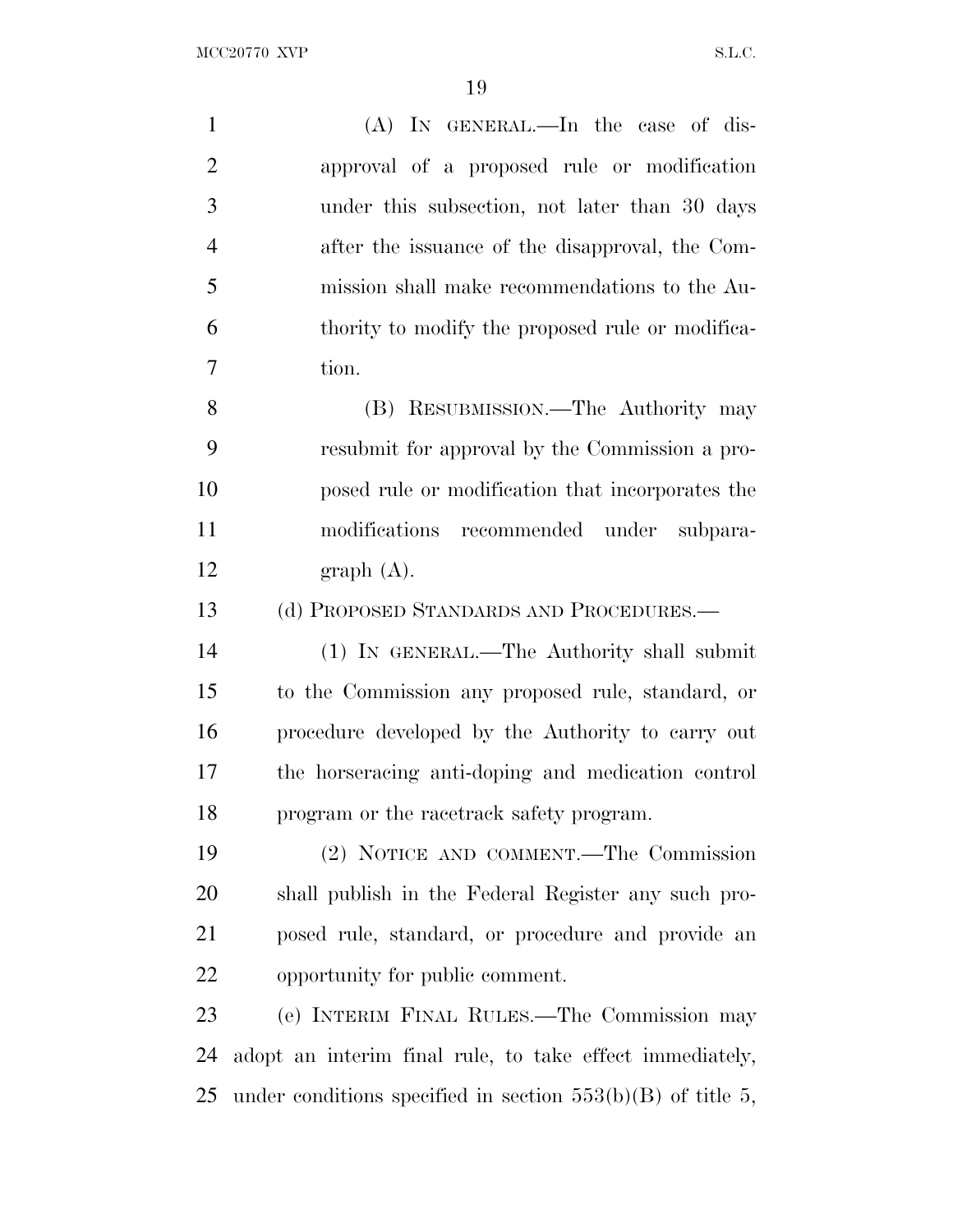MCC20770 XVP S.L.C.

 United States Code, if the Commission finds that such a rule is necessary to protect—

 (1) the health and safety of covered horses; or (2) the integrity of covered horseraces and wa-gering on those horseraces.

## **SEC. 5. JURISDICTION OF THE COMMISSION AND THE HORSERACING INTEGRITY AND SAFETY AU-THORITY.**

 (a) IN GENERAL.—Beginning on the program effec- tive date, the Commission, the Authority, and the anti- doping and medication control enforcement agency, each within the scope of their powers and responsibilities under this Act, shall—

 (1) implement and enforce the horseracing anti- doping and medication control program and the racetrack safety program;

 (2) exercise independent and exclusive national authority over—

 (A) the safety, welfare, and integrity of covered horses, covered persons, and covered horseraces; and

 (B) all horseracing safety, performance, and anti-doping and medication control matters for covered horses, covered persons, and covered horseraces; and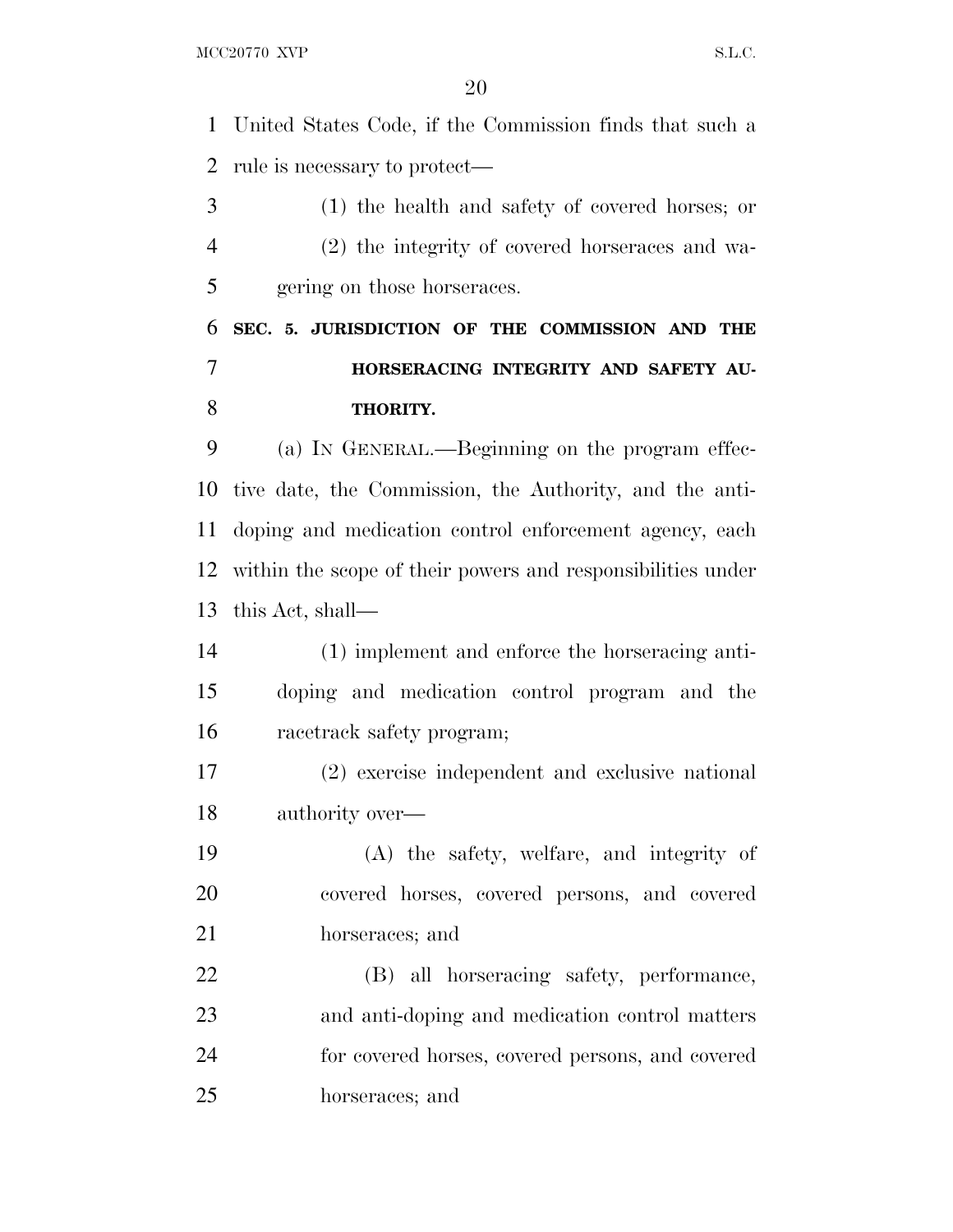| $\mathbf{1}$   | (3) have safety, performance, and anti-doping             |
|----------------|-----------------------------------------------------------|
| $\overline{2}$ | and medication control authority over covered per-        |
| 3              | sons similar to such authority of the State racing        |
| $\overline{4}$ | commissions before the program effective date.            |
| 5              | (b) PREEMPTION.—The rules of the Authority pro-           |
| 6              | mulgated in accordance with this Act shall preempt any    |
| 7              | provision of State law or regulation with respect to mat- |
| 8              | ters within the jurisdiction of the Authority under this  |
| 9              | Act.                                                      |
| 10             | $(c)$ DUTIES.—                                            |
| 11             | $(1)$ In GENERAL.—The Authority—                          |
| 12             | (A) shall develop uniform procedures and                  |
| 13             | rules authorizing—                                        |
| 14             | (i) access to offices, racetrack facili-                  |
| 15             | ties, other places of business, books,                    |
| 16             | records, and personal property of covered                 |
| 17             | persons that are used in the care, treat-                 |
| 18             | ment, training, and racing of covered                     |
| 19             | horses;                                                   |
| 20             | (ii) issuance and enforcement of sub-                     |
| 21             | poenas and subpoenas duces tecum; and                     |
| 22             | (iii) other investigatory powers of the                   |
| 23             | nature and scope exercised by State racing                |
| 24             | commissions before the program effective                  |
| 25             | date; and                                                 |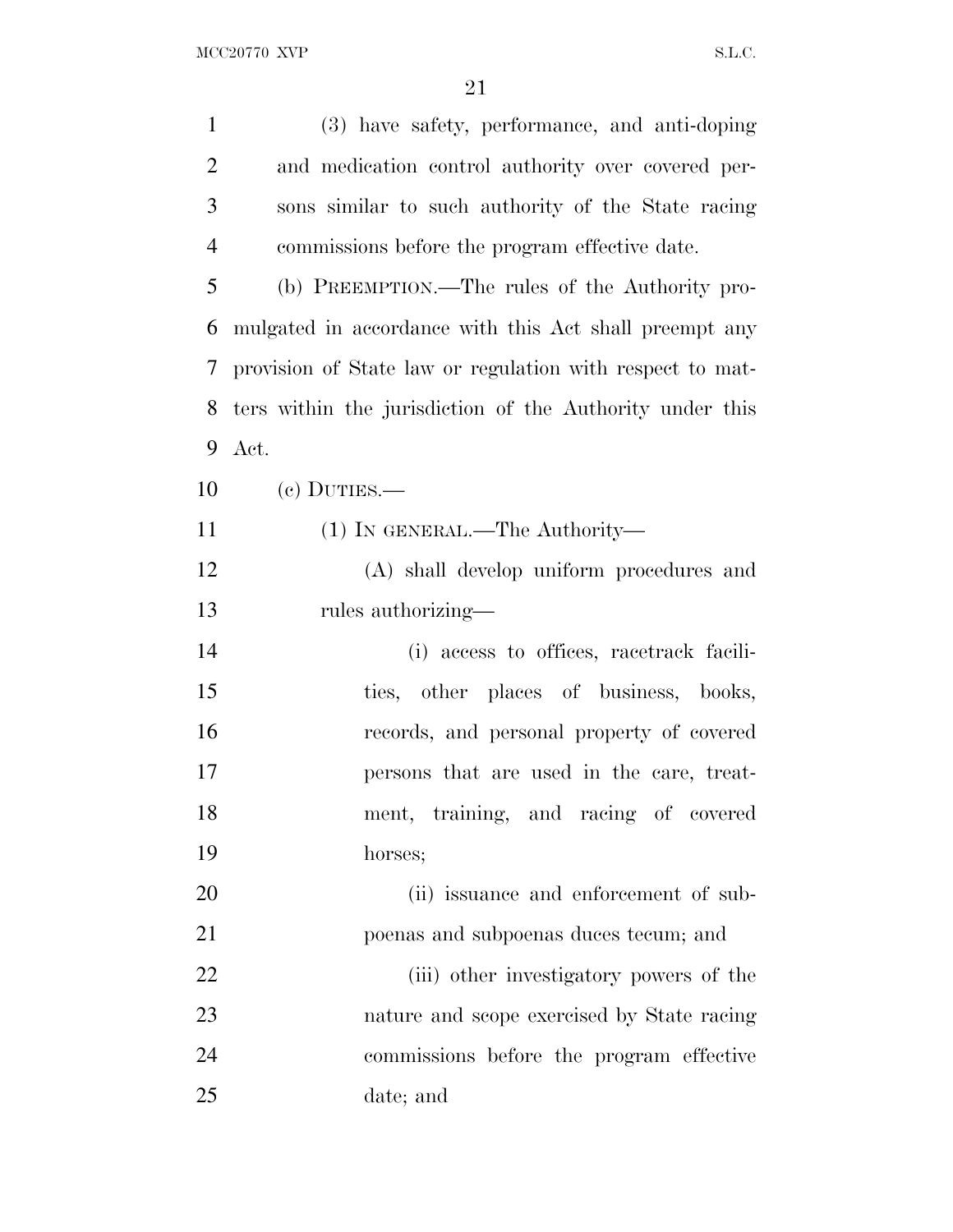(B) with respect to an unfair or deceptive 2 act or practice described in section 10, may rec- ommend that the Commission commence an en-forcement action.

 (2) APPROVAL OF COMMISSION.—The proce-6 dures and rules developed under paragraph  $(1)(A)$  shall be subject to approval by the Commission in accordance with section 4.

 (d) REGISTRATION OF COVERED PERSONS WITH AU-THORITY.—

 (1) IN GENERAL.—As a condition of partici- pating in covered races and in the care, ownership, treatment, and training of covered horses, a covered person shall register with the Authority in accord- ance with rules promulgated by the Authority and approved by the Commission in accordance with sec-tion 4.

18 (2) AGREEMENT WITH RESPECT TO AUTHORITY RULES, STANDARDS, AND PROCEDURES.—Registra- tion under this subsection shall include an agree- ment by the covered person to be subject to and 22 comply with the rules, standards, and procedures de-veloped and approved under subsection (c).

 (3) COOPERATION.—A covered person reg-istered under this subsection shall, at all times—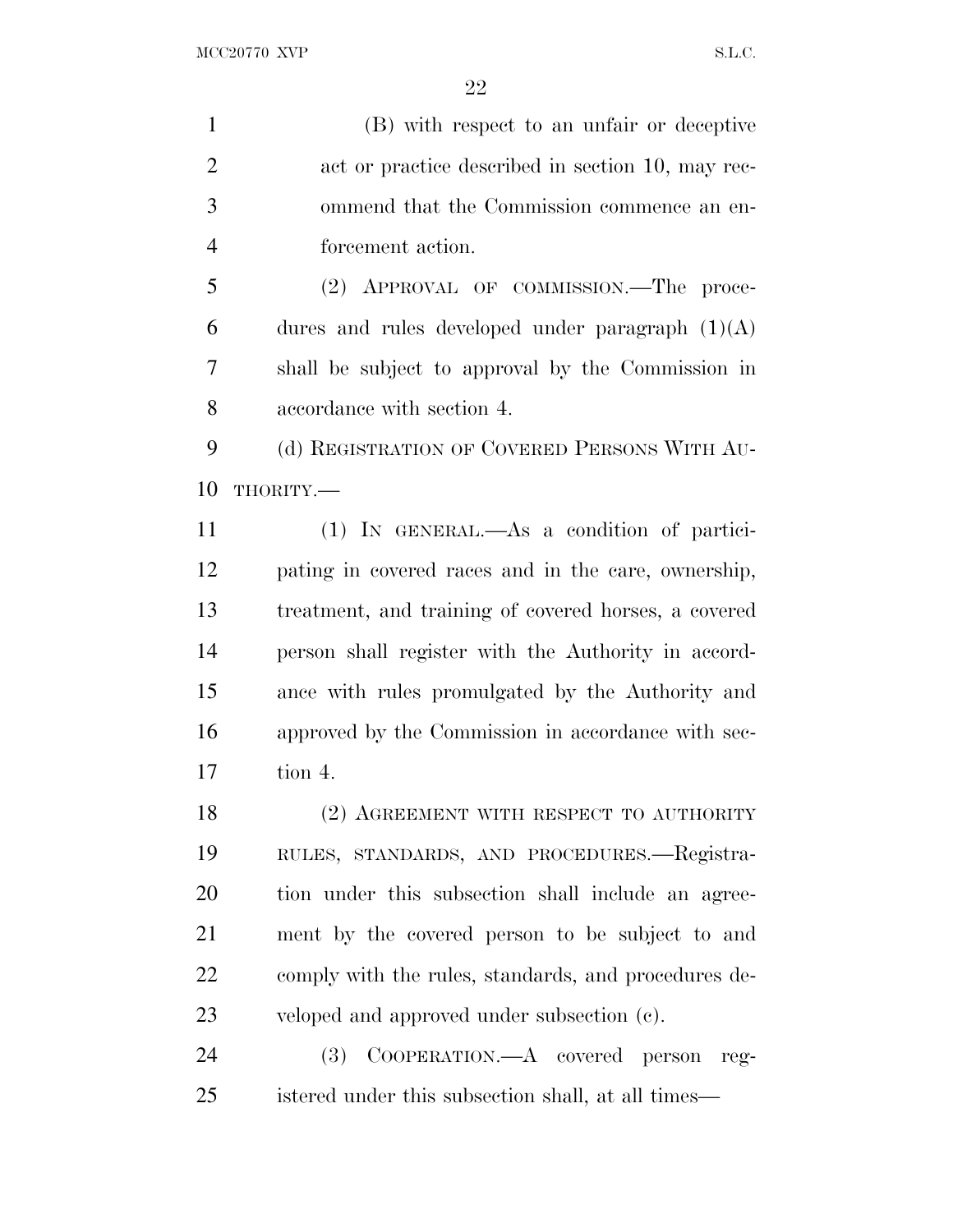| $\mathbf{1}$   | (A) cooperate with the Commission, the              |
|----------------|-----------------------------------------------------|
| $\overline{2}$ | Authority, the anti-doping and medication con-      |
| 3              | trol enforcement agency, and any respective         |
| $\overline{4}$ | designee, during any civil investigation; and       |
| 5              | (B) respond truthfully and completely to            |
| 6              | the best of the knowledge of the covered person     |
| 7              | if questioned by the Commission, the Authority,     |
| 8              | the anti-doping and medication control enforce-     |
| 9              | ment agency, or any respective designee.            |
| 10             | (4) FAILURE TO COMPLY.—Any failure of a             |
| 11             | covered person to comply with this subsection shall |
| 12             | be a violation of section $8(a)(2)(G)$ .            |
| 13             | (e) ENFORCEMENT OF PROGRAMS.—                       |
| 14             | (1) ANTI-DOPING AND MEDICATION CONTROL              |
| 15             | ENFORCEMENT AGENCY.-                                |
| 16             | (A) AGREEMENT WITH USADA.—The Au-                   |
| 17             | thority shall seek to enter into an agreement       |
| 18             | with the United States Anti-Doping Agency           |
| 19             | under which the Agency acts as the anti-doping      |
| 20             | and medication control enforcement agency           |
| 21             | under this Act for services consistent with the     |
| 22             | horseracing anti-doping and medication control      |
| 23             | program.                                            |
| 24             | (B) AGREEMENT WITH OTHER ENTITY.-If                 |
| 25             | the Authority and the United States Anti-           |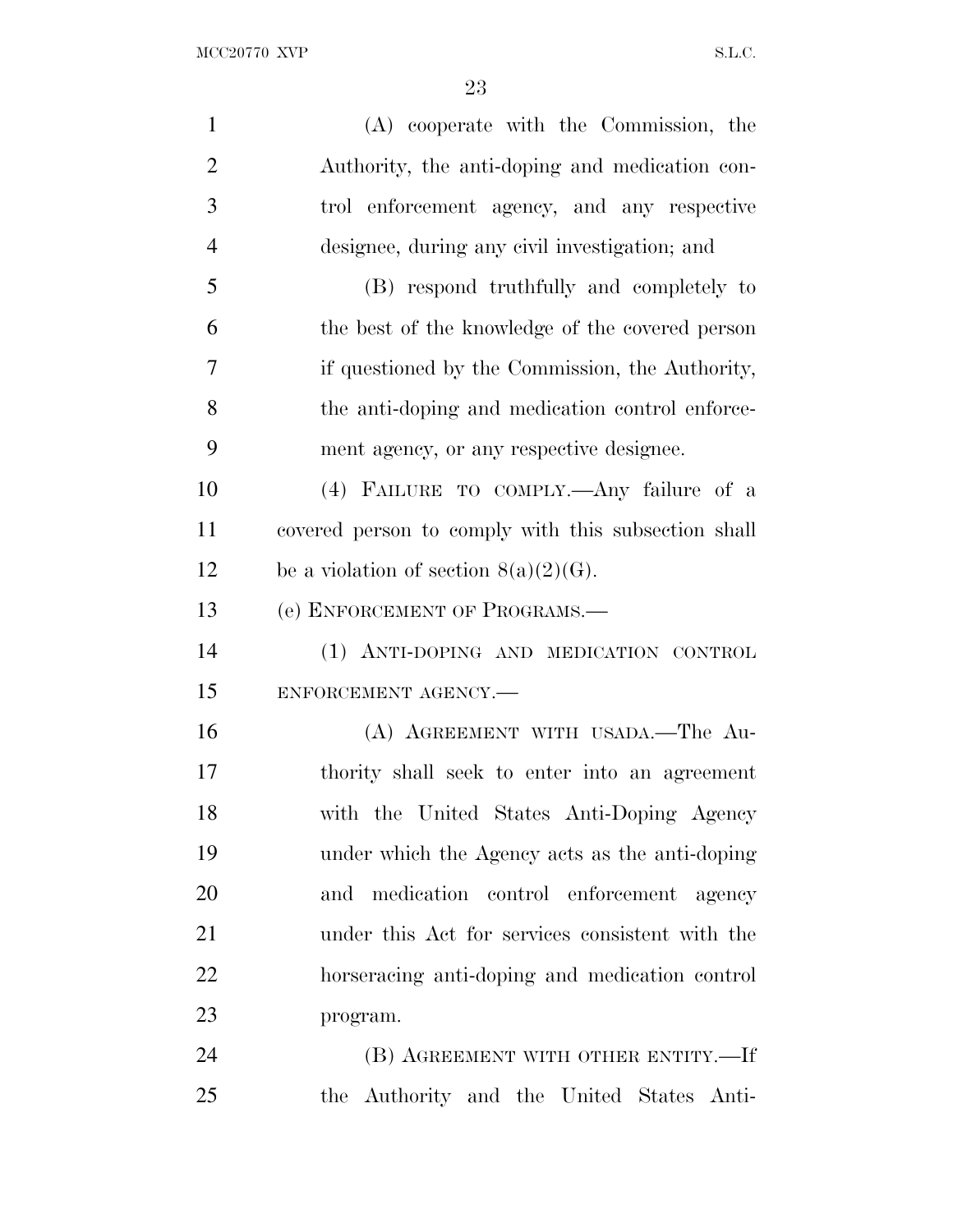Doping Agency are unable to enter into the agreement described in subparagraph (A), the Authority shall enter into an agreement with an entity that is nationally recognized as being a medication regulation agency equal in qualifica- tion to the United States Anti-Doping Agency to act as the anti-doping and medication control enforcement agency under this Act for services consistent with the horseracing anti-doping and medication control program. (C) NEGOTIATIONS.—Any negotiations under this paragraph shall be conducted in good faith and designed to achieve efficient, ef- fective best practices for anti-doping and medi- cation control and enforcement on commercially reasonable terms. (D) ELEMENTS OF AGREEMENT.—Any agreement under this paragraph shall include a description of the scope of work, performance metrics, reporting obligations, budgets, and any other matter the Authority considers appro- priate. 23 (E) DUTIES AND POWERS OF ENFORCE-MENT AGENCY.—The anti-doping and medica-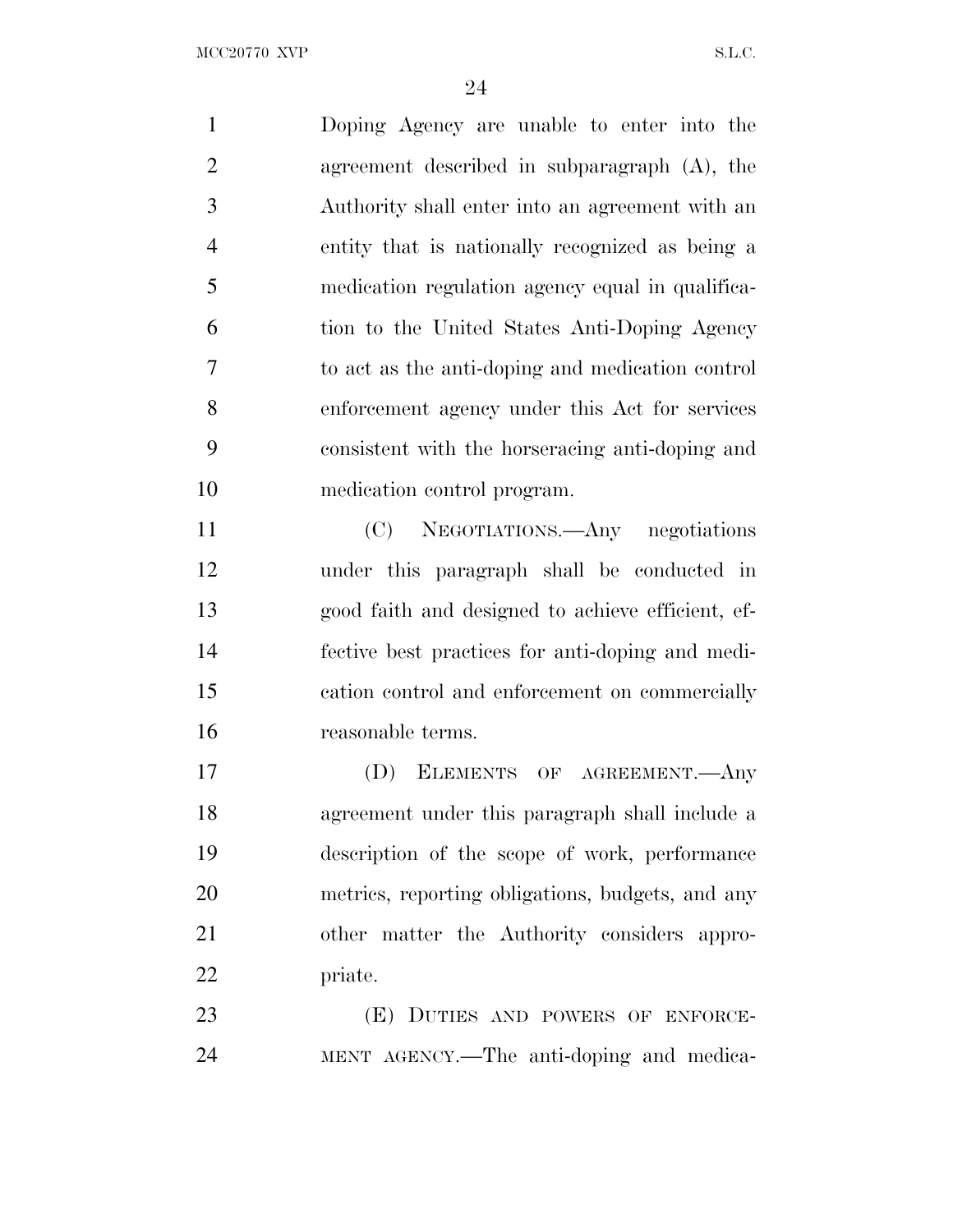| $\mathbf{1}$   | tion control enforcement agency under an       |
|----------------|------------------------------------------------|
| $\overline{2}$ | agreement under this paragraph shall—          |
| 3              | serve as the independent anti-<br>(i)          |
| $\overline{4}$ | doping and medication control enforcement      |
| 5              | organization for covered horses, covered       |
| 6              | persons, and covered horseraces, imple-        |
| $\overline{7}$ | menting the anti-doping and medication         |
| 8              | control program on behalf of the Author-       |
| 9              | ity;                                           |
| 10             | (ii) ensure that covered horses and            |
| 11             | covered persons are deterred from using or     |
| 12             | administering medications, substances, and     |
| 13             | methods in violation of the rules estab-       |
| 14             | lished in accordance with this Act;            |
| 15             | (iii) implement anti-doping education,         |
| 16             | research, testing, compliance and adjudica-    |
| 17             | tion programs designed to prevent covered      |
| 18             | persons and covered horses from using or       |
| 19             | administering medications, substances, and     |
| 20             | methods in violation of the rules estab-       |
| 21             | lished in accordance with this Act;            |
| 22             | (iv) exercise the powers specified in          |
| 23             | section $6(c)(4)$ in accordance with that sec- |
| 24             | tion; and                                      |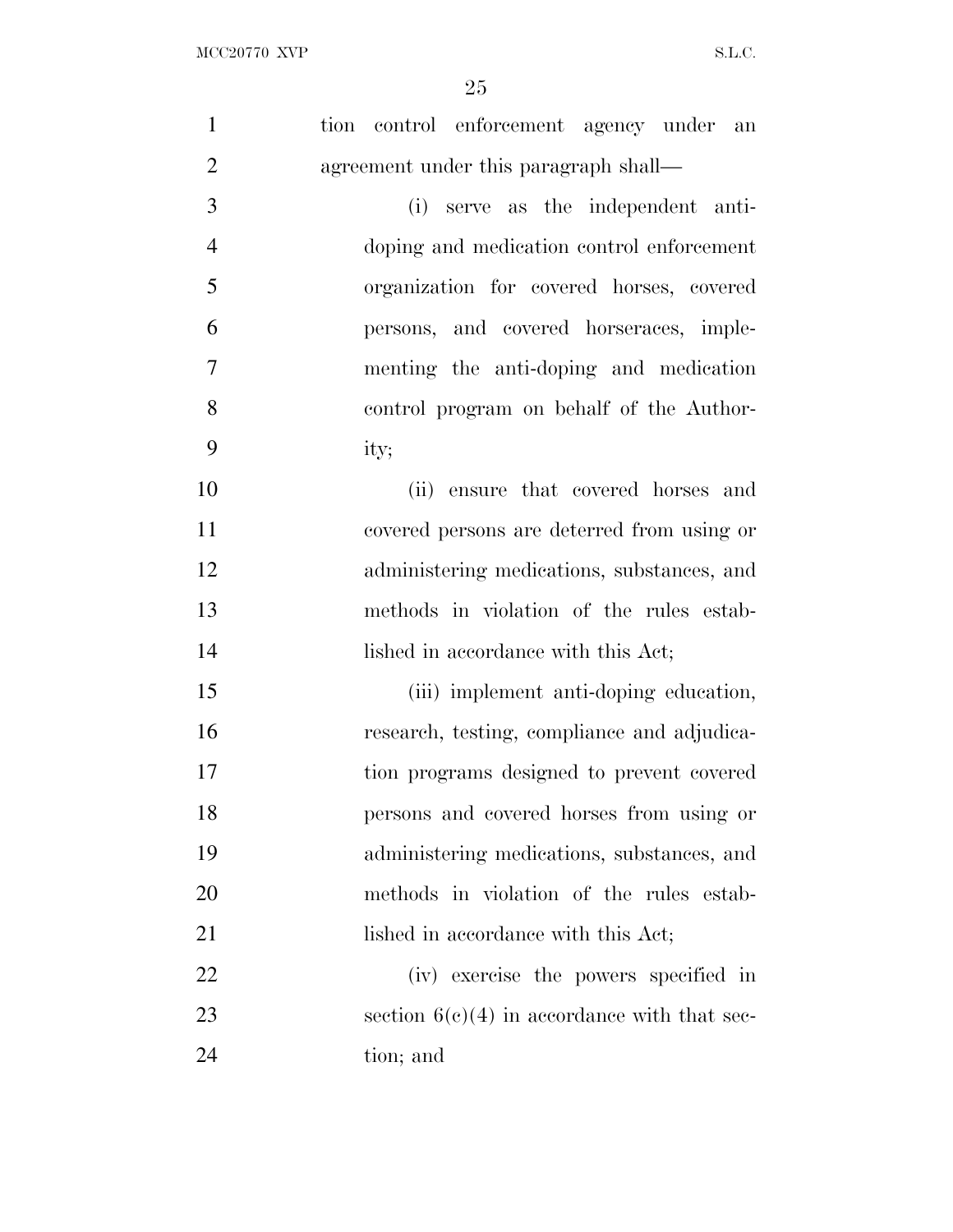| $\mathbf{1}$   | (v) implement and undertake<br>any             |
|----------------|------------------------------------------------|
| $\overline{2}$ | other responsibilities specified in the agree- |
| 3              | ment.                                          |
| $\overline{4}$ | (F) TERM AND EXTENSION.—                       |
| 5              | (i) TERM OF INITIAL AGREEMENT.-                |
| 6              | The initial agreement entered into by the      |
| 7              | Authority under this paragraph shall be in     |
| 8              | effect for the 5-year period beginning on      |
| 9              | the program effective date.                    |
| 10             | (ii) EXTENSION.—At the end of the $5-$         |
| 11             | year period described in clause (i), the Au-   |
| 12             | thority may—                                   |
| 13             | (I) extend the term of the initial             |
| 14             | agreement under this paragraph for             |
| 15             | such additional term as is provided by         |
| 16             | the rules of the Authority and con-            |
| 17             | sistent with this Act; or                      |
| 18             | (II) enter into an agreement                   |
| 19             | meeting the requirements of this para-         |
| 20             | graph with an entity described by sub-         |
| 21             | paragraph (B) for such term as is              |
| 22             | provided by such rules and consistent          |
| 23             | with this Act.                                 |
| 24             | (2) AGREEMENTS FOR<br><b>ENFORCEMENT</b><br>BY |
| 25             | STATE RACING COMMISSIONS.-                     |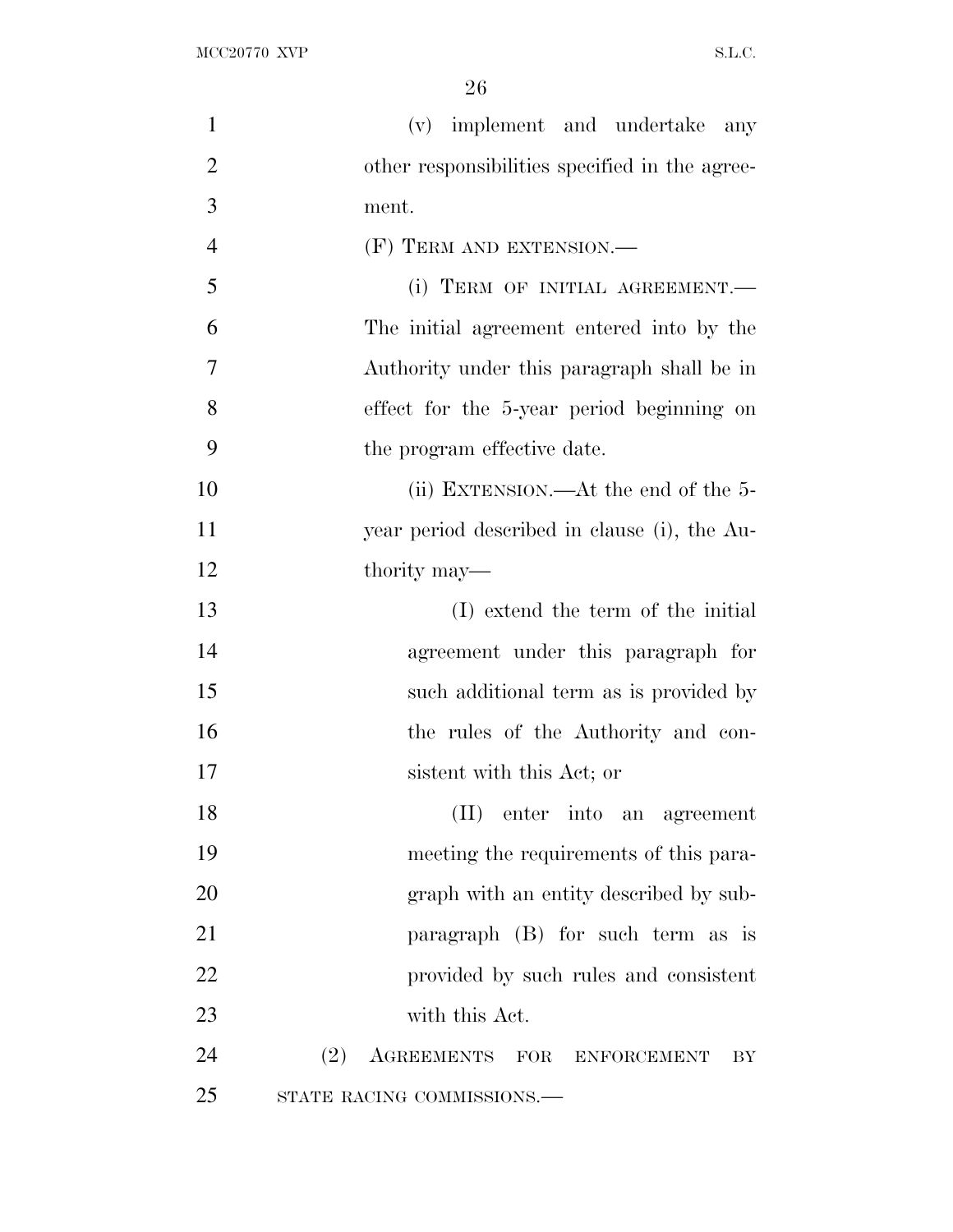| $\mathbf{1}$   | (A) STATE RACING COMMISSIONS.-                        |
|----------------|-------------------------------------------------------|
| $\overline{2}$ | (i) RACETRACK SAFETY PROGRAM.-                        |
| 3              | The Authority may enter into agreements               |
| $\overline{4}$ | with State racing commissions for services            |
| 5              | consistent with the enforcement of the                |
| 6              | racetrack safety program.                             |
| $\overline{7}$ | (ii) ANTI-DOPING AND MEDICATION                       |
| 8              | CONTROL PROGRAM.—The anti-doping and                  |
| 9              | medication control enforcement agency                 |
| 10             | may enter into agreements with State rac-             |
| 11             | ing commissions for services consistent               |
| 12             | with the enforcement of the anti-doping               |
| 13             | and medication control program.                       |
| 14             | (B) ELEMENTS OF AGREEMENTS. Any                       |
| 15             | agreement under this paragraph shall include a        |
| 16             | description of the scope of work, performance         |
| 17             | metrics, reporting obligations, budgets, and any      |
| 18             | other matter the Authority considers appro-           |
| 19             | priate.                                               |
| 20             | (3) ENFORCEMENT OF STANDARDS.-The Au-                 |
| 21             | thority may coordinate with State racing commis-      |
| 22             | sions and other State regulatory agencies to monitor  |
| 23             | and enforce racetrack compliance with the standards   |
| 24             | developed under paragraphs $(1)$ and $(2)$ of section |
| 25             | 7(e).                                                 |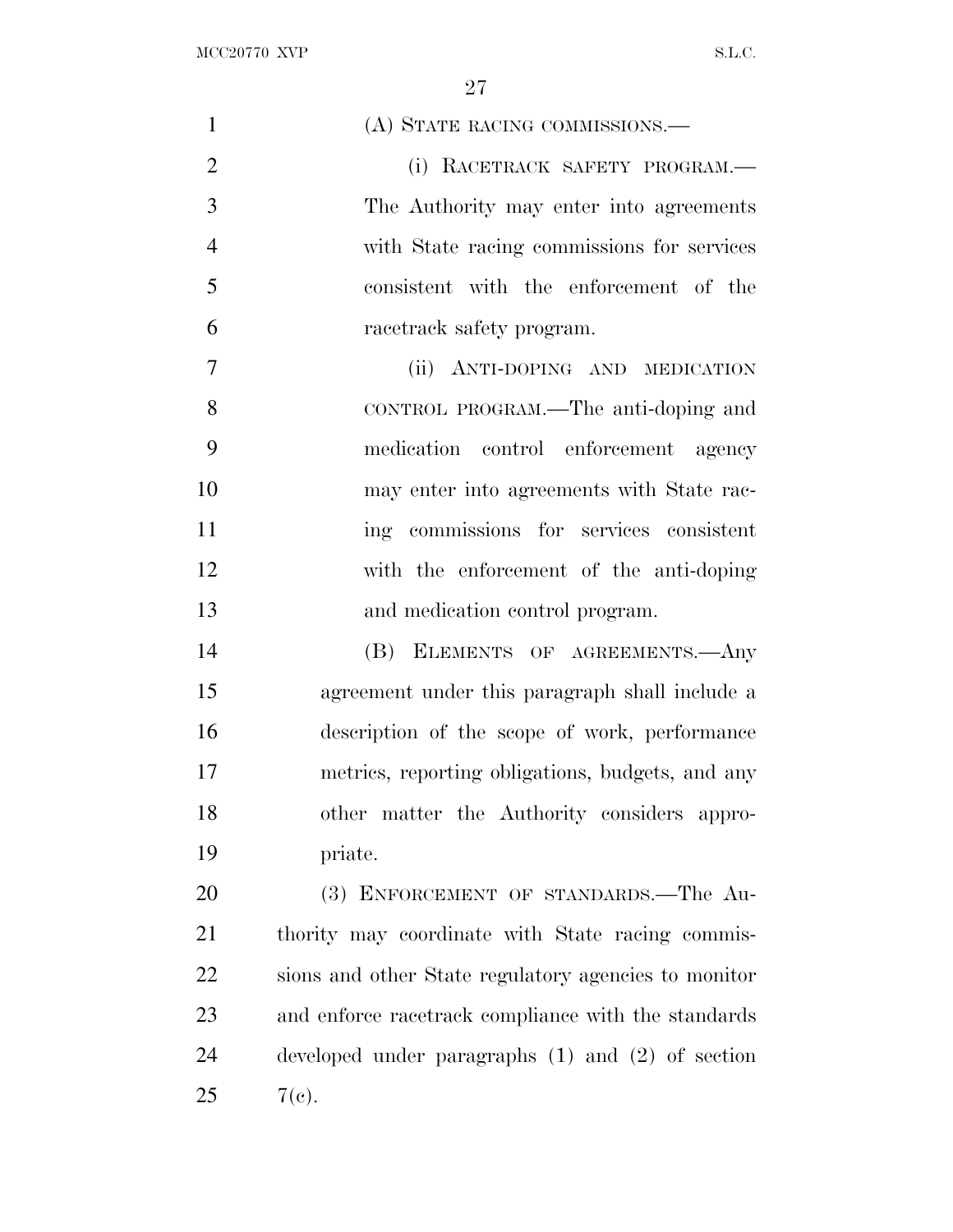| $\mathbf{1}$   | (f) PROCEDURES WITH RESPECT TO RULES OF AU-                  |
|----------------|--------------------------------------------------------------|
| $\overline{2}$ | THORITY.-                                                    |
| 3              | (1)<br>ANTI-DOPING AND MEDICATION<br>$CON-$                  |
| $\overline{4}$ | $TROL$ .                                                     |
| 5              | (A) IN GENERAL.—Recommendations for                          |
| 6              | rules regarding anti-doping and medication con-              |
| 7              | trol shall be developed in accordance with sec-              |
| 8              | tion 6.                                                      |
| 9              | (B) CONSULTATION.—The anti-doping and                        |
| 10             | medication control enforcement agency shall                  |
| 11             | consult with the anti-doping and medication                  |
| 12             | control standing committee and the Board of                  |
| 13             | the Authority on all anti-doping and medication              |
| 14             | control rules of the Authority.                              |
| 15             | (2) RACETRACK SAFETY.-Recommendations                        |
| 16             | for rules regarding racetrack safety shall be devel-         |
| 17             | oped by the racetrack safety standing committee of           |
| 18             | the Authority                                                |
| 19             | (g) SUBPOENA AND INVESTIGATORY AUTHORITY.                    |
| 20             | The Authority shall have subpoena and investigatory au-      |
| 21             | thority with respect to civil violations committed under its |
| 22             | jurisdiction.                                                |
| 23             | (h) CIVIL PENALTIES.—The Authority shall develop             |
| 24             | a list of civil penalties with respect to the enforcement of |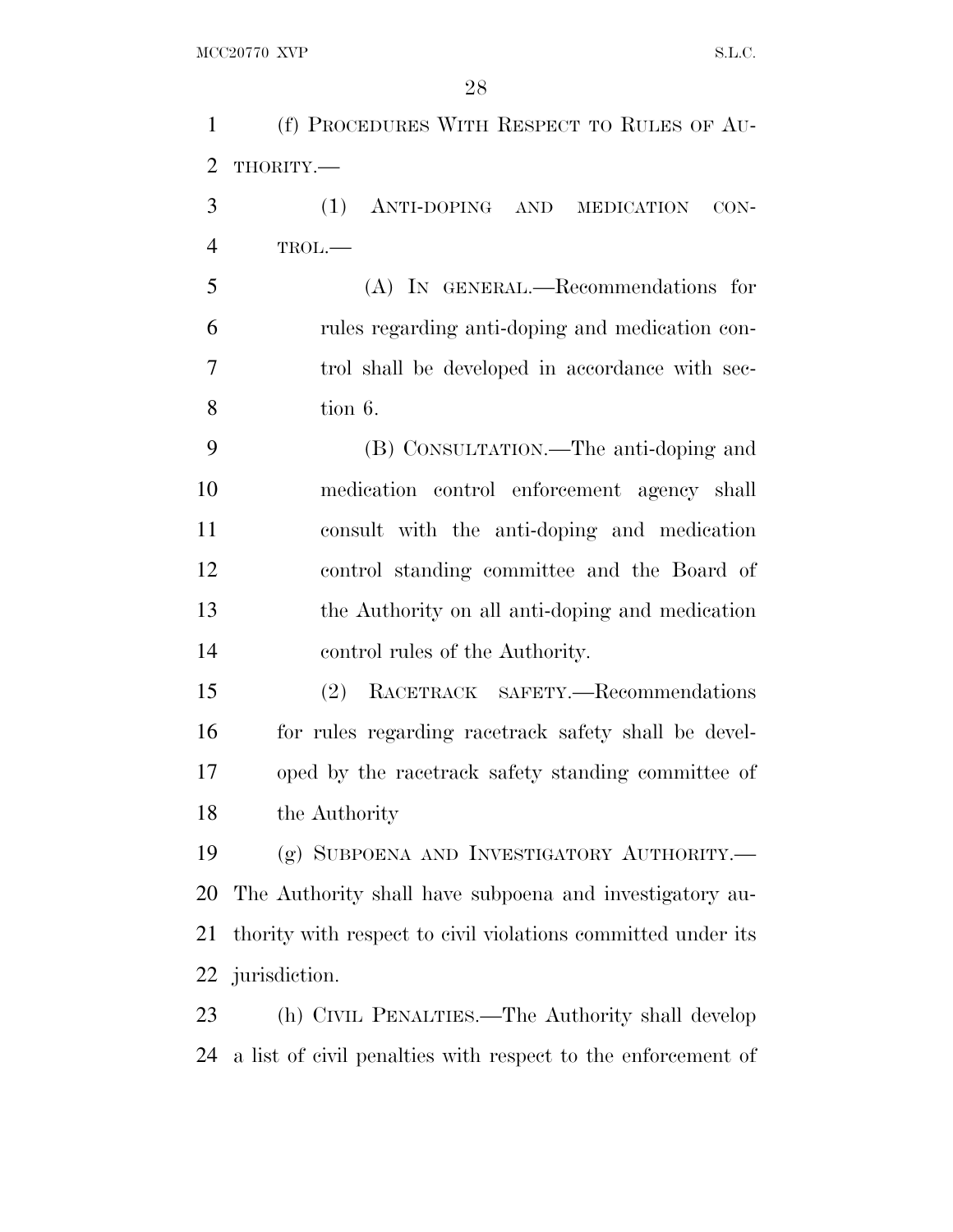rules for covered persons and covered horseraces under its jurisdiction.

(i) CIVIL ACTIONS.—

 (1) IN GENERAL.—In addition to civil sanctions imposed under section 8, the Authority may com- mence a civil action against a covered person or racetrack that has engaged, is engaged, or is about to engage, in acts or practices constituting a viola- tion of this Act or any rule established under this Act in the proper district court of the United States, the United States District Court for the District of Columbia, or the United States courts of any terri- tory or other place subject to the jurisdiction of the United States, to enjoin such acts or practices, to enforce any civil sanctions imposed under that sec-16 tion, and for all other relief to which the Authority may be entitled.

18 (2) INJUNCTIONS AND RESTRAINING ORDERS.— With respect to a civil action commenced under paragraph (1), upon a proper showing, a permanent or temporary injunction or restraining order shall be granted without bond.

23 (j) LIMITATIONS ON AUTHORITY.—

 (1) PROSPECTIVE APPLICATION.—The jurisdic-tion and authority of the Authority and the Commis-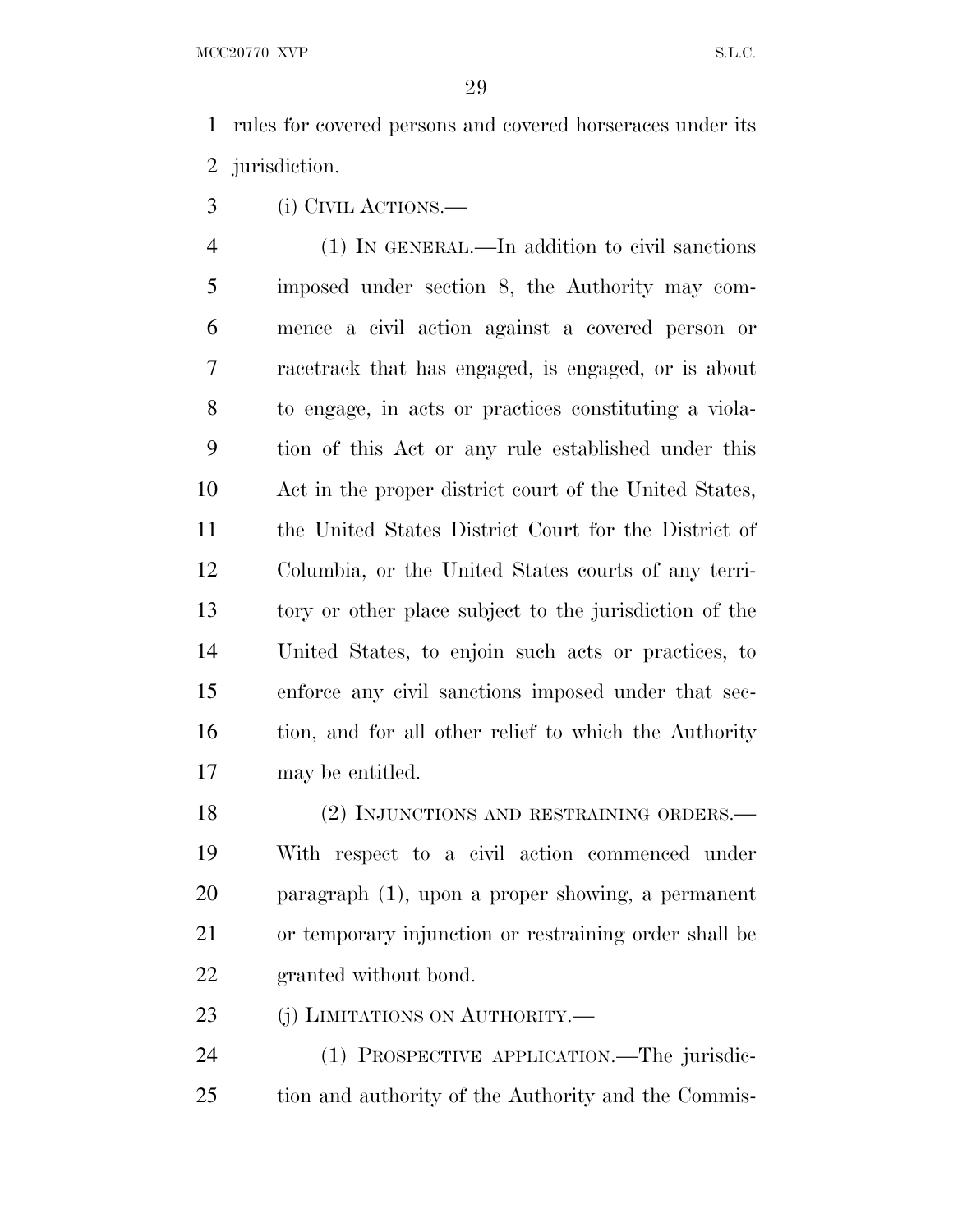| $\mathbf{1}$   | sion with respect to the horseracing anti-doping and  |
|----------------|-------------------------------------------------------|
| $\overline{2}$ | medication control program and the racetrack safety   |
| 3              | program shall be prospective only.                    |
| $\overline{4}$ | (2) PREVIOUS MATTERS.—                                |
| 5              | (A) IN GENERAL.—The Authority and the                 |
| 6              | Commission may not investigate, prosecute, ad-        |
| 7              | judicate, or penalize conduct that occurs before      |
| 8              | the program effective date.                           |
| 9              | (B) STATE RACING COMMISSION.—With re-                 |
| 10             | spect to conduct described in subparagraph $(A)$ ,    |
| 11             | the applicable State racing commission shall re-      |
| 12             | tain authority until the final resolution of the      |
| 13             | matter.                                               |
| 14             | ELECTION FOR OTHER BREED COVERAGE<br>(k)              |
| 15             | <b>UNDER ACT.—</b>                                    |
| 16             | $(1)$ In GENERAL.—A State racing commission           |
| 17             | or a breed governing organization for a breed of      |
| 18             | horses other than Thoroughbred horses may elect to    |
| 19             | have such breed be covered by this Act by the filing  |
| 20             | of a designated election form and subsequent ap-      |
| 21             | proval by the Authority. A State racing commission    |
| 22             | may elect to have a breed covered by this Act for the |
| 23             | applicable State only.                                |
| 24             | (2)<br>ELECTION CONDITIONAL ON<br><b>FUNDING</b>      |
| 25             | MECHANISM.—A commission or organization may           |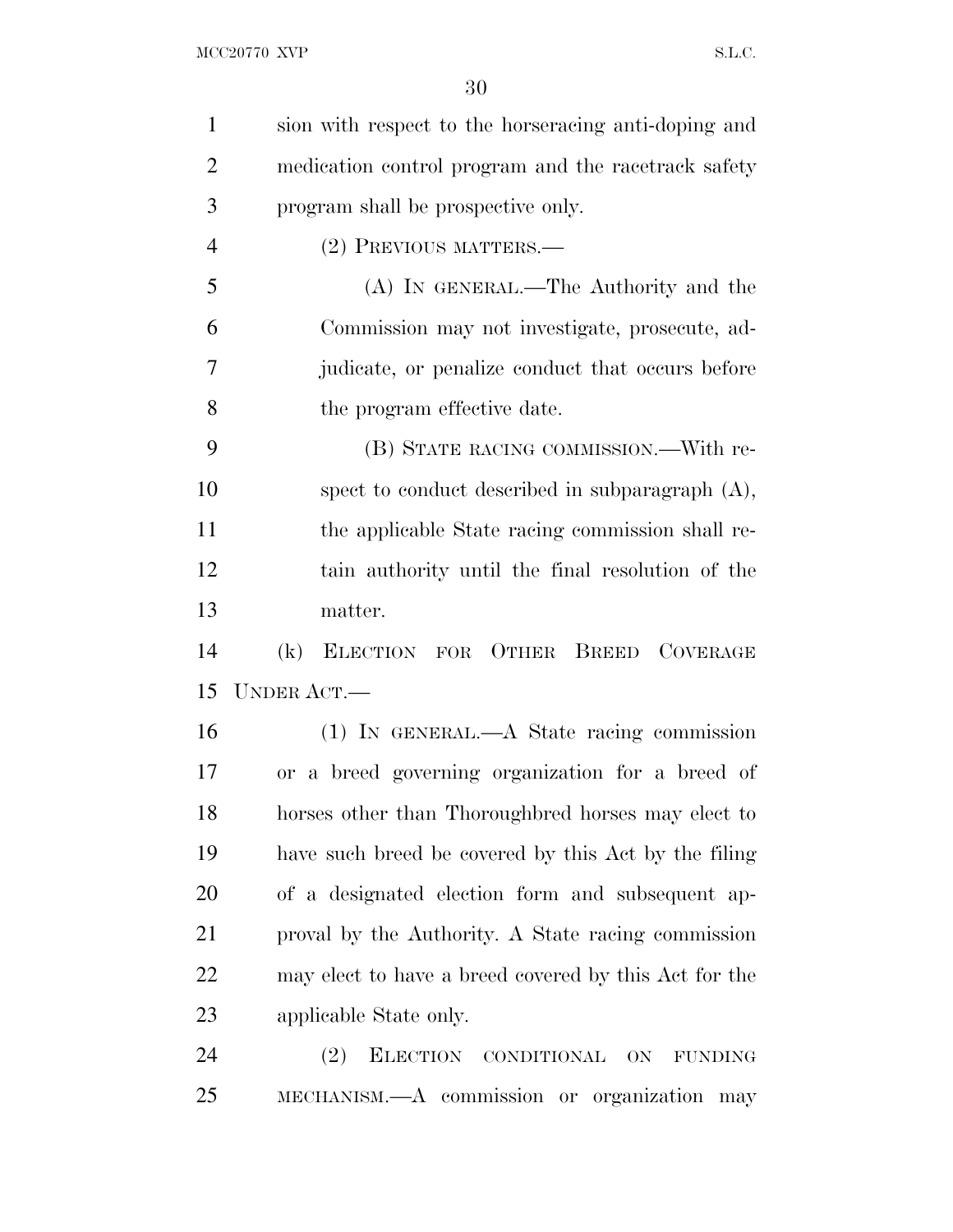not make an election under paragraph (1) unless the commission or organization has in place a mecha- nism to provide sufficient funds to cover the costs of the administration of this Act with respect to the horses that will be covered by this Act as a result of the election.

 (3) APPORTIONMENT.—The Authority shall ap- portion costs described in paragraph (2) in connec- tion with an election under paragraph (1) fairly among all impacted segments of the horseracing in- dustry, subject to approval by the Commission in ac- cordance with section 4. Such apportionment may not provide for the allocation of costs or funds among breeds of horses.

### **SEC. 6. HORSERACING ANTI-DOPING AND MEDICATION CONTROL PROGRAM.**

(a) PROGRAM REQUIRED.—

 (1) IN GENERAL.—Not later than the program effective date, and after notice and an opportunity 20 for public comment in accordance with section 4, the Authority shall establish a horseracing anti-doping and medication control program applicable to all covered horses, covered persons, and covered horseraces in accordance with the registration of covered persons under section 5(d).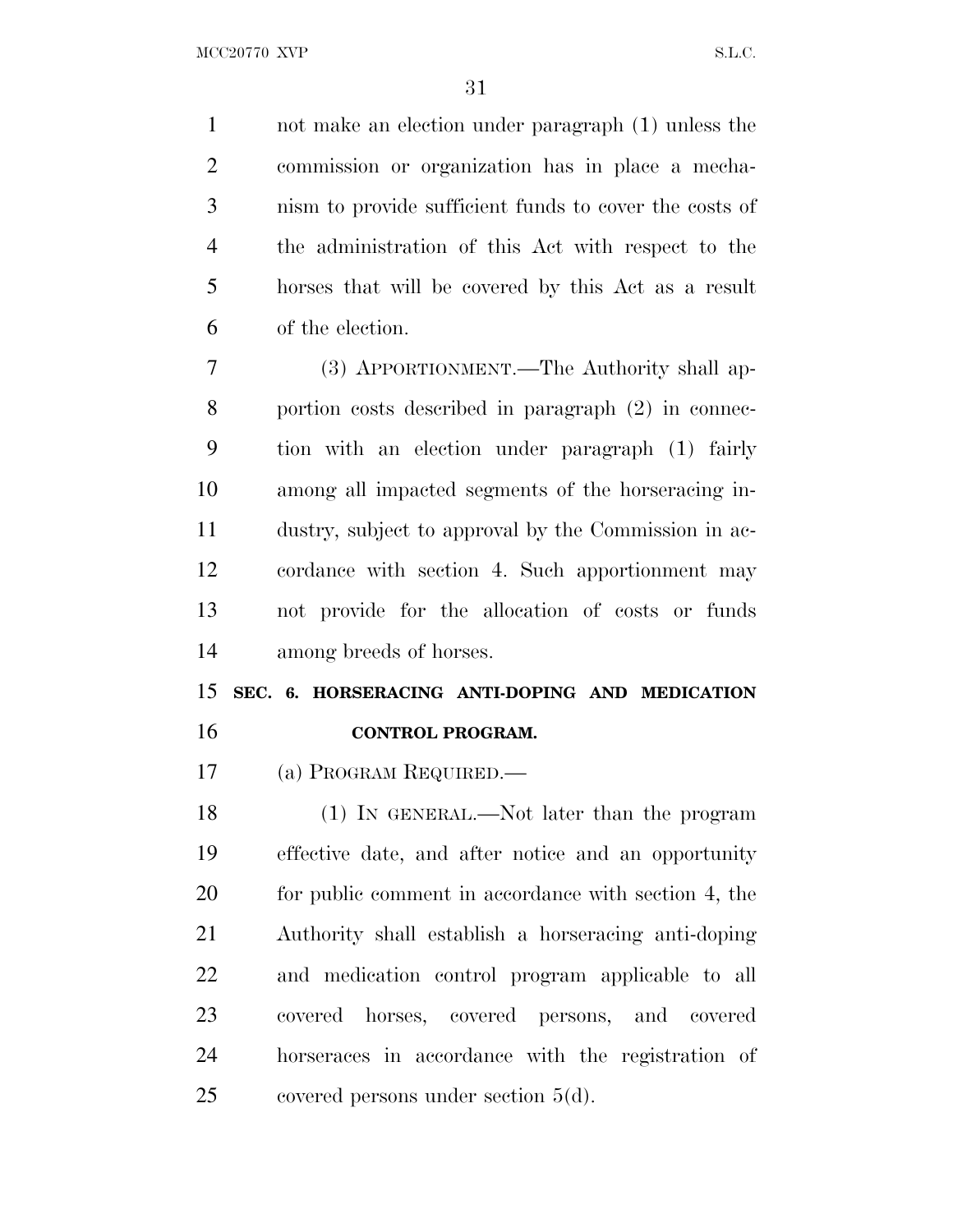MCC20770 XVP S.L.C.

 (2) CONSIDERATION OF OTHER BREEDS.—In developing the horseracing anti-doping and medica- tion control program with respect to a breed of horse that is made subject to this Act by election of a State racing commission or the breed governing or-6 ganization for such horse under section  $5(k)$ , the Authority shall consider the unique characteristics of such breed.

 (b) CONSIDERATIONS IN DEVELOPMENT OF PRO- GRAM.—In developing the horseracing anti-doping and medication control program, the Authority shall take into consideration the following:

 (1) Covered horses should compete only when they are free from the influence of medications, other foreign substances, and methods that affect their performance.

 (2) Covered horses that are injured or unsound should not train or participate in covered races, and the use of medications, other foreign substances, and treatment methods that mask or deaden pain in order to allow injured or unsound horses to train or 22 race should be prohibited.

 (3) Rules, standards, procedures, and protocols regulating medication and treatment methods for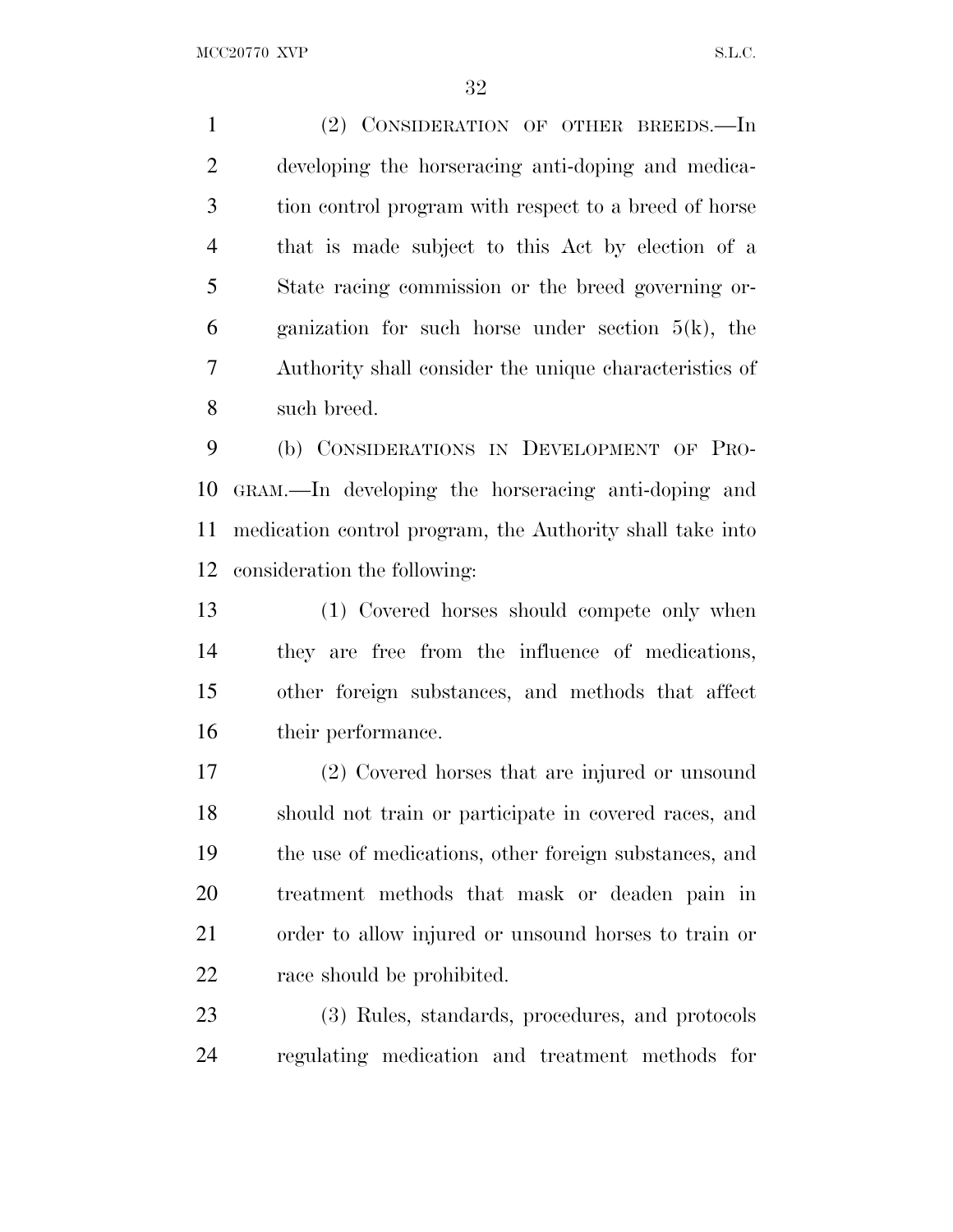MCC20770 XVP S.L.C.

 covered horses and covered races should be uniform and uniformly administered nationally.

 (4) To the extent consistent with this Act, con- sideration should be given to international anti- doping and medication control standards of the International Federation of Horseracing Authorities and the Principles of Veterinary Medical Ethics of 8 the American Veterinary Medical Association.

 (5) The administration of medications and treatment methods to covered horses should be based upon an examination and diagnosis that iden- tifies an issue requiring treatment for which the medication or method represents an appropriate component of treatment.

 (6) The amount of therapeutic medication that a covered horse receives should be the minimum nec- essary to address the diagnosed health concerns identified during the examination and diagnostic process.

 (7) The welfare of covered horses, the integrity of the sport, and the confidence of the betting public require full disclosure to regulatory authorities re- garding the administration of medications and treat-ments to covered horses.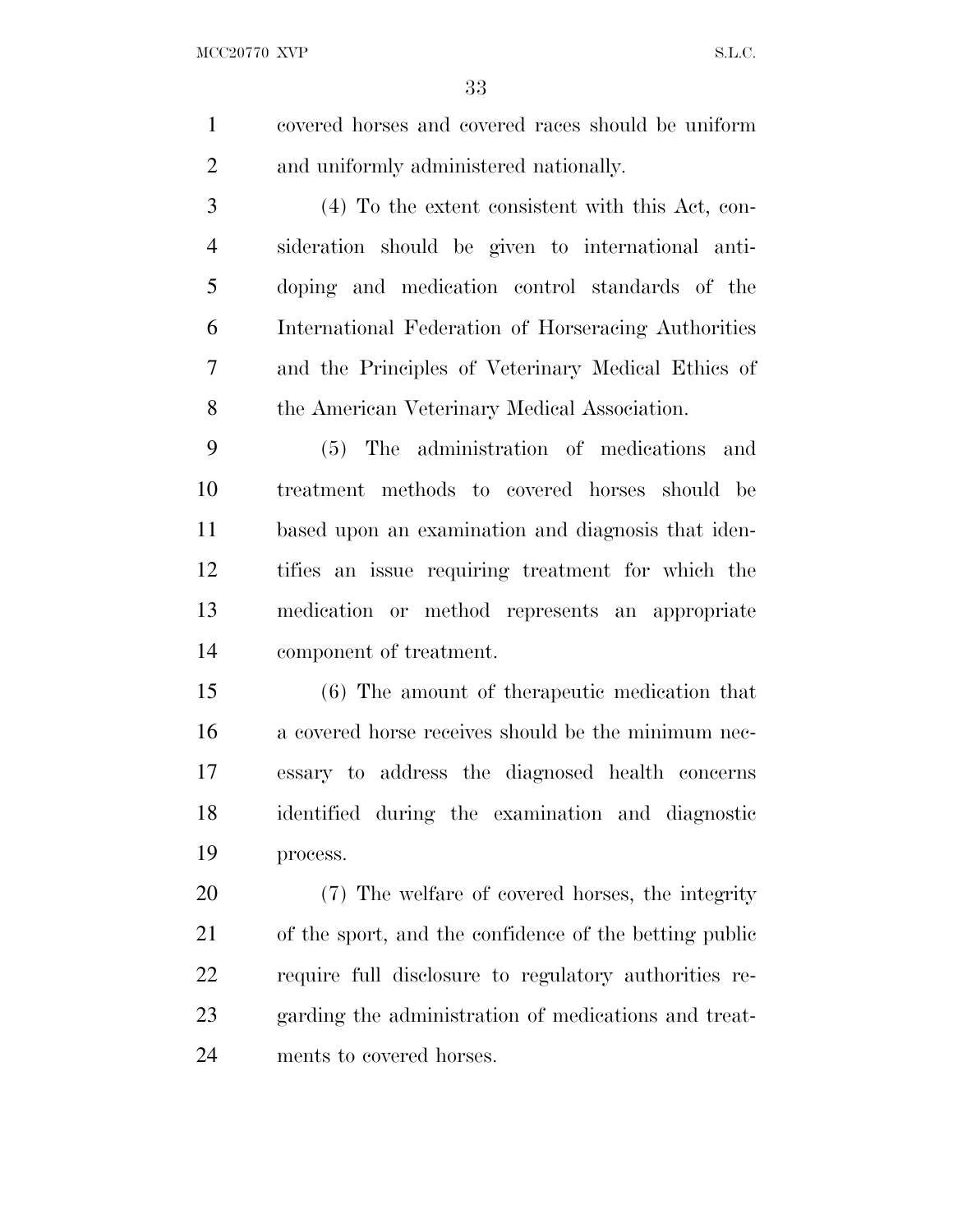| $\mathbf{1}$   | (c) ACTIVITIES.—The following activities shall be car-    |
|----------------|-----------------------------------------------------------|
| $\overline{2}$ | ried out under the horseracing anti-doping and medication |
| 3              | control program:                                          |
| $\overline{4}$ | (1) STANDARDS FOR ANTI-DOPING AND MEDI-                   |
| 5              | CATION CONTROL.—Not later than 120 days before            |
| 6              | the program effective date, the Authority shall issue,    |
| 7              | by rule—                                                  |
| 8              | $(A)$ uniform standards for—                              |
| 9              | (i) the administration of medication to                   |
| 10             | covered horses by covered persons; and                    |
| 11             | laboratory testing accreditation<br>(ii)                  |
| 12             | and protocols; and                                        |
| 13             | (B) a list of permitted and prohibited                    |
| 14             | medications, substances, and methods, including           |
| 15             | allowable limits of permitted medications, sub-           |
| 16             | stances, and methods.                                     |
| 17             | (2) REVIEW PROCESS FOR ADMINISTRATION OF                  |
| 18             | MEDICATION.—The development of a review process           |
| 19             | for the administration of any medication to a cov-        |
| 20             | ered horse during the 48-hour period preceding the        |
| 21             | next racing start of the covered horse.                   |
| 22             | (3) AGREEMENT REQUIREMENTS.—The devel-                    |
| 23             | opment of requirements with respect to agreements         |
| 24             | under section $5(e)$ .                                    |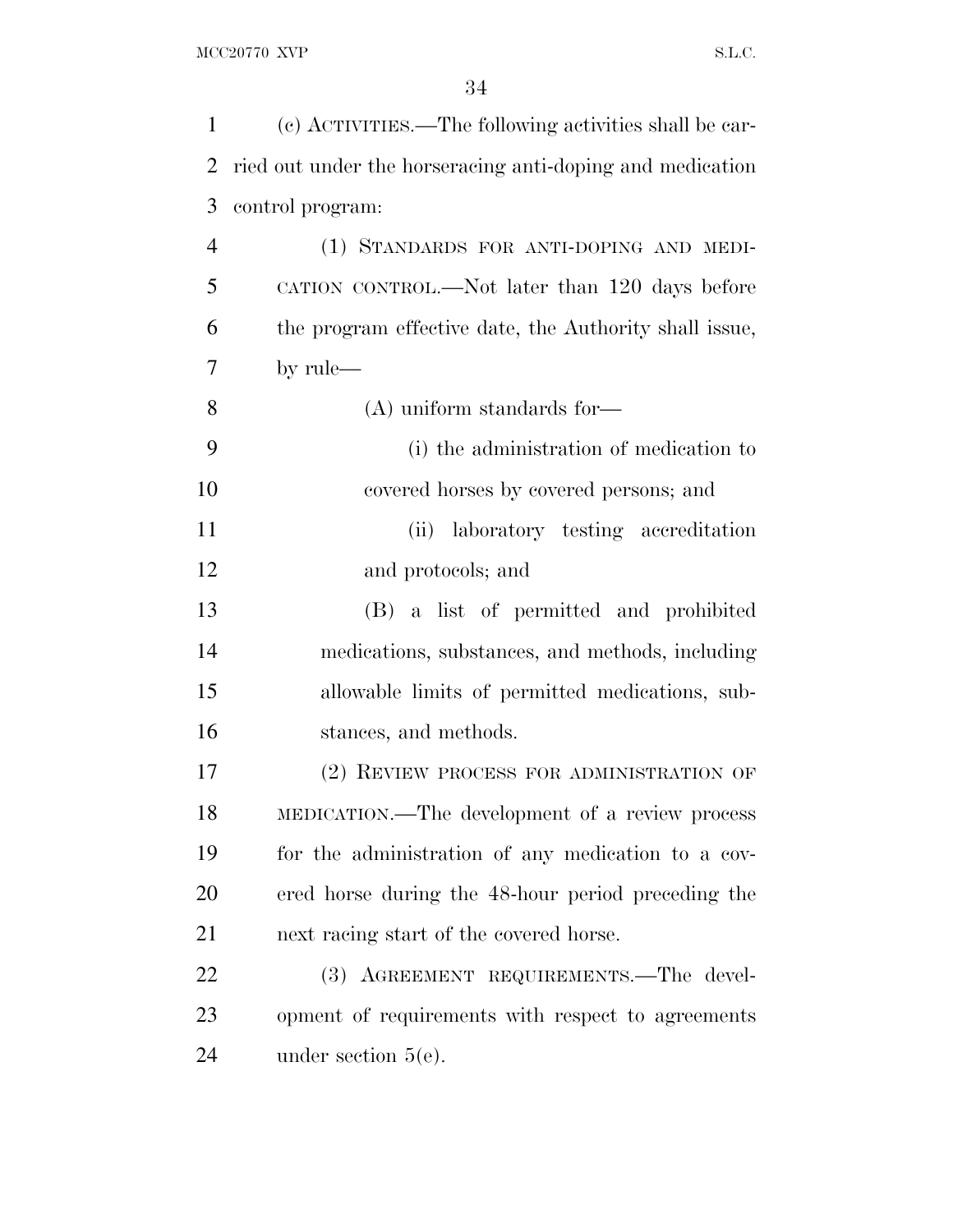| $\mathbf{1}$   | (4) ANTI-DOPING AND MEDICATION CONTROL            |
|----------------|---------------------------------------------------|
| $\overline{2}$ | ENFORCEMENT AGENCY.-                              |
| 3              | (A) CONTROL RULES, PROTOCOLS, ETC.—               |
| $\overline{4}$ | Except as provided in paragraph $(5)$ , the anti- |
| 5              | doping and medication control program enforce-    |
| 6              | ment agency under section $5(e)$ shall, in con-   |
| 7              | sultation with the anti-doping and medication     |
| 8              | control standing committee of the Authority       |
| 9              | and consistent with international best practices, |
| 10             | develop and recommend anti-doping and medi-       |
| 11             | cation control rules, protocols, policies, and    |
| 12             | guidelines for approval by the Authority.         |
| 13             | RESULTS MANAGEMENT. The anti-<br>(B)              |
| 14             | doping and medication control enforcement         |
| 15             | agency shall conduct and oversee anti-doping      |
| 16             | and medication control results management, in-    |
| 17             | cluding independent investigations, charging      |
| 18             | and adjudication of potential medication control  |
| 19             | rule violations, and the enforcement of any civil |
| 20             | sanctions for such violations. Any final decision |
| 21             | or civil sanction of the anti-doping and medica-  |
| 22             | tion control enforcement agency under this sub-   |
| 23             | paragraph shall be the final decision or civil    |
| 24             | sanction of the Authority, subject to review in   |
| 25             | accordance with section 9.                        |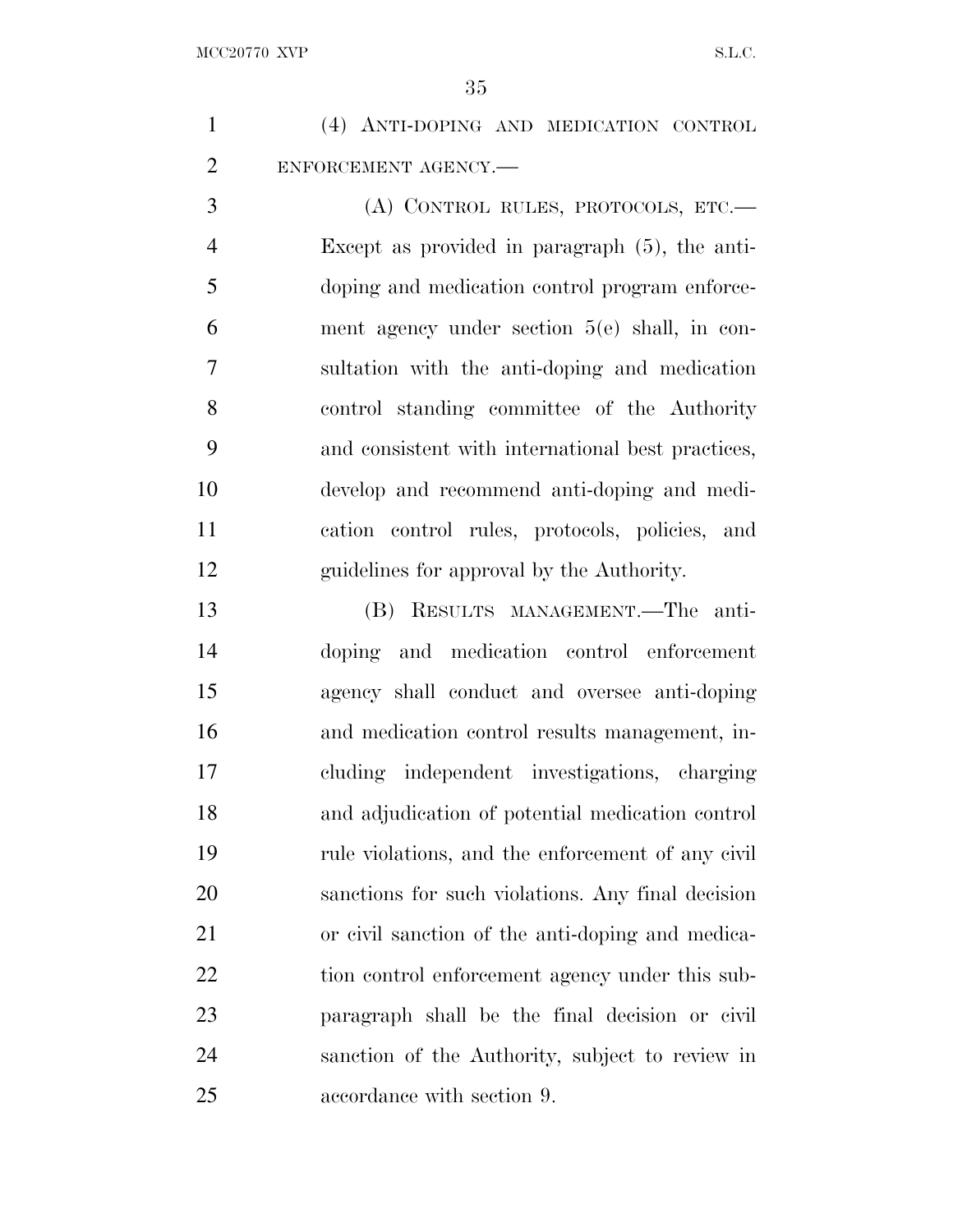MCC20770 XVP S.L.C.

|                | (C) TESTING.—The anti-doping enforce-             |
|----------------|---------------------------------------------------|
| 2              | ment agency shall perform and manage test dis-    |
| 3              | tribution planning (including intelligence-based) |
| $\overline{4}$ | testing), the sample collection process, and in-  |
| -5             | competition and out-of-competition testing (in-   |
| 6              | eluding no-advance-notice testing).               |
|                | TESTING LABORATORIES.—The anti-<br>(D)            |
| $\Omega$       |                                                   |

 doping and medication control enforcement agency shall accredit testing laboratories based upon the standards established under this Act, and shall monitor, test, and audit accredited laboratories to ensure continuing compliance with accreditation standards.

 (5) ANTI-DOPING AND MEDICATION CONTROL STANDING COMMITTEE.—The anti-doping and medi- cation control standing committee shall, in consulta- tion with the anti-doping and medication control en- forcement agency, develop lists of permitted and pro- hibited medications, methods, and substances for recommendation to, and approval by, the Authority. Any such list may prohibit the administration of any substance or method to a horse at any time after such horse becomes a covered horse if the Authority determines such substance or method has a long-term degrading effect on the soundness of a horse.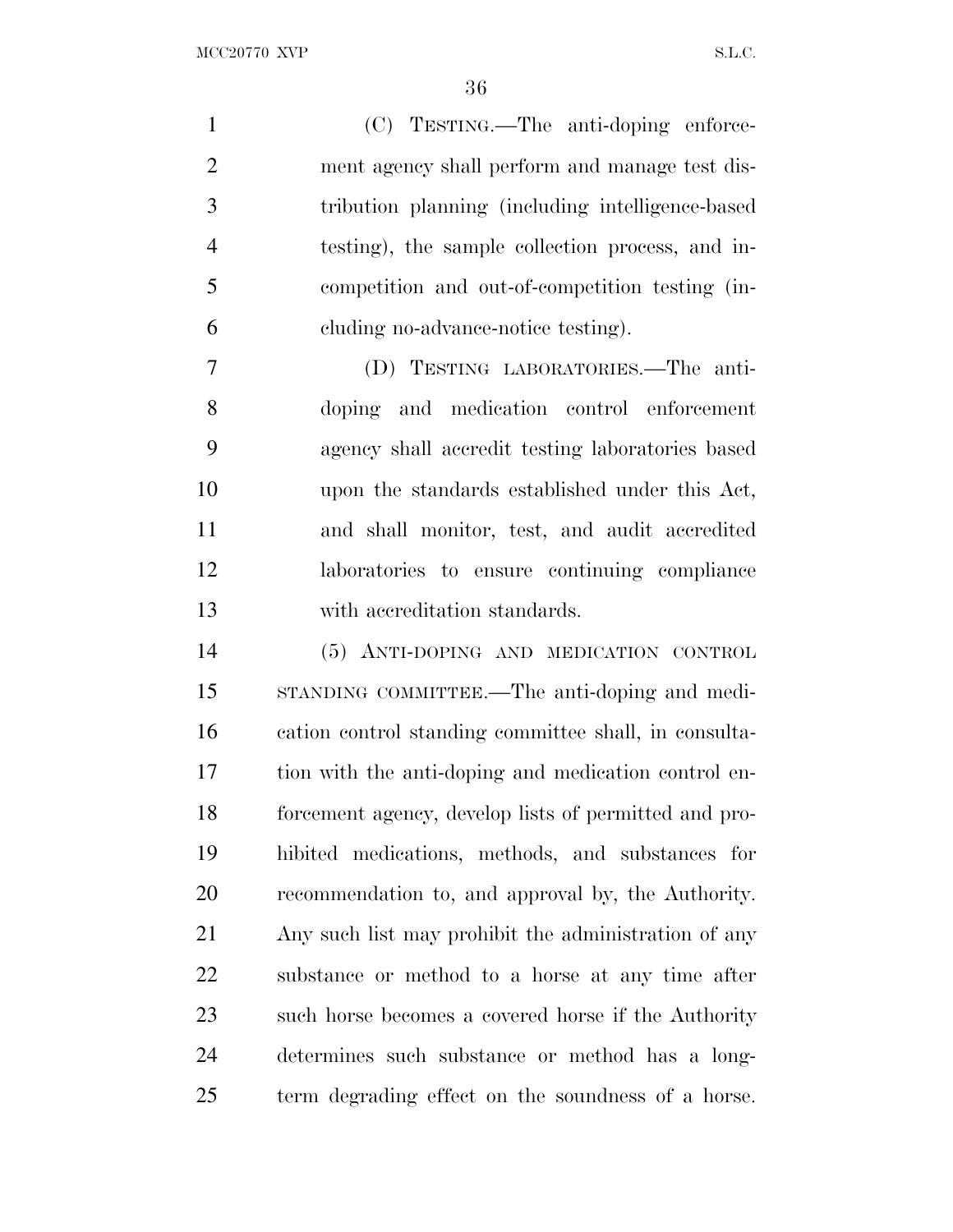(d) PROHIBITION.—Except as provided in sub- sections (e) and (f), the horseracing anti-doping and medi- cation control program shall prohibit the administration of any prohibited or otherwise permitted substance to a covered horse within 48 hours of its next racing start, ef-fective as of the program effective date.

(e) ADVISORY COMMITTEE STUDY AND REPORT.—

 (1) IN GENERAL.—Not later than the program effective date, the Authority shall convene an advi- sory committee comprised of horseracing anti-doping and medication control industry experts to conduct a study on the use of furosemide on horses during the 48-hour period before the start of a race, includ- ing the effect of furosemide on equine health and the integrity of competition and any other matter the Authority considers appropriate.

 (2) REPORT.—Not later than three years after the program effective date, the Authority shall direct the advisory committee convened under paragraph (1) to submit to the Authority a written report on the study conducted under that paragraph that in- cludes recommended changes, if any, to the prohibi-tion in subsection (d).

24 (3) MODIFICATION OF PROHIBITION.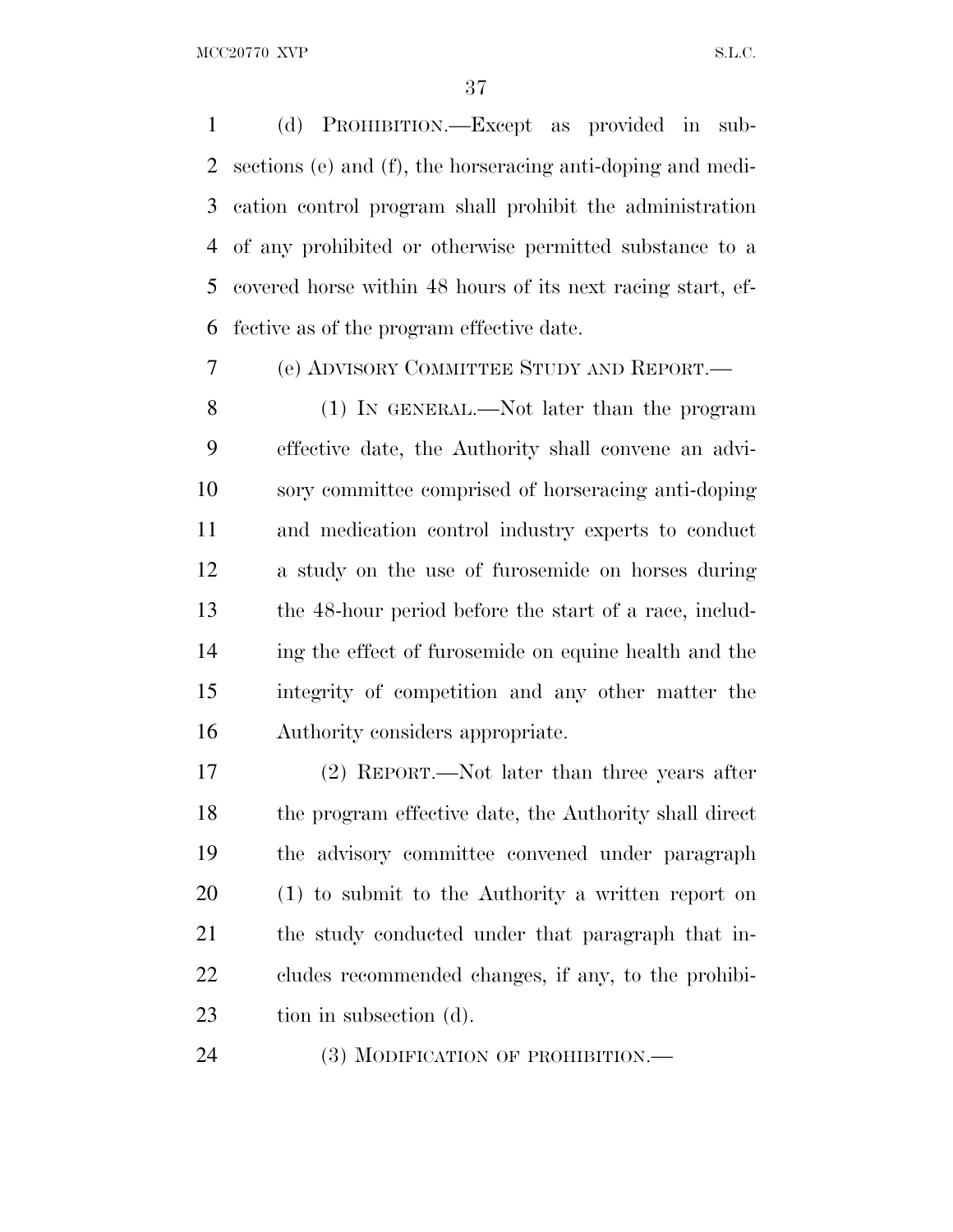$\begin{minipage}{.4\linewidth} \textbf{MCC} 20770 \textbf{ XVP} \end{minipage}$ 

| $\mathbf{1}$   | $(A)$ IN GENERAL.—After receipt of the re-             |
|----------------|--------------------------------------------------------|
| $\overline{2}$ | port required by paragraph $(2)$ , the Authority       |
| 3              | may, by unanimous vote of the Board of the             |
| $\overline{4}$ | Authority, modify the prohibition in subsection        |
| 5              | (d) and, notwithstanding subsection (f), any           |
| 6              | such modification shall apply to all States be-        |
| 7              | ginning on the date that is three years after the      |
| 8              | program effective date.                                |
| 9              | (B) CONDITION.—In order for a unani-                   |
| 10             | mous vote described in subparagraph $(A)$ to ef-       |
| 11             | fect a modification of the prohibition in sub-         |
| 12             | section (d), the vote must include unanimous           |
| 13             | adoption of each of the following findings:            |
| 14             | That the modification is war-<br>(i)                   |
| 15             | ranted.                                                |
| 16             | (ii) That the modification is in the                   |
| 17             | best interests of horse racing.                        |
| 18             | (iii) That furosemide has no perform-                  |
| 19             | ance enhancing effect on individual horses.            |
| 20             | (iv) That public confidence in the in-                 |
| 21             | tegrity and safety of racing would not be              |
| 22             | adversely affected by the modification.                |
| 23             | (f) EXEMPTION.—                                        |
| 24             | (1) IN GENERAL.—Except as provided in para-            |
| 25             | $graph (2)$ , only during the three-year period begin- |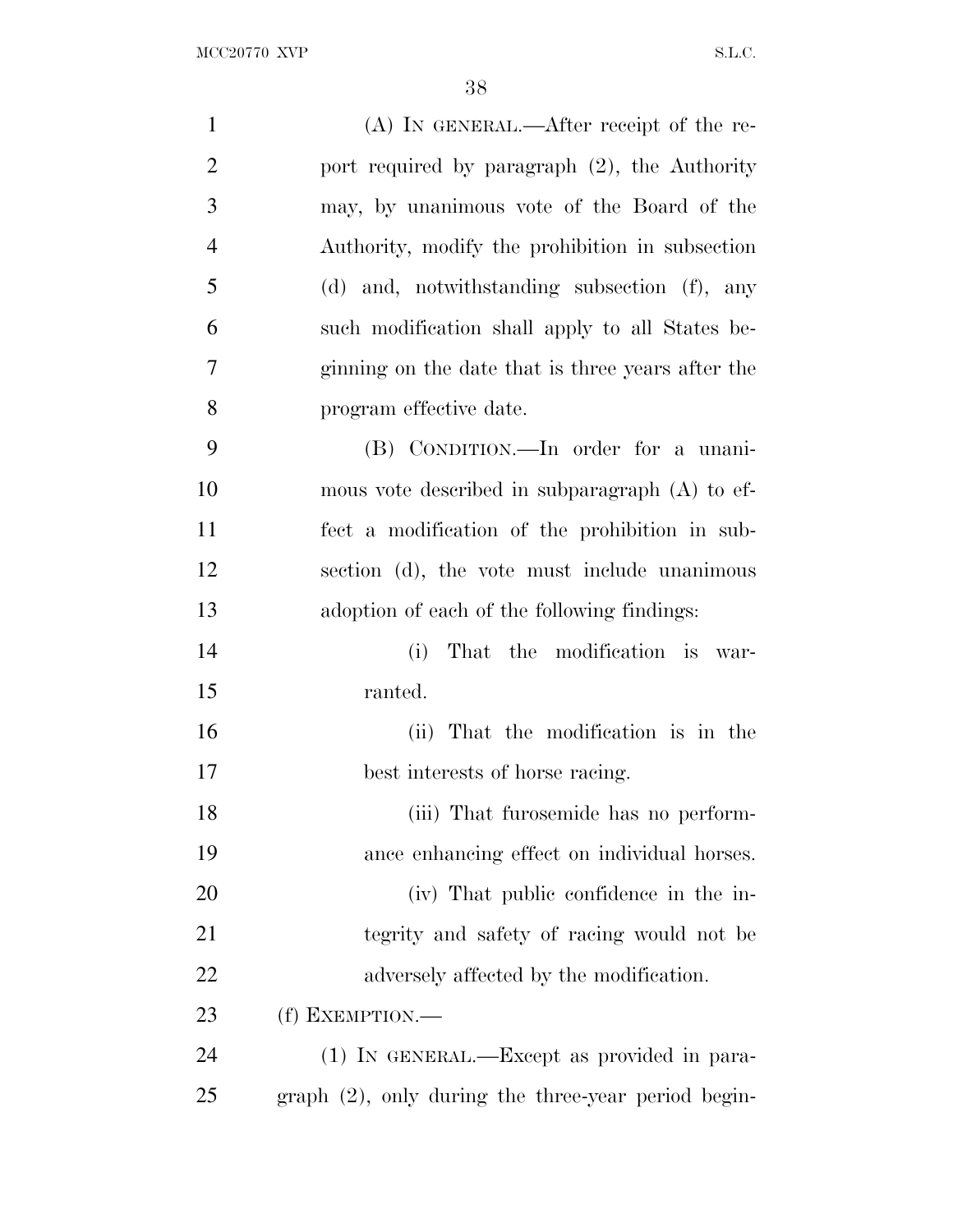| $\mathbf{1}$   | ning on the program effective date, a State racing     |
|----------------|--------------------------------------------------------|
| $\overline{2}$ | commission may submit to the Authority, at such        |
| 3              | time and in such manner as the Authority may re-       |
| $\overline{4}$ | quire, a request for an exemption from the prohibi-    |
| 5              | tion in subsection (d) with respect to the use of      |
| 6              | furosemide on covered horses during such period.       |
| 7              | (2) EXCEPTIONS.—An exemption under para-               |
| 8              | $graph(1)$ may not be requested for-                   |
| 9              | (A) two-year-old covered horses; or                    |
| 10             | (B) covered horses competing in stakes                 |
| 11             | races.                                                 |
| 12             | (3) CONTENTS OF REQUEST.—A request under               |
| 13             | paragraph (1) shall specify the applicable State rac-  |
| 14             | ing commission's requested limitations on the use of   |
| 15             | furosemide that would apply to the State under the     |
| 16             | horseracing anti-doping and medication control pro-    |
| 17             | gram during such period.                               |
| 18             | (4) GRANT OF EXEMPTION. Subject to sub-                |
| 19             | section $(e)(3)$ , the Authority shall grant an exemp- |
| 20             | tion requested under paragraph (1) for the remain-     |
| 21             | der of such period and shall allow the use of          |
| 22             | furosemide on covered horses in the applicable State,  |
| 23             | in accordance with the requested limitations.          |
| 24             | (g) BASELINE ANTI-DOPING AND MEDICATION CON-           |
| 25             | <b>TROL RULES.—</b>                                    |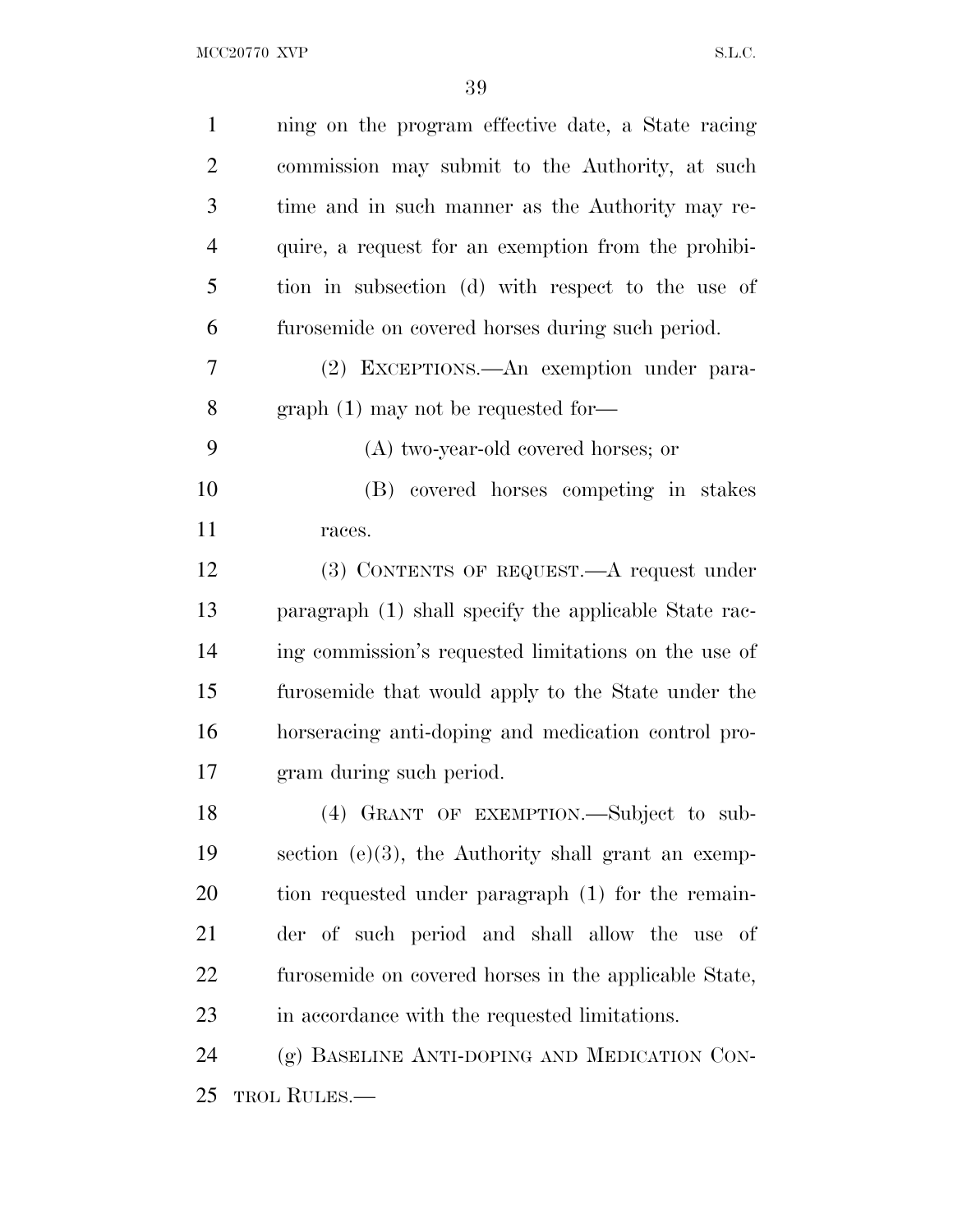| $\mathbf{1}$   | $(1)$ IN GENERAL.—Subject to paragraph $(3)$ ,        |
|----------------|-------------------------------------------------------|
| $\overline{2}$ | the baseline anti-doping and medication control rules |
| 3              | described in paragraph $(2)$ shall—                   |
| $\overline{4}$ | (A) constitute the initial rules of the horse-        |
| 5              | racing anti-doping and medication control pro-        |
| 6              | gram; and                                             |
| $\overline{7}$ | (B) except as exempted pursuant to sub-               |
| 8              | sections (e) and (f), remain in effect at all         |
| 9              | times after the program effective date.               |
| 10             | (2) BASELINE ANTI-DOPING MEDICATION CON-              |
| 11             | TROL RULES DESCRIBED.-                                |
| 12             | (A) IN GENERAL.—The baseline<br>anti-                 |
| 13             | doping and medication control rules described         |
| 14             | in this paragraph are the following:                  |
| 15             | (i) The lists of permitted and prohib-                |
| 16             | ited substances (including drugs, medica-             |
| 17             | tions, and naturally occurring substances             |
| 18             | and synthetically occurring substances) in            |
| 19             | effect for the International Federation of            |
| 20             | Horseracing Authorities, including the                |
| 21             | International Federation of Horseracing               |
| 22             | Authorities International Screening Limits            |
| 23             | for urine, dated May 2019, and the Inter-             |
| 24             | national Federation of Horseracing Au-                |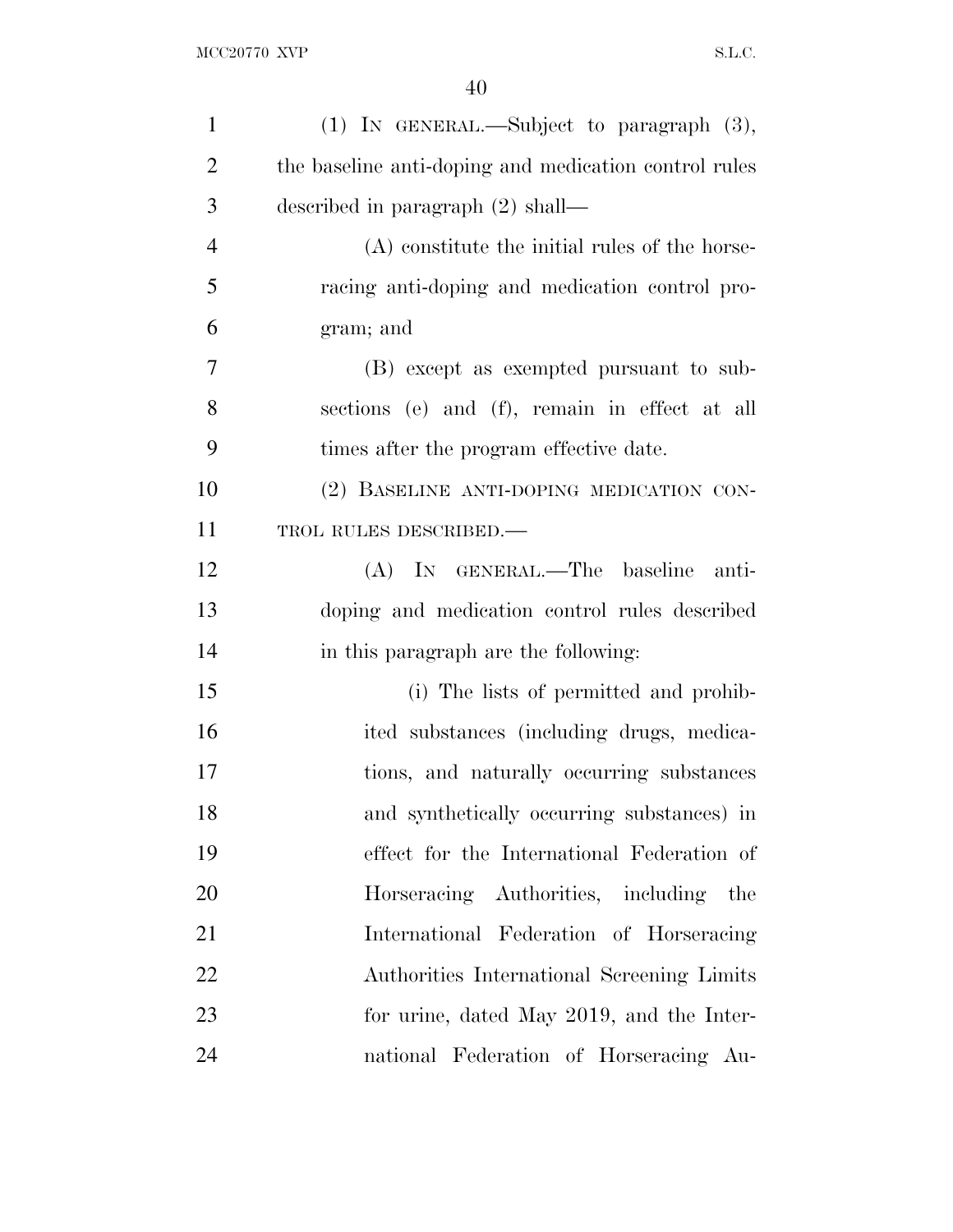| $\mathbf{1}$   | thorities International Screening Limits for                   |
|----------------|----------------------------------------------------------------|
| $\overline{2}$ | plasma, dated May 2019.                                        |
| 3              | (ii) The World Anti-Doping Agency                              |
| $\overline{4}$ | International Standard for Laboratories                        |
| 5              | (version 10.0), dated November 12, 2019.                       |
| 6              | (iii) The Association of Racing Com-                           |
| 7              | missioners International out-of-competition                    |
| 8              | testing standards, Model Rules of Racing                       |
| 9              | (version $9.2$ ).                                              |
| 10             | (iv) The Association of Racing Com-                            |
| 11             | missioners International penalty and mul-                      |
| 12             | tiple medication violation rules, Model                        |
| 13             | Rules of Racing (version 6.2).                                 |
| 14             | (B) CONFLICT OF RULES.—In the case of                          |
| 15             | a conflict among the rules described in subpara-               |
| 16             | graph $(A)$ , the most stringent rule shall apply.             |
| 17             | (3) MODIFICATIONS TO BASELINE RULES.—                          |
| 18             | (A) DEVELOPMENT BY ANTI-DOPING AND                             |
| 19             | <b>MEDICATION</b><br><b>CONTROL</b><br><b>STANDING</b><br>COM- |
| 20             | MITTEE.—The anti-doping and medication con-                    |
| 21             | trol standing committee, in consultation with                  |
| 22             | the anti-doping and medication control enforce-                |
| 23             |                                                                |
|                | ment agency, may develop and submit to the                     |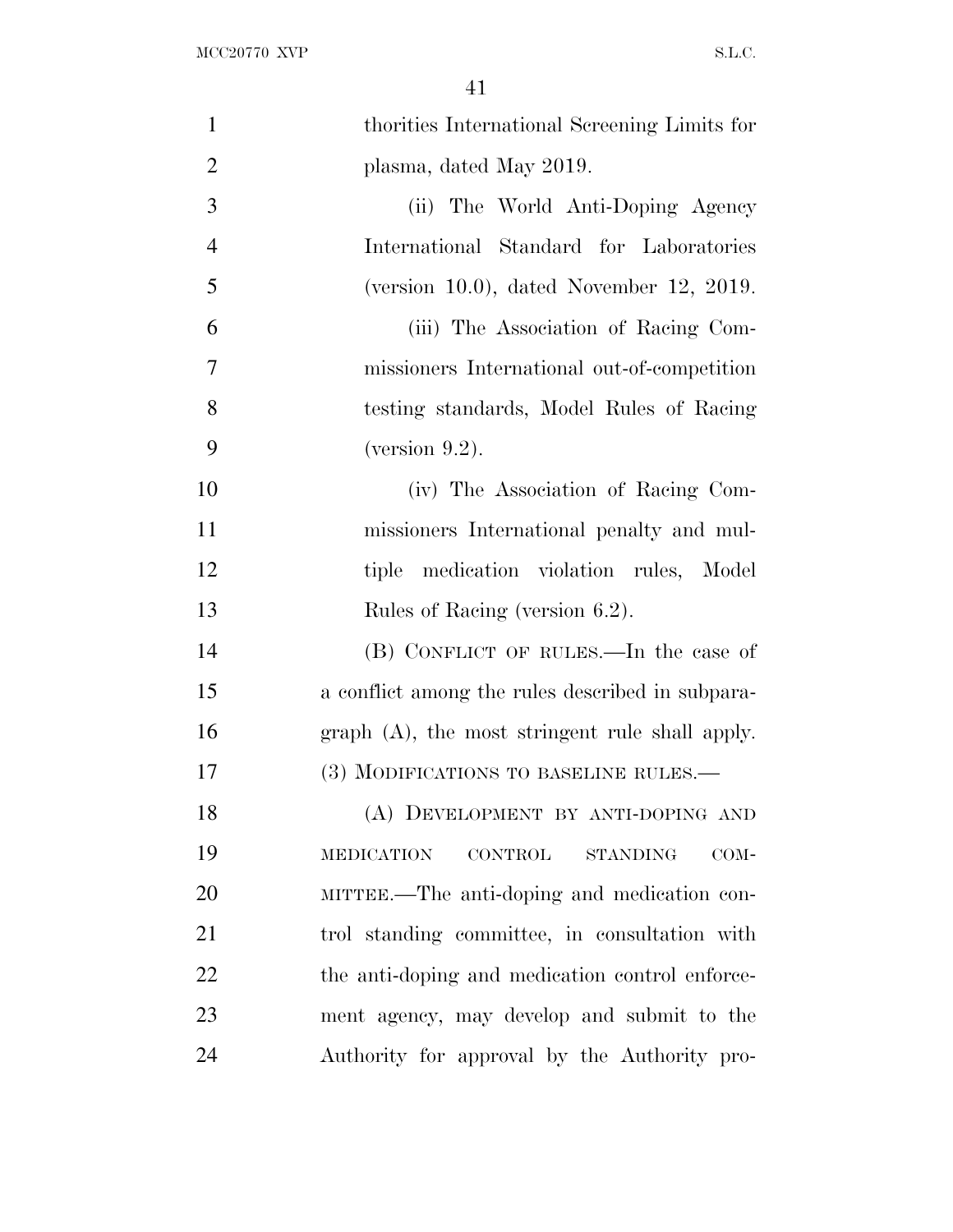|                | 42                                              |
|----------------|-------------------------------------------------|
| $\mathbf{1}$   | posed modifications to the baseline anti-doping |
| $\overline{2}$ | and medication control rules.                   |
| 3              | (B) AUTHORITY APPROVAL.—If the Au-              |
| $\overline{4}$ | thority approves a proposed modification under  |
| 5              | this paragraph, the proposed modification shall |
| 6              | be submitted to and considered by the Commis-   |
| $\overline{7}$ | sion in accordance with section 4.              |
| 8              | (C) ANTI-DOPING AND MEDICATION CON-             |
| 9              | TROL ENFORCEMENT AGENCY VETO AUTHOR-            |
| 10             | ITY.—The Authority shall not approve any pro-   |
| 11             | posed modification that renders an anti-doping  |
| 12             | and medication control rule less stringent than |
| 13             | the baseline anti-doping and medication control |
| 14             | rules described in paragraph (2) (including by  |
| 15             | increasing permitted medication thresholds,     |
| 16             | adding permitted medications, removing prohib-  |
| 17             | ited medications, or weakening enforcement      |
| 18             | mechanisms) without the approval of the anti-   |
| 19             | doping and medication control enforcement       |
| 20             | agency.                                         |
| 21             | SEC. 7. RACETRACK SAFETY PROGRAM.               |
| 22             | (a) ESTABLISHMENT AND CONSIDERATIONS.           |

 (1) IN GENERAL.—Not later than the program effective date, and after notice and an opportunity for public comment in accordance with section 4, the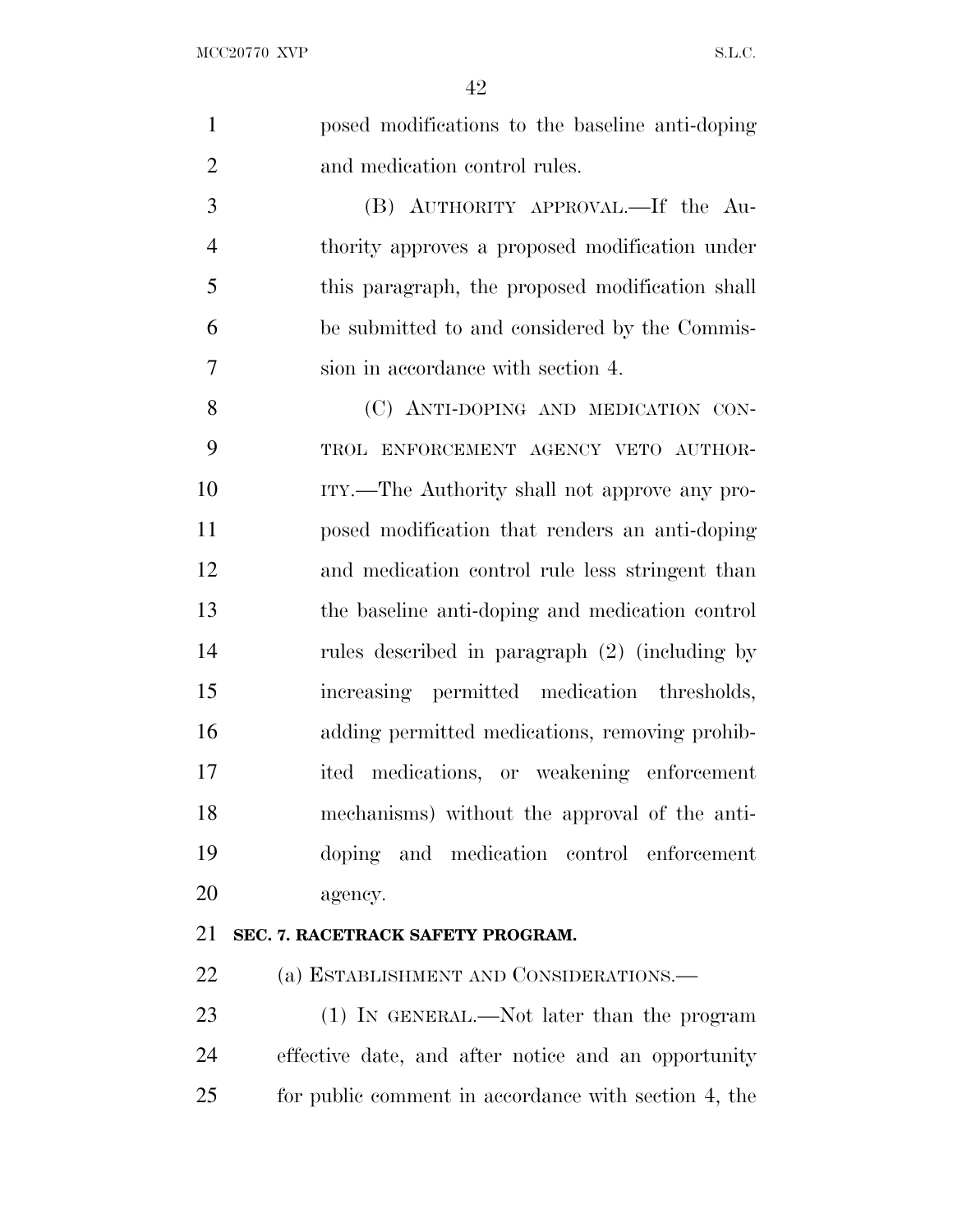MCC20770 XVP S.L.C.

 Authority shall establish a racetrack safety program applicable to all covered horses, covered persons, and covered horseraces in accordance with the registra-4 tion of covered persons under section 5(d).

 (2) CONSIDERATIONS IN DEVELOPMENT OF SAFETY PROGRAM.—In the development of the horseracing safety program for covered horses, cov- ered persons, and covered horseraces, the Authority and the Commission shall take into consideration ex- isting safety standards including the National Thor- oughbred Racing Association Safety and Integrity Alliance Code of Standards, the International Fed- eration of Horseracing Authority's International Agreement on Breeding, Racing, and Wagering, and the British Horseracing Authority's Equine Health and Welfare program.

 (b) ELEMENTS OF HORSERACING SAFETY PRO- GRAM.—The horseracing safety program shall include the following:

 (1) A set of training and racing safety stand- ards and protocols taking into account regional dif- ferences and the character of differing racing facili-ties.

 (2) A uniform set of training and racing safety standards and protocols consistent with the humane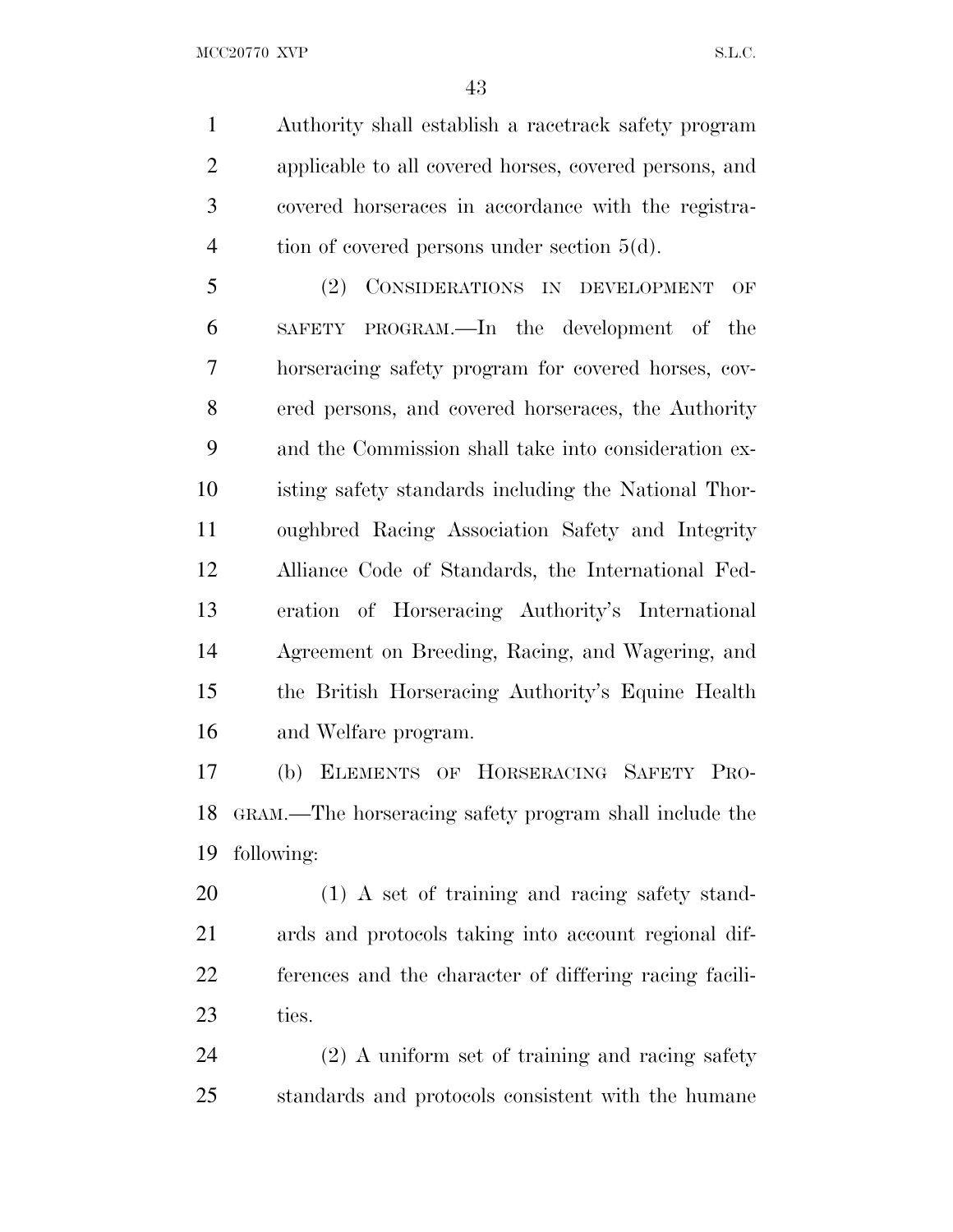| $\mathbf{1}$   | treatment of covered horses, which may include lists  |
|----------------|-------------------------------------------------------|
| $\overline{2}$ | of permitted and prohibited practices or methods      |
| 3              | (such as crop use).                                   |
| $\overline{4}$ | (3) A racing surface quality maintenance sys-         |
| 5              | tem that—                                             |
| 6              | (A) takes into account regional differences           |
| 7              | and the character of differing racing facilities;     |
| 8              | and                                                   |
| 9              | (B) may include requirements for track                |
| 10             | surface design and consistency and established        |
| 11             | standard operating procedures related to track        |
| 12             | surface, monitoring, and maintenance (such as         |
| 13             | standardized seasonal assessment, daily track-        |
| 14             | ing, and measurement).                                |
| 15             | (4) A uniform set of track safety standards and       |
| 16             | protocols, that may include rules governing oversight |
| 17             | and movement of covered horses and human and          |
| 18             | equine injury reporting and prevention.               |
| 19             | (5) Programs for injury and fatality data anal-       |
| 20             | ysis, that may include pre- and post-training and     |
| 21             | race inspections, use of a veterinarian's list, and   |
| 22             | concussion protocols.                                 |
| 23             | (6) The undertaking of investigations at race-        |
| 24             | track and non-racetrack facilities related to safety  |
| 25             | violations.                                           |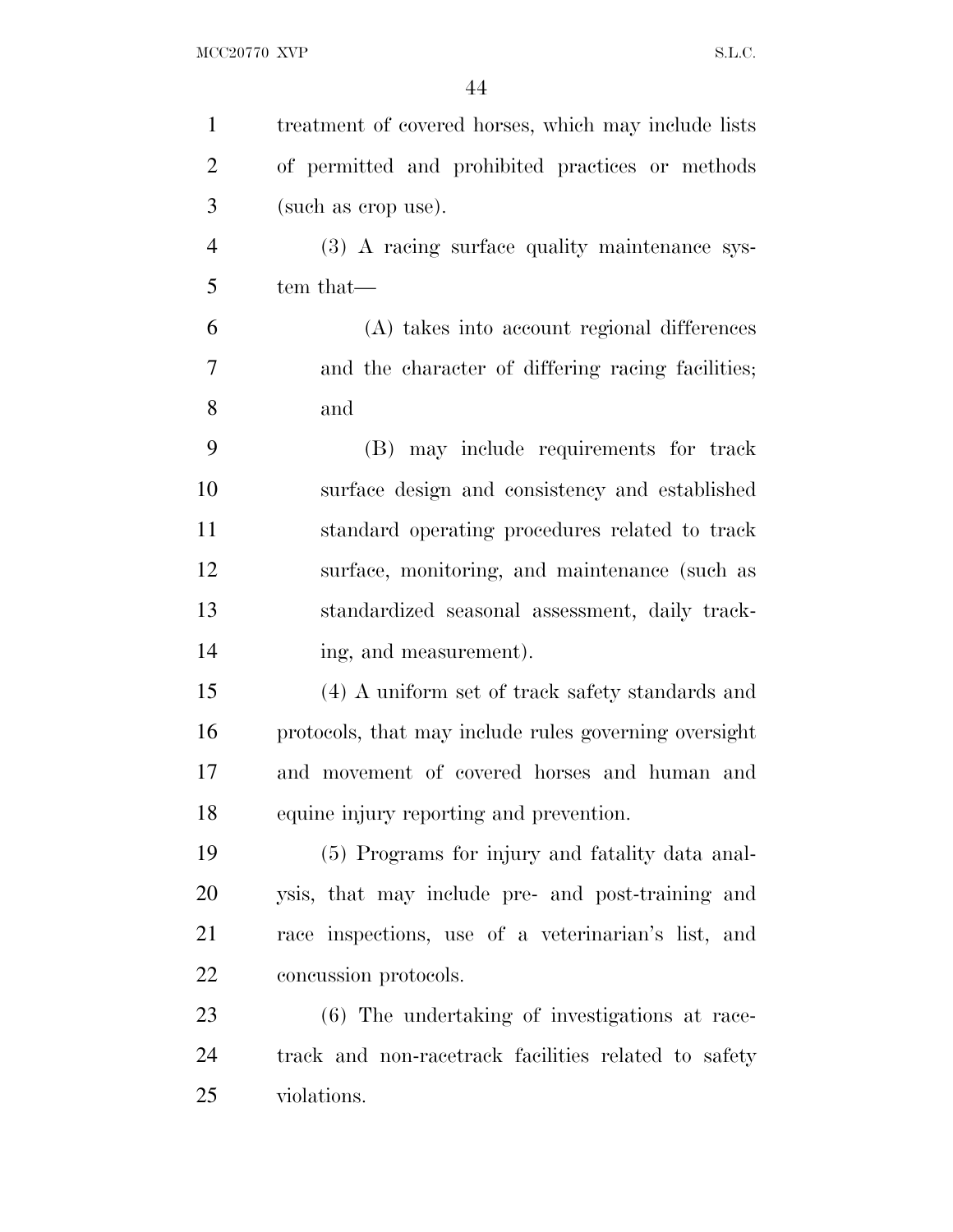| $\mathbf{1}$   | (7) Procedures for investigating, charging, and         |
|----------------|---------------------------------------------------------|
| $\overline{2}$ | adjudicating violations and for the enforcement of      |
| 3              | civil sanctions for violations.                         |
| $\overline{4}$ | (8) A schedule of civil sanctions for violations.       |
| 5              | (9) Disciplinary hearings, which may include            |
| 6              | binding arbitration, civil sanctions, and research.     |
| 7              | (10) Management of violation results.                   |
| 8              | (11) Programs relating to safety and perform-           |
| 9              | ance research and education.                            |
| 10             | (12) An evaluation and accreditation program            |
| 11             | that ensures that racetracks in the United States       |
| 12             | meet the standards described in the elements of the     |
| 13             | Horseracing Safety Program.                             |
| 14             | (c) ACTIVITIES.—The following activities shall be car-  |
| 15             | ried out under the racetrack safety program:            |
| 16             | (1) STANDARDS FOR RACETRACK SAFETY.                     |
| 17             | The development, by the racetrack safety standing       |
| 18             | committee of the Authority in section $3(e)(2)$ of uni- |
| 19             | form standards for racetrack and horseracing safety.    |
| 20             | (2) STANDARDS FOR SAFETY AND PERFORM-                   |
| 21             | ANCE ACCREDITATION.                                     |
| 22             | (A) IN GENERAL.—Not later than<br><b>120</b>            |
| 23             | days before the program effective date, the Au-         |
|                |                                                         |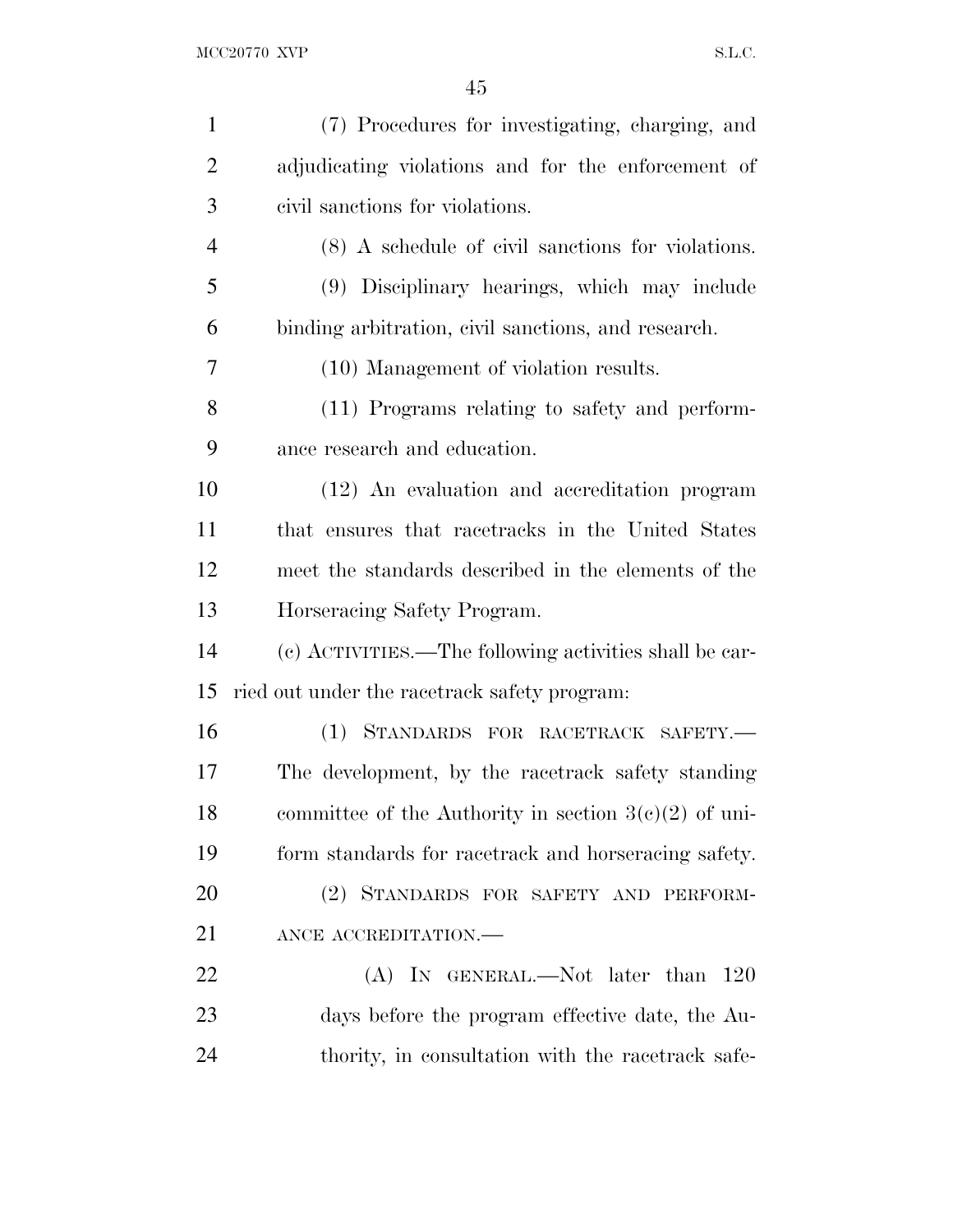| $\mathbf{1}$   | ty standing committee, shall issue, by rule in  |
|----------------|-------------------------------------------------|
| $\overline{2}$ | accordance with section 4—                      |
| 3              | (i) safety and performance standards            |
| $\overline{4}$ | of accreditation for racetracks; and            |
| 5              | (ii) the process by which a racetrack           |
| 6              | may achieve and maintain accreditation by       |
| 7              | the Authority.                                  |
| 8              | (B) MODIFICATIONS.—                             |
| 9              | (i) IN GENERAL.—The Authority may               |
| 10             | modify rules establishing the standards         |
| 11             | issued under subparagraph $(A)$ , as the Au-    |
| 12             | thority considers appropriate.                  |
| 13             | (ii) NOTICE AND COMMENT.—The Au-                |
| 14             | thority shall publish in the Federal Reg-       |
| 15             | ister, and provide an opportunity for public    |
| 16             | comment with respect to, any modification       |
| 17             | under clause (i) in accordance with section     |
| 18             | 4.                                              |
| 19             | (C) EXTENSION OF PROVISIONAL OR IN-             |
| 20             | TERIM ACCREDITATION.—The Authority may,         |
| 21             | by rule in accordance with section 4, extend    |
| 22             | provisional or interim accreditation to a race- |
| 23             | track accredited by the National Thoroughbred   |
| 24             | Racing Association Safety and Integrity Alli-   |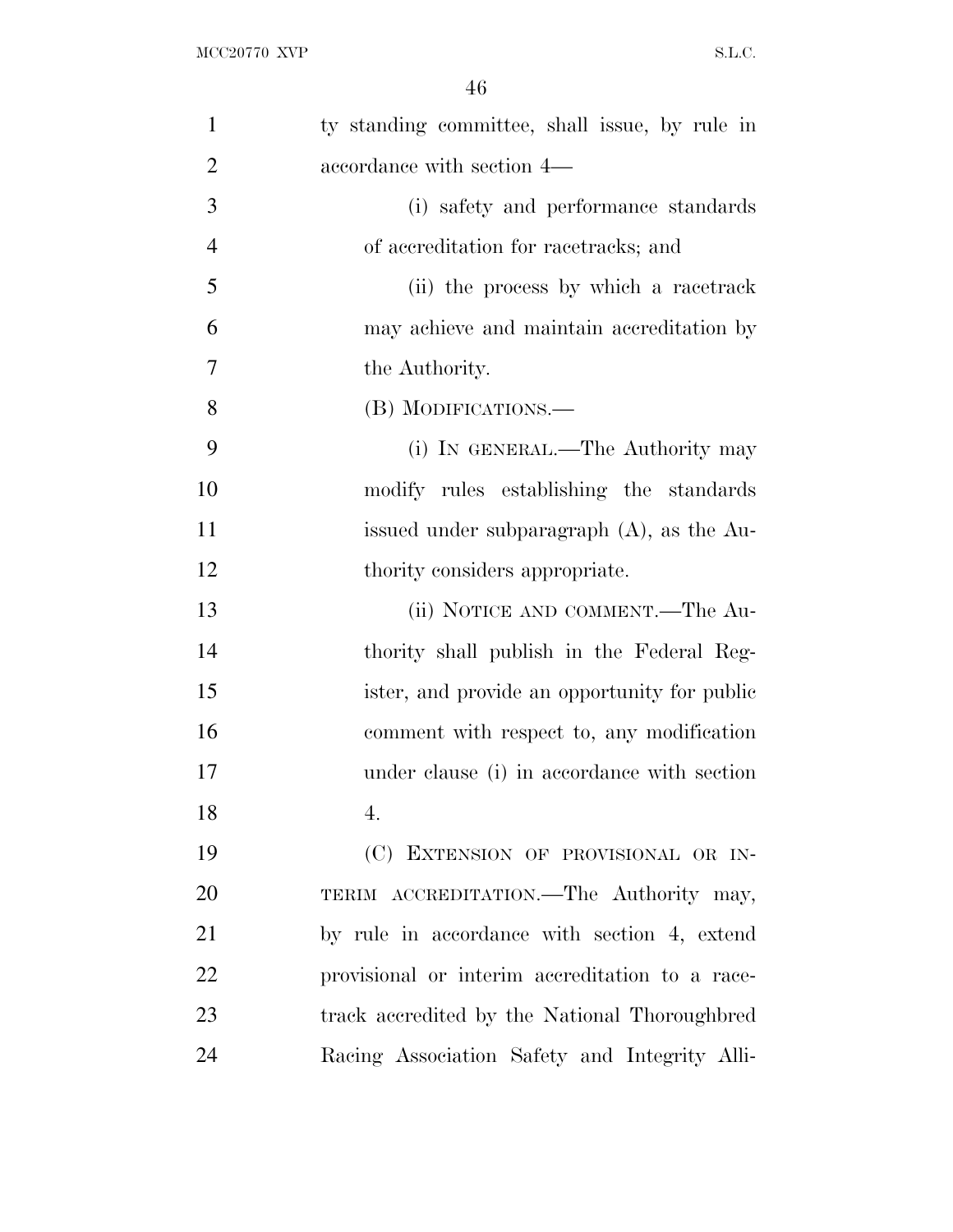| $\mathbf{1}$   | ance on a date before the program effective           |
|----------------|-------------------------------------------------------|
| $\overline{2}$ | date.                                                 |
| 3              | (3) NATIONWIDE SAFETY AND PERFORMANCE                 |
| $\overline{4}$ | DATABASE.                                             |
| 5              | (A) IN GENERAL.—Not later than one year               |
| 6              | after the program effective date, and after no-       |
| 7              | tice and an opportunity for public comment in         |
| 8              | accordance with section 4, the Authority, in          |
| 9              | consultation with the Commission, shall develop       |
| 10             | and maintain a nationwide database of race-           |
| 11             | horse safety, performance, health, and injury         |
| 12             | information for the purpose of conducting an          |
| 13             | epidemiological study.                                |
| 14             | (B) COLLECTION OF INFORMATION.—In                     |
| 15             | accordance with the registration of covered per-      |
| 16             | sons under section $5(d)$ , the Authority may re-     |
| 17             | quire covered persons to collect and submit to        |
| 18             | the database described in subparagraph (A)            |
| 19             | such information as the Authority may require         |
| <b>20</b>      | to further the goal of increased racehorse wel-       |
| 21             | fare.                                                 |
| 22             | SEC. 8. RULE VIOLATIONS AND CIVIL SANCTIONS.          |
| 23             | (a) DESCRIPTION OF RULE VIOLATIONS.—                  |
| 24             | $(1)$ IN GENERAL.—Subject to paragraph $(3)$ ,        |
| 25             | the Authority shall issue, by rule in accordance with |
|                |                                                       |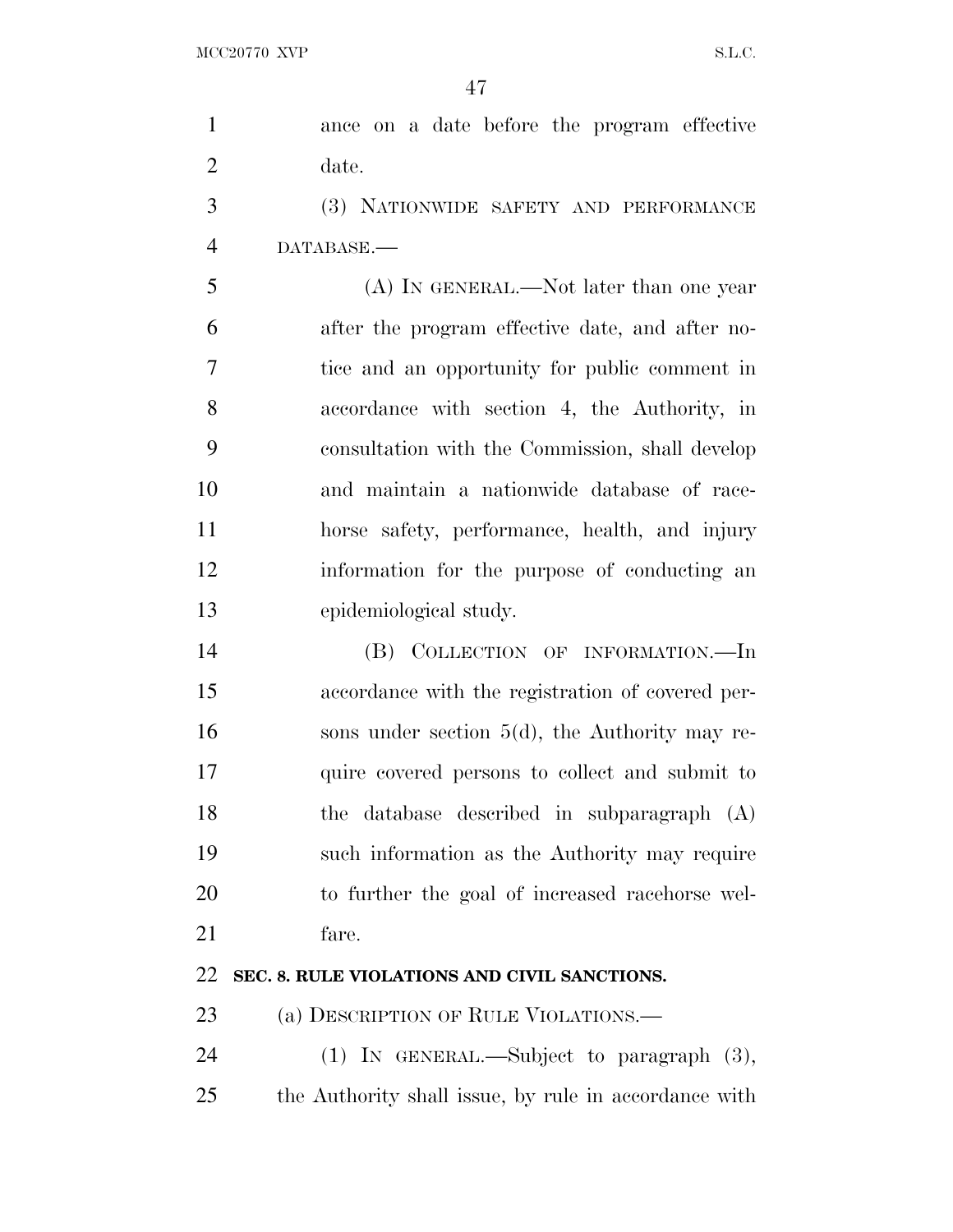| $\mathbf{1}$   | section 4, a description of safety, performance, and |
|----------------|------------------------------------------------------|
| $\overline{2}$ | anti-doping and medication control rule violations   |
| 3              | applicable to covered horses and covered persons.    |
| 4              | (2) ELEMENTS.—The description of rule viola-         |
| 5              | tions established under paragraph (1) may include    |
| 6              | the following:                                       |
| 7              | (A) With respect to a covered horse, strict          |
| 8              | liability for covered trainers for—                  |
| 9              | (i) the presence of a prohibited sub-                |
| 10             | stance or method in a sample or the use of           |
| 11             | a prohibited substance or method;                    |
| 12             | (ii) the presence of a permitted sub-                |
| 13             | stance in a sample in excess of the amount           |
| 14             | allowed by the horseracing anti-doping and           |
| 15             | medication control program; and                      |
| 16             | (iii) the use of a permitted method in               |
| 17             | violation of the applicable limitations es-          |
| 18             | tablished under the horseracing anti-                |
| 19             | doping and medication control program.               |
| 20             | (B) Attempted use of a prohibited sub-               |
| 21             | stance or method on a covered horse.                 |
| 22             | (C) Possession of any prohibited substance           |
| 23             | or method.                                           |
| 24             | (D) Attempted possession of any prohib-              |
| 25             | ited substance or method.                            |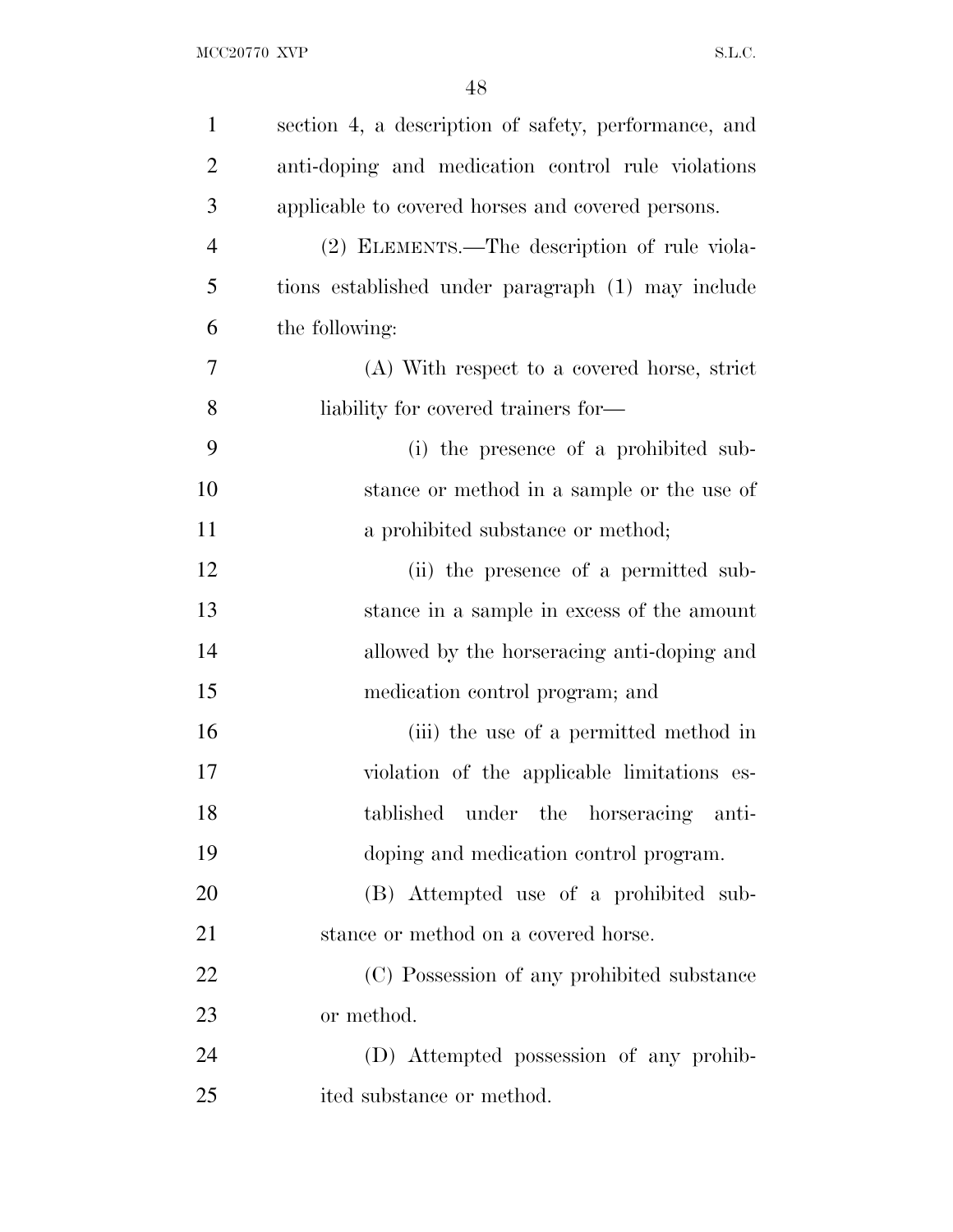| (E) Administration or attempted adminis-          |
|---------------------------------------------------|
| tration of any prohibited substance or method     |
| on a covered horse.                               |
| (F) Refusal or failure, without compelling        |
| justification, to submit a covered horse for sam- |
| ple collection.                                   |
| (G) Failure to cooperate with the Author-         |
| ity or an agent of the Authority during any in-   |
| vestigation.                                      |
| (H) Failure to respond truthfully, to the         |
| best of a covered person's knowledge, to a ques-  |
| tion of the Authority or an agent of the Author-  |
| ity with respect to any matter under the juris-   |
| diction of the Authority.                         |
| (I) Tampering or attempted tampering              |
| with the application of the safety, performance,  |
| or anti-doping and medication control rules or    |
| process adopted by the Authority, including—      |
| (i) the intentional interference, or an           |
| attempt to interfere, with an official or         |
| agent of the Authority;                           |
| (ii) the procurement or the provision             |
| of fraudulent information to the Authority        |
| or agent; and                                     |
|                                                   |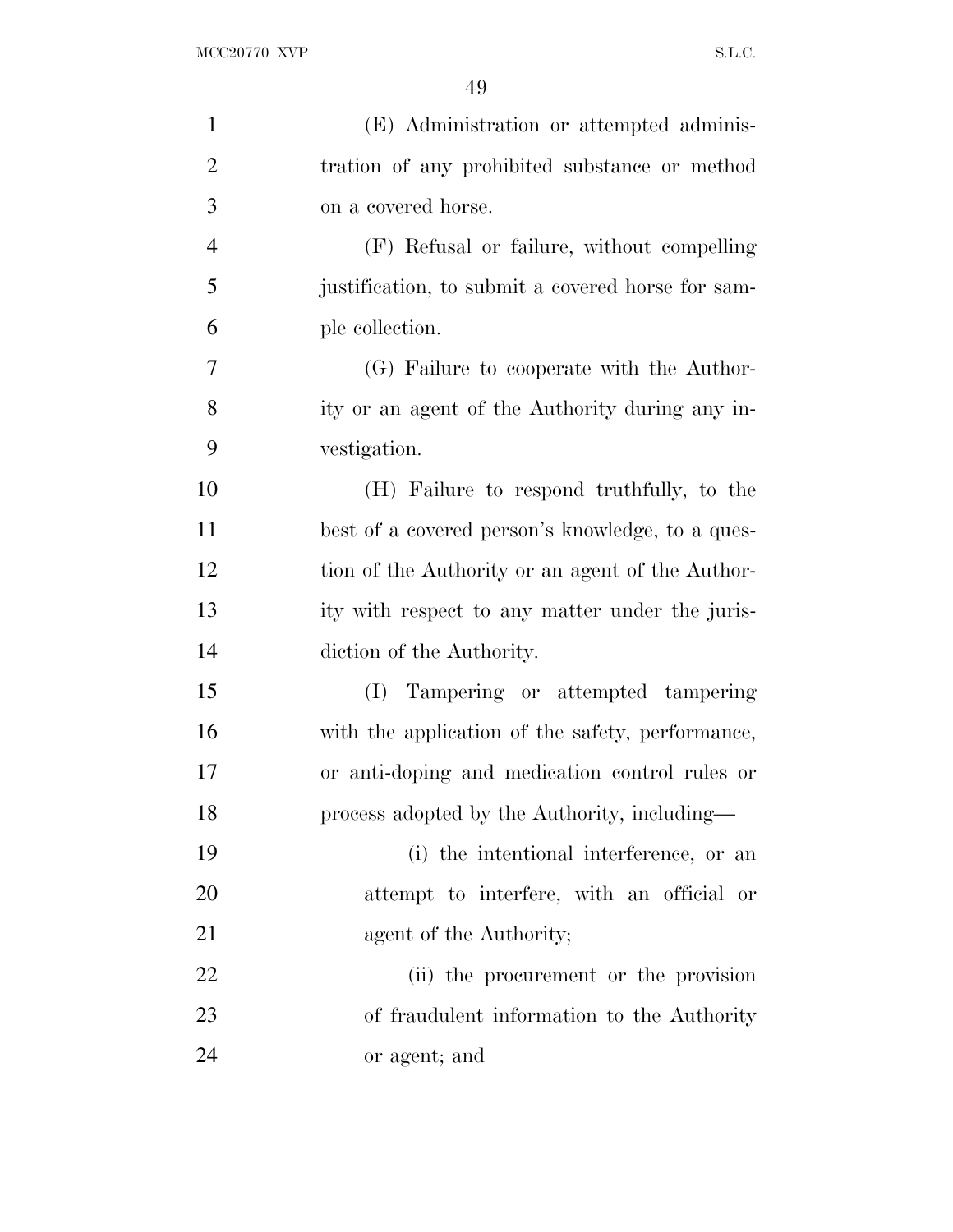$\begin{minipage}{.4\linewidth} \textbf{MCC} 20770 \textbf{ XVP} \end{minipage}$ 

| $\mathbf{1}$   | (iii) the intimidation of, or an attempt           |
|----------------|----------------------------------------------------|
| $\overline{2}$ | to intimidate, a potential witness.                |
| 3              | (J) Trafficking or attempted trafficking in        |
| $\overline{4}$ | any prohibited substance or method.                |
| 5              | (K) Assisting, encouraging, aiding, abet-          |
| 6              | ting, conspiring, covering up, or any other type   |
| 7              | of intentional complicity involving a safety, per- |
| 8              | formance, or anti-doping and medication control    |
| 9              | rule violation.                                    |
| 10             | (L) Threatening or seeking to intimidate a         |
| 11             | person with the intent of discouraging the per-    |
| 12             | son from the good faith reporting to the Au-       |
| 13             | thority, an agent of the Authority or the Com-     |
| 14             | mission, or the anti-doping and medication con-    |
| 15             | trol enforcement agency under section $5(e)$ , of  |
| 16             | information that relates to—                       |
| 17             | (i) an alleged safety, performance, or             |
| 18             | anti-doping and medication control rule            |
| 19             | violation; or                                      |
| 20             | (ii) alleged noncompliance with a safe-            |
| 21             | ty, performance, or anti-doping and medi-          |
| 22             | cation control rule.                               |
| 23             | (b) TESTING LABORATORIES.—                         |
| 24             | (1) ACCREDITATION AND STANDARDS.-Not               |
| 25             | later than 120 days before the program effective   |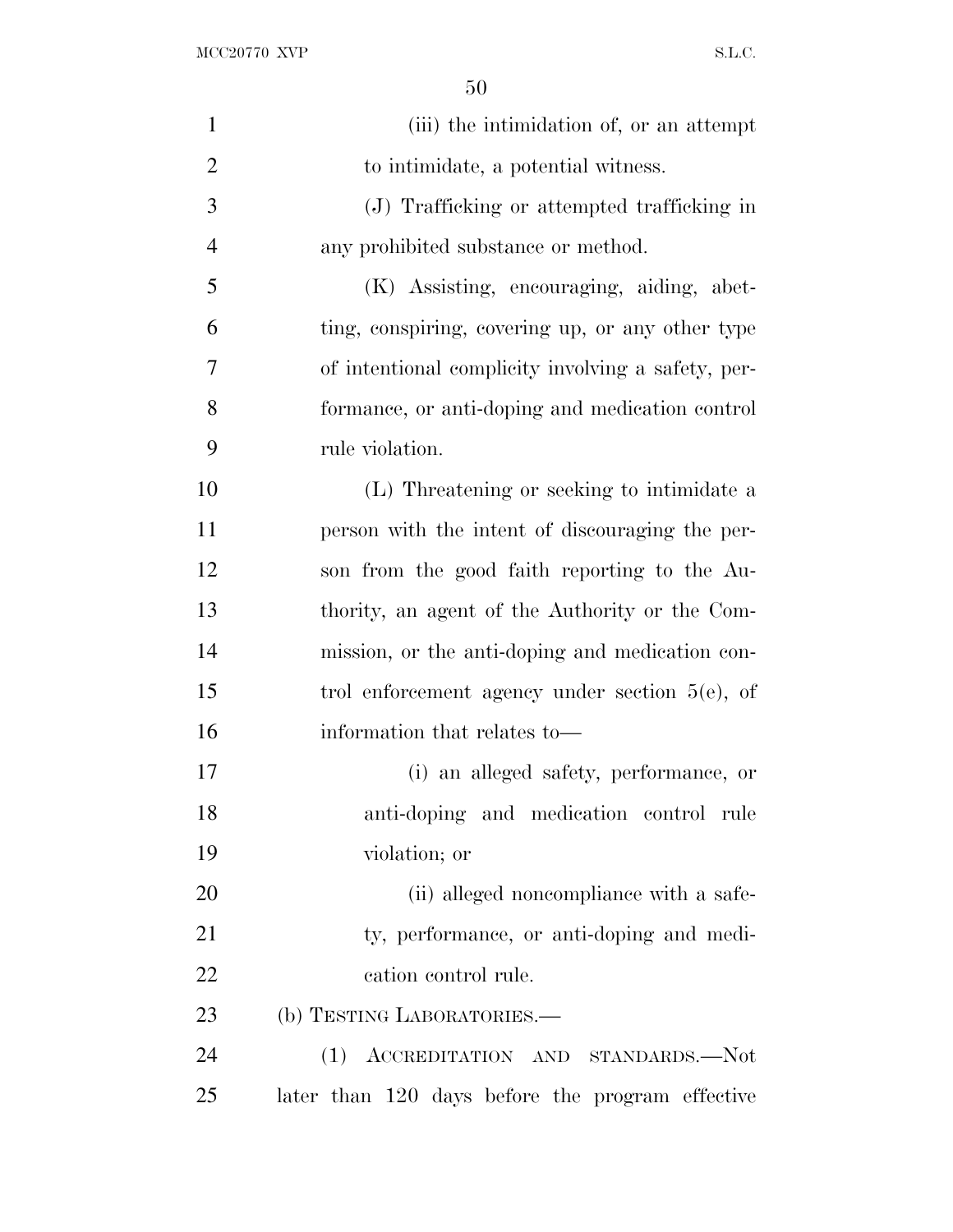| $\mathbf{1}$   | date, the Authority shall, in consultation with the    |
|----------------|--------------------------------------------------------|
| $\overline{2}$ | anti-doping and medication control enforcement         |
| 3              | agency, establish, by rule in accordance with section  |
| $\overline{4}$ | $4-$                                                   |
| 5              | (A) standards of accreditation for labora-             |
| 6              | tories involved in testing samples from covered        |
| 7              | horses;                                                |
| 8              | (B) the process for achieving and main-                |
| 9              | taining accreditation; and                             |
| 10             | (C) the standards and protocols for testing            |
| 11             | such samples.                                          |
| 12             | (2) ADMINISTRATION.—The accreditation of               |
| 13             | laboratories and the conduct of audits of accredited   |
| 14             | laboratories to ensure compliance with Authority       |
| 15             | rules shall be administered by the anti-doping and     |
| 16             | medication control enforcement agency. The anti-       |
| 17             | doping and medication control enforcement agency       |
| 18             | shall have the authority to require specific test sam- |
| 19             | ples to be directed to and tested by laboratories hav- |
| 20             | ing special expertise in the required tests.           |
| 21             | EXTENSION OF PROVISIONAL OR INTERIM<br>(3)             |
| 22             | ACCREDITATION.—The Authority may, by rule in ac-       |
| 23             | cordance with section 4, extend provisional or in-     |
| 24             | terim accreditation to a laboratory accredited by the  |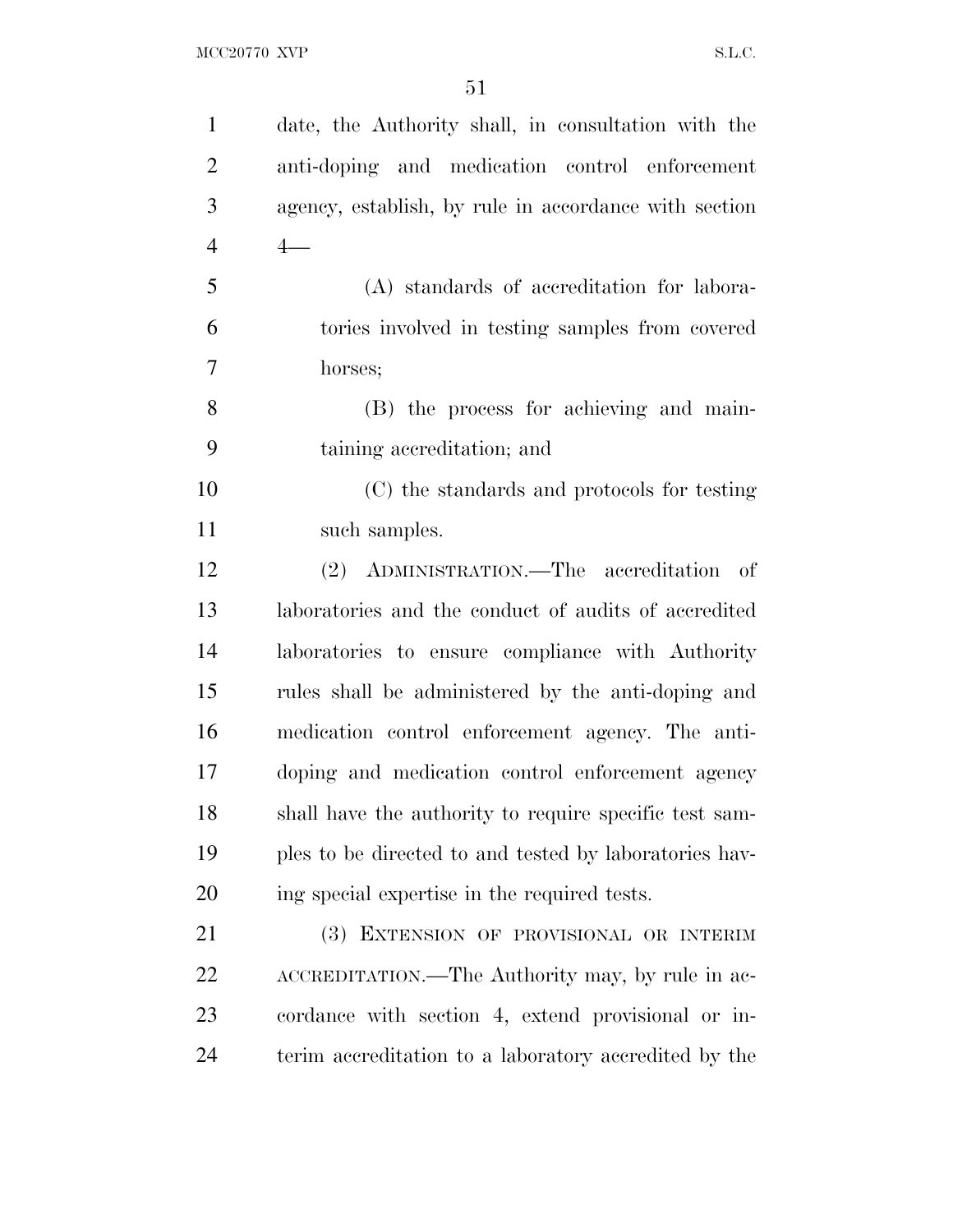$\begin{minipage}{.4\linewidth} \textbf{MCC} 20770 \textbf{ XVP} \end{minipage}$ 

| $\mathbf{1}$   | Racing Medication and Testing Consortium, Inc., on                |
|----------------|-------------------------------------------------------------------|
| $\overline{2}$ | a date before the program effective date.                         |
| 3              | (4) SELECTION OF LABORATORIES.-                                   |
| $\overline{4}$ | (A) IN GENERAL.—Except as provided in                             |
| 5              | paragraph (2), a State racing commission may                      |
| 6              | select a laboratory accredited in accordance                      |
| 7              | with the standards established under paragraph                    |
| 8              | (1) to test samples taken in the applicable                       |
| 9              | State.                                                            |
| 10             | (B) SELECTION BY THE AUTHORITY.—If a                              |
| 11             | State racing commission does not select an ac-                    |
| 12             | credited laboratory under subparagraph (A),                       |
| 13             | the Authority shall select such a laboratory to                   |
| 14             | test samples taken in the State concerned.                        |
| 15             | RESULTS MANAGEMENT AND DISCIPLINARY<br>$\left( \mathrm{e}\right)$ |
| 16             | PROCESS.-                                                         |
| 17             | $(1)$ IN GENERAL.—Not later than 120 days be-                     |
| 18             | fore the program effective date, the Authority shall              |
| 19             | establish in accordance with section 4—                           |
| 20             | (A) rules for safety, performance, and anti-                      |
| 21             | doping and medication control results manage-                     |
| 22             | ment; and                                                         |
| 23             | (B) the disciplinary process for safety, per-                     |
| 24             | formance, and anti-doping and medication con-                     |
| 25             | trol rule violations.                                             |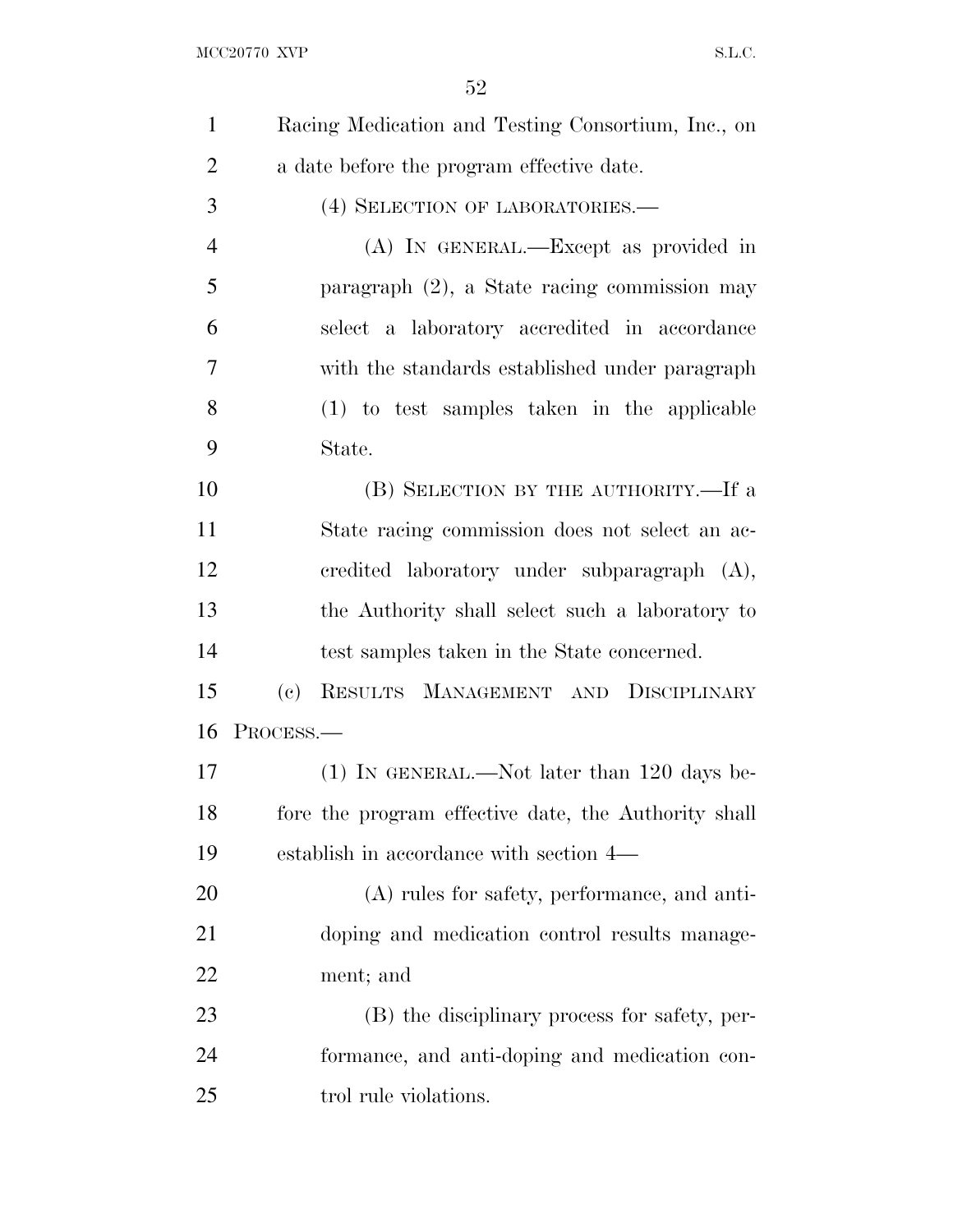| $\mathbf{1}$   | (2) ELEMENTS.—The rules and process estab-              |
|----------------|---------------------------------------------------------|
| $\overline{2}$ | lished under paragraph (1) shall include the fol-       |
| 3              | lowing:                                                 |
| $\overline{4}$ | (A) Provisions for notification of safety,              |
| 5              | performance, and anti-doping and medication             |
| 6              | control rule violations.                                |
| 7              | (B) Hearing procedures.                                 |
| 8              | (C) Standards for burden of proof.                      |
| 9              | (D) Presumptions.                                       |
| 10             | (E) Evidentiary rules.                                  |
| 11             | (F) Appeals.                                            |
| 12             | (G) Guidelines for confidentiality and pub-             |
| 13             | lic reporting of decisions.                             |
| 14             | DUE PROCESS.—The rules established<br>(3)               |
| 15             | under paragraph (1) shall provide for adequate due      |
| 16             | process, including impartial hearing officers or tribu- |
| 17             | nals commensurate with the seriousness of the al-       |
| 18             | leged safety, performance, or anti-doping and medi-     |
| 19             | cation control rule violation and the possible civil    |
| 20             | sanctions for such violation.                           |
| 21             | (d) CIVIL SANCTIONS.—                                   |
| 22             | (1) IN GENERAL.—The Authority shall estab-              |
| 23             | lish uniform rules, in accordance with section 4, im-   |
| 24             | posing civil sanctions against covered persons or cov-  |
|                |                                                         |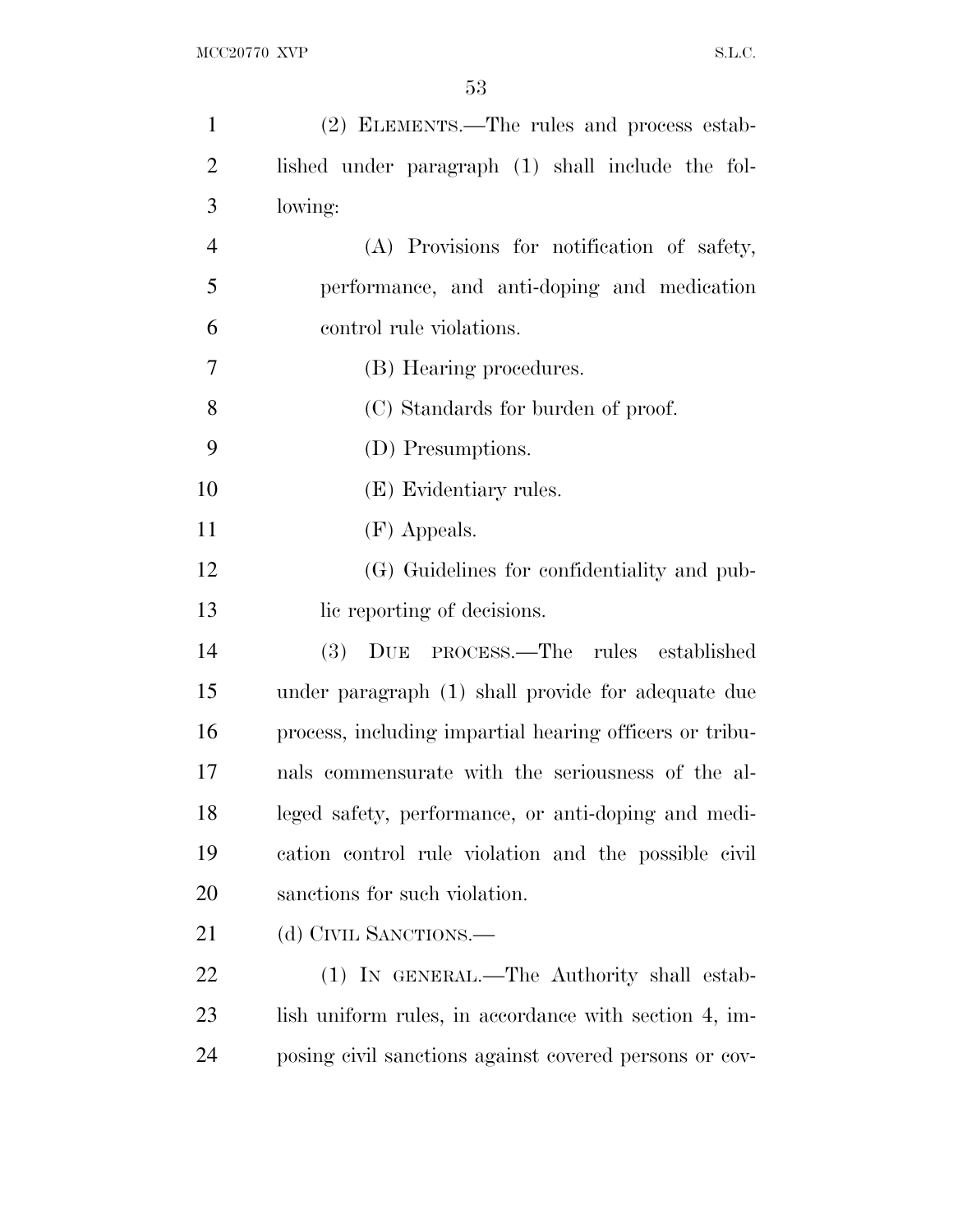| $\mathbf{1}$   | ered horses for safety, performance, and anti-doping       |
|----------------|------------------------------------------------------------|
| $\overline{2}$ | and medication control rule violations.                    |
| 3              | (2) REQUIREMENTS.—The rules established                    |
| $\overline{4}$ | under paragraph $(1)$ shall—                               |
| 5              | $(A)$ take into account the unique aspects of              |
| 6              | horseracing;                                               |
| 7              | (B) be designed to ensure fair and trans-                  |
| 8              | parent horseraces; and                                     |
| 9              | (C) deter safety, performance, and anti-                   |
| 10             | doping and medication control rule violations.             |
| 11             | (3) SEVERITY.—The civil sanctions under para-              |
| 12             | $graph(1)$ may include—                                    |
| 13             | lifetime bans from horseracing,<br>(A)                     |
| 14             | disgorgement of purses, monetary fines and                 |
| 15             | penalties, and changes to the order of finish in           |
| 16             | covered races; and                                         |
| 17             | (B) with respect to anti-doping and medi-                  |
| 18             | cation control rule violators, an opportunity to           |
| 19             | reduce the applicable civil sanctions that is              |
| 20             | comparable to the opportunity provided by the              |
| 21             | Protocol for Olympic Movement Testing of the               |
| 22             | United States Anti-Doping Agency.                          |
| 23             | (e) MODIFICATIONS.—The Authority may propose a             |
| 24             | modification to any rule established under this section as |
| 25             | the Authority considers appropriate, and the proposed      |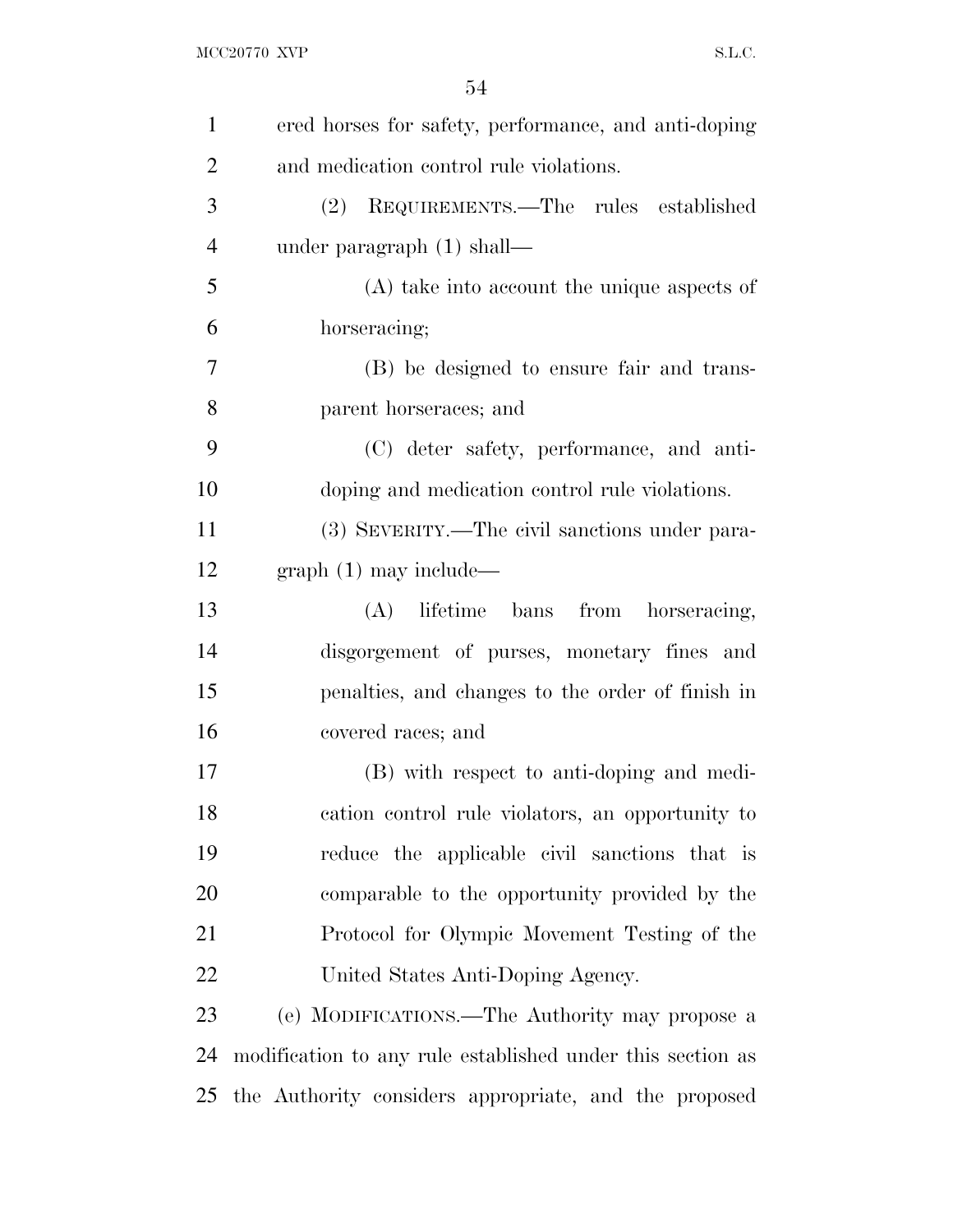MCC20770 XVP S.L.C.

 modification shall be submitted to and considered by the Commission in accordance with section 4.

#### **SEC. 9. REVIEW OF FINAL DECISIONS OF THE AUTHORITY.**

 (a) NOTICE OF CIVIL SANCTIONS.— If the Authority imposes a final civil sanction for a violation committed by a covered person pursuant to the rules or standards of the Authority, the Authority shall promptly submit to the Commission notice of the civil sanction in such form as the Commission may require.

(b) REVIEW BY ADMINISTRATIVE LAW JUDGE.—

 (1) IN GENERAL.—With respect to a final civil sanction imposed by the Authority, on application by the Commission or a person aggrieved by the civil sanction filed not later than 30 days after the date on which notice under subsection (a) is submitted, the civil sanction shall be subject to de novo review by an administrative law judge.

18 (2) NATURE OF REVIEW.—

 (A) IN GENERAL.—In matters reviewed under this subsection, the administrative law 21 judge shall determine whether—

 (i) a person has engaged in such acts or practices, or has omitted such acts or practices, as the Authority has found the person to have engaged in or omitted;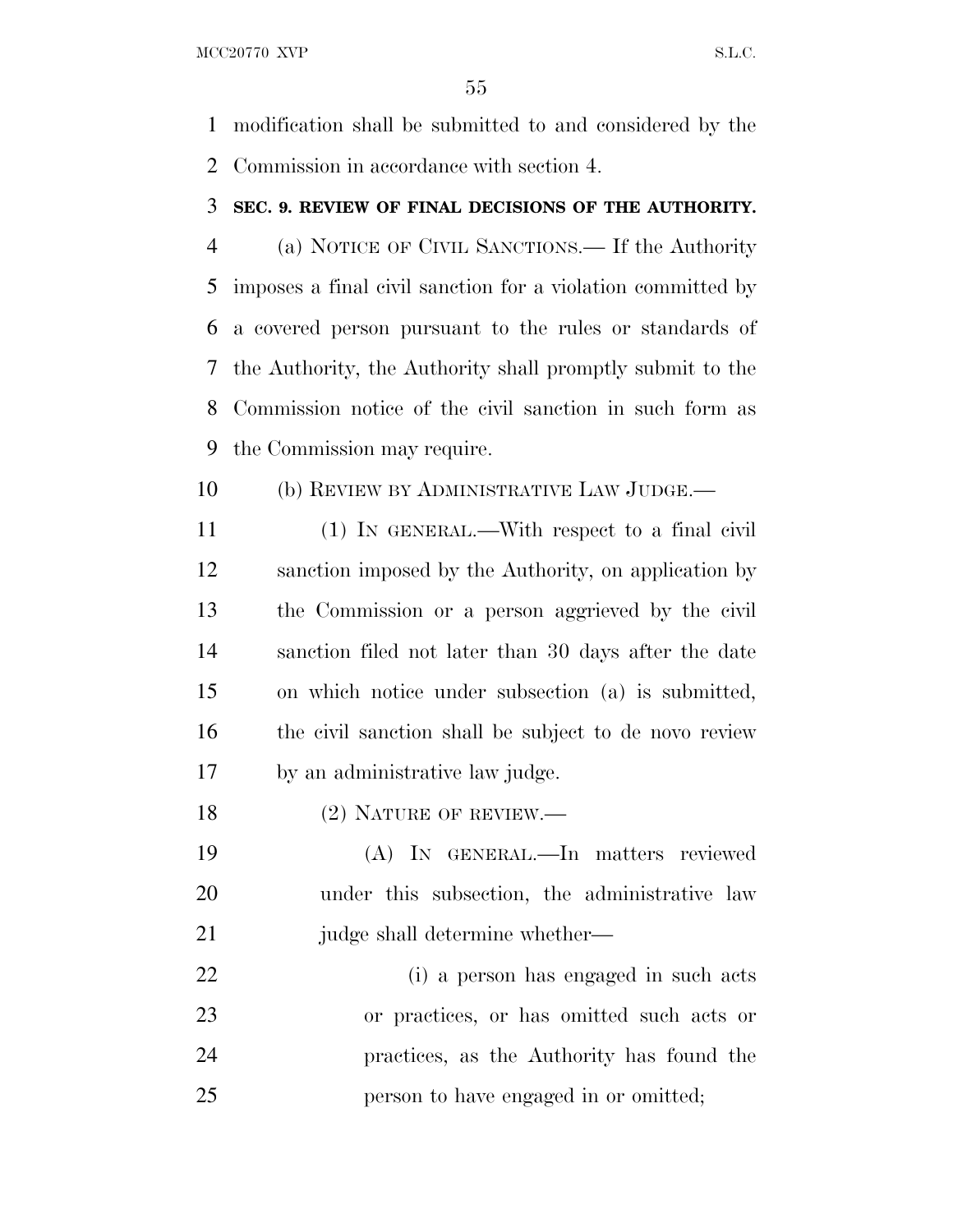| $\mathbf{1}$   | (ii) such acts, practices, or omissions         |
|----------------|-------------------------------------------------|
| $\overline{2}$ | are in violation of this Act or the anti-       |
| 3              | doping and medication control or racetrack      |
| $\overline{4}$ | safety rules approved by the Commission;        |
| 5              | <b>or</b>                                       |
| 6              | (iii) the final civil sanction of the Au-       |
| $\overline{7}$ | thority was arbitrary, capricious, an abuse     |
| 8              | of discretion, or otherwise not in accord-      |
| 9              | ance with law.                                  |
| 10             | (B) CONDUCT OF HEARING.—An adminis-             |
| 11             | trative law judge shall conduct a hearing under |
| 12             | this subsection in such a manner as the Com-    |
| 13             | mission may specify by rule, which shall con-   |
| 14             | form to section 556 of title 5, United States   |
| 15             | Code.                                           |
| 16             | (3)<br>DECISION BY ADMINISTRATIVE<br>LAW        |
| 17             | $JUDGE$ .                                       |
| 18             | $(A)$ In GENERAL.—With respect to a mat-        |
| 19             | ter reviewed under this subsection, an adminis- |
| 20             | trative law judge—                              |
| 21             | (i) shall render a decision not later           |
| 22             | than 60 days after the conclusion of the        |
| 23             | hearing;                                        |
| 24             | (ii) may affirm, reverse, modify, set           |
| 25             | aside, or remand for further proceedings,       |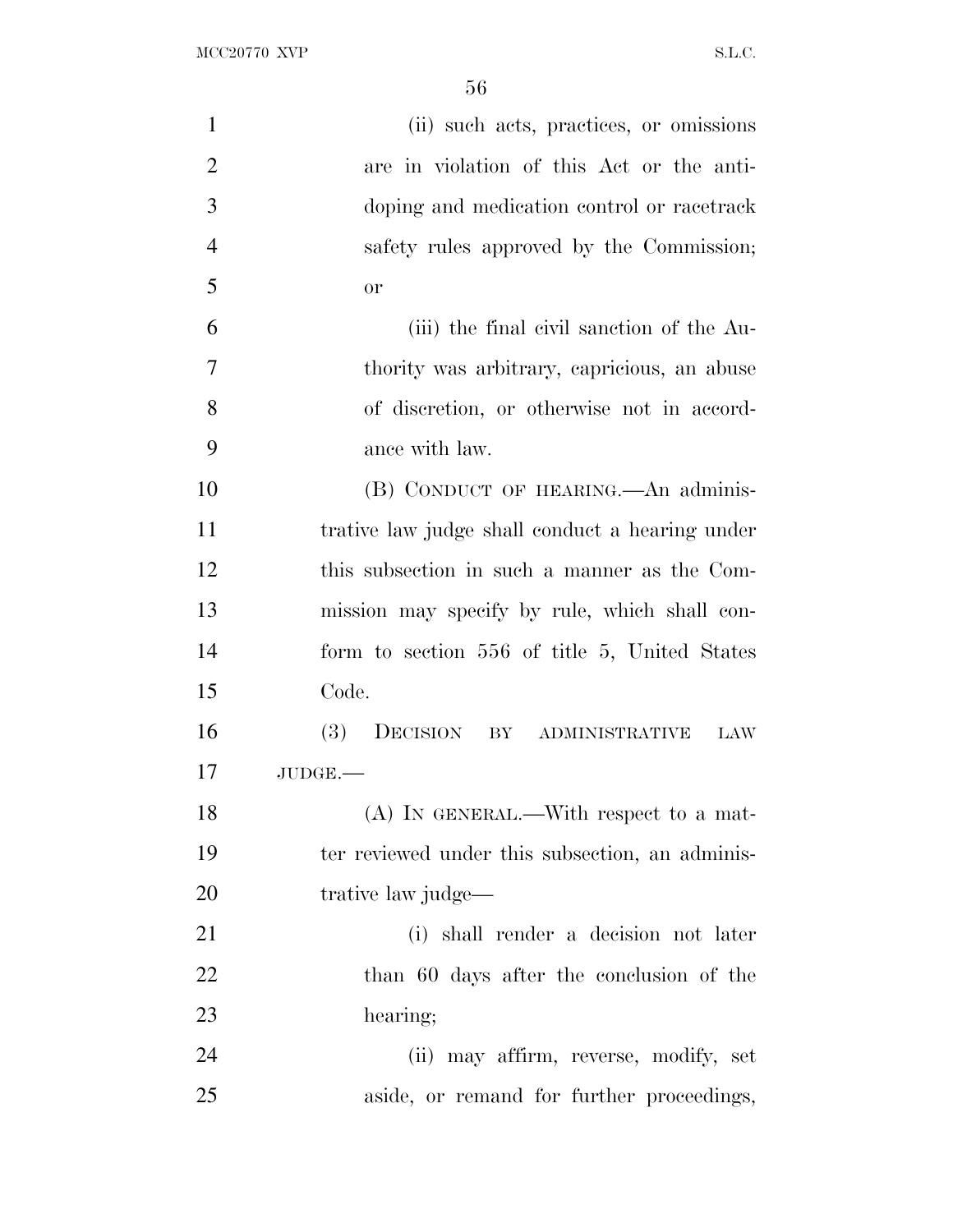| $\mathbf{1}$   | in whole or in part, the final civil sanction          |
|----------------|--------------------------------------------------------|
| $\overline{2}$ | of the Authority; and                                  |
| 3              | (iii) may make any finding or conclu-                  |
| $\overline{4}$ | sion that, in the judgment of the adminis-             |
| 5              | trative law judge, is proper and based on              |
| 6              | the record.                                            |
| 7              | (B) FINAL DECISION.—A decision under                   |
| 8              | this paragraph shall constitute the decision of        |
| 9              | Commission without further proceedings<br>the.         |
| 10             | unless a notice or an application for review is        |
| 11             | timely filed under subsection (c).                     |
| 12             | (c) REVIEW BY COMMISSION.—                             |
| 13             | (1) NOTICE OF REVIEW BY COMMISSION.—The                |
| 14             | Commission may, on its own motion, review any de-      |
| 15             | cision of an administrative law judge issued under     |
| 16             | subsection $(b)(4)$ by providing written notice to the |
| 17             | Authority and any interested party not later than 30   |
| 18             | days after the date on which the administrative law    |
| 19             | judge issues the decision.                             |
| 20             | $(2)$ APPLICATION FOR REVIEW.—                         |
| 21             | (A) IN GENERAL.—The Authority or a per-                |
| 22             | son aggrieved by a decision issued under sub-          |
| 23             | section $(b)(4)$ may petition the Commission for       |
| 24             | review of such decision by filing an application       |
| 25             | for review not later than 30 days after the date       |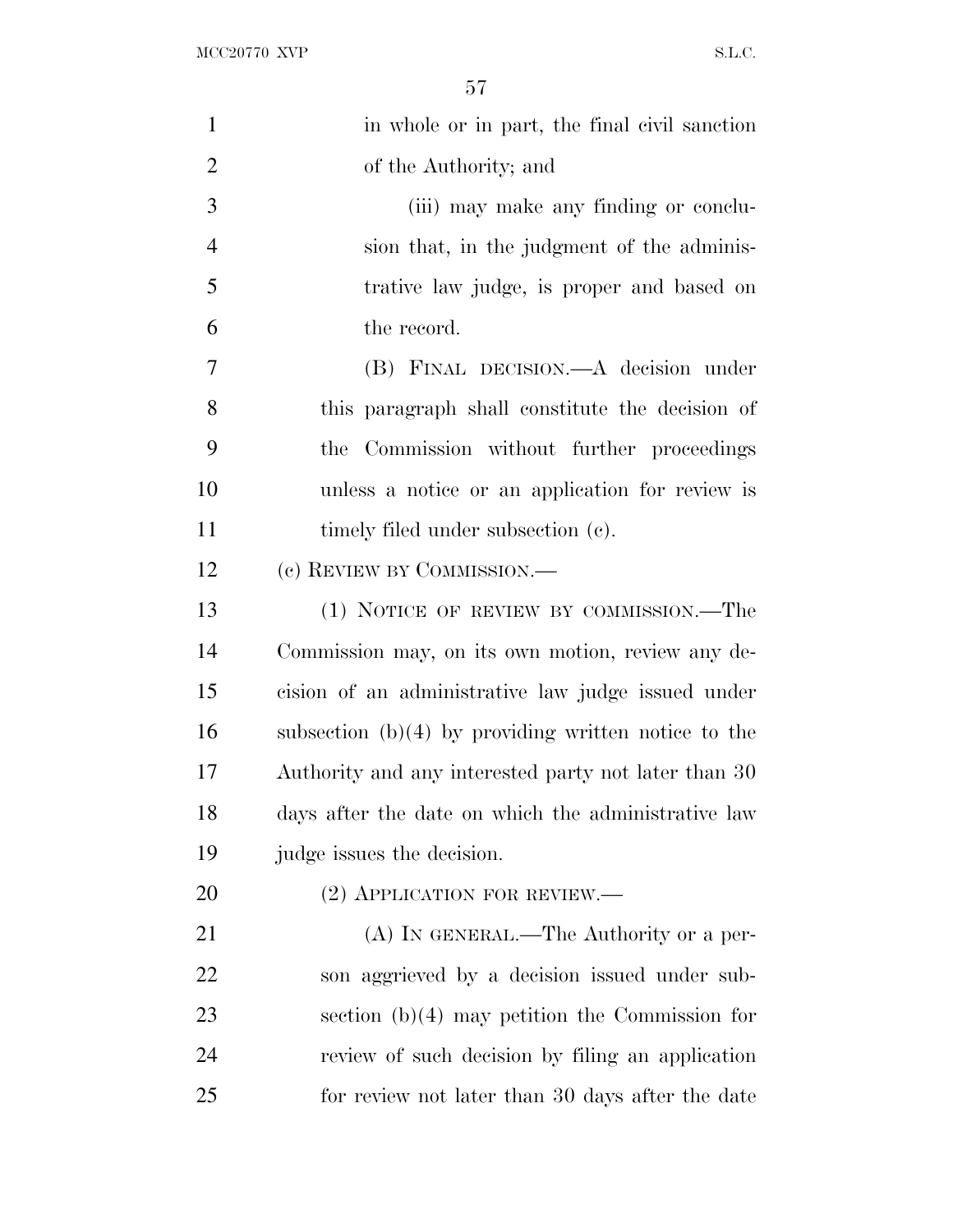| $\mathbf{1}$   | on which the administrative law judge issues     |
|----------------|--------------------------------------------------|
| $\overline{2}$ | the decision.                                    |
| 3              | (B) EFFECT OF DENIAL OF APPLICATION              |
| $\overline{4}$ | FOR REVIEW.—If an application for review         |
| 5              | under subparagraph $(A)$ is denied, the decision |
| 6              | of the administrative law judge shall constitute |
| 7              | the decision of the Commission without further   |
| 8              | proceedings.                                     |
| 9              | (C) DISCRETION OF COMMISSION.—                   |
| 10             | (i) IN GENERAL.—A decision with re-              |
| 11             | spect to whether to grant an application         |
| 12             | for review under subparagraph (A) is sub-        |
| 13             | ject to the discretion of the Commission.        |
| 14             | (ii) MATTERS TO BE CONSIDERED.-                  |
| 15             | In determining whether to grant such an          |
| 16             | application for review, the Commission           |
| 17             | shall consider whether the application           |
| 18             | makes a reasonable showing that—                 |
| 19             | (I) a prejudicial error was com-                 |
| 20             | mitted in the conduct of the pro-                |
| 21             | ceeding; or                                      |
| 22             | (II) the decision involved—                      |
| 23             | (aa) an erroneous applica-                       |
| 24             | tion of the anti-doping and medi-                |
| 25             | cation control or racetrack safety               |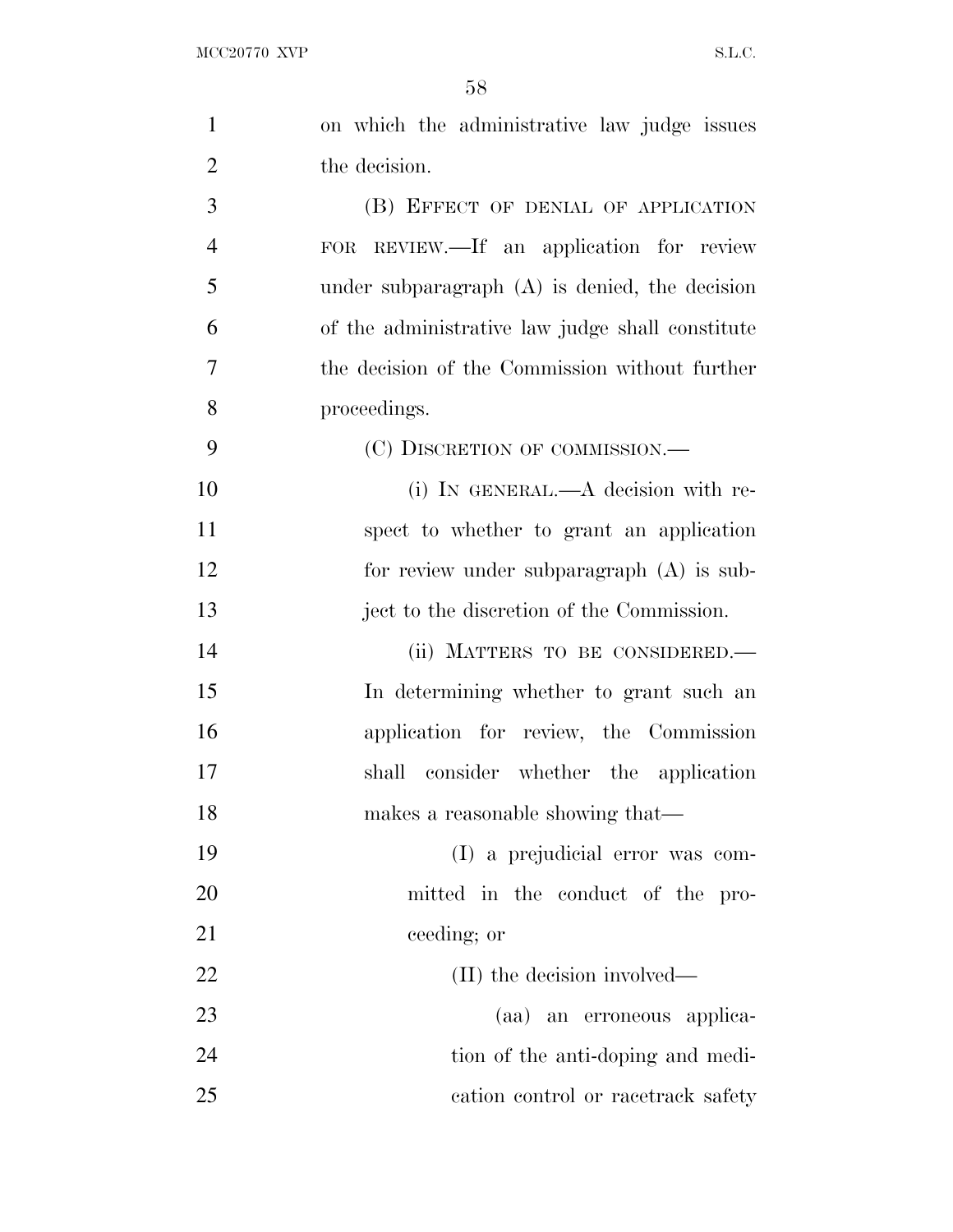| $\mathbf{1}$   | rules approved by the Commis-                 |
|----------------|-----------------------------------------------|
| $\overline{2}$ | sion; or                                      |
| 3              | (bb) an exercise of discretion                |
| $\overline{4}$ | or a decision of law or policy that           |
| 5              | warrants review by the Commis-                |
| 6              | sion.                                         |
| 7              | $(3)$ NATURE OF REVIEW.—                      |
| 8              | (A) IN GENERAL.—In matters reviewed           |
| 9              | under this subsection, the Commission may—    |
| 10             | (i) affirm, reverse, modify, set aside,       |
| 11             | remand for further proceedings, in<br>or      |
| 12             | whole or in part, the decision of the admin-  |
| 13             | istrative law judge; and                      |
| 14             | (ii) make any finding or conclusion           |
| 15             | that, in the judgement of the Commission,     |
| 16             | is proper and based on the record.            |
| 17             | (B) DE NOVO REVIEW.—The Commission            |
| 18             | shall review de novo the factual findings and |
| 19             | conclusions of law made by the administrative |
| 20             | law judge.                                    |
| 21             | (C) CONSIDERATION OF ADDITIONAL EVI-          |
| 22             | DENCE.                                        |
| 23             | (i)<br>MOTION BY COMMISSION.—The              |
| 24             | Commission may, on its own motion, allow      |
| 25             | the consideration of additional evidence.     |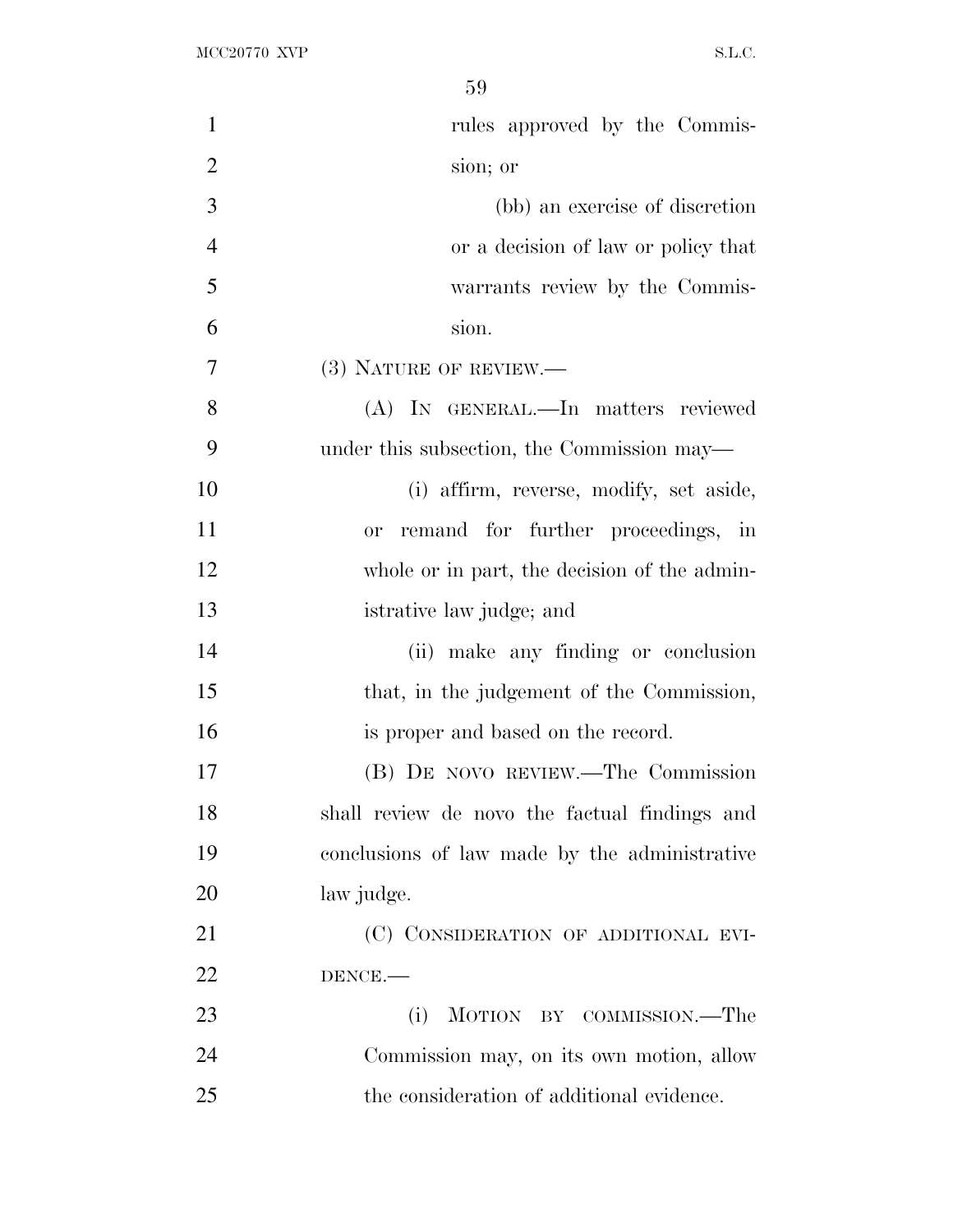| 1              | (ii) MOTION BY A PARTY.—                                     |
|----------------|--------------------------------------------------------------|
| $\overline{2}$ | (I) IN GENERAL.—A party may                                  |
| 3              | file a motion to consider additional                         |
| $\overline{4}$ | evidence at any time before the                              |
| 5              | issuance of a decision by the Commis-                        |
| 6              | sion, which shall show, with particu-                        |
| $\overline{7}$ | larity, that—                                                |
| 8              | (aa) such additional evidence                                |
| 9              | is material; and                                             |
| 10             | (bb) there were reasonable                                   |
| 11             | grounds for failure to submit the                            |
| 12             | evidence previously.                                         |
| 13             | (II) PROCEDURE.—The Commis-                                  |
| 14             | sion may—                                                    |
| 15             | (aa) accept or hear addi-                                    |
| 16             | tional evidence; or                                          |
| 17             | (bb) remand the proceeding                                   |
| 18             | to the administrative law judge                              |
| 19             | the consideration of addi-<br>for                            |
| 20             | tional evidence.                                             |
| 21             | (d) STAY OF PROCEEDINGS.—Review by an adminis-               |
| 22             | trative law judge or the Commission under this section       |
| 23             | shall not operate as a stay of a final civil sanction of the |
| 24             | Authority unless the administrative law judge or Commis-     |

sion orders such a stay.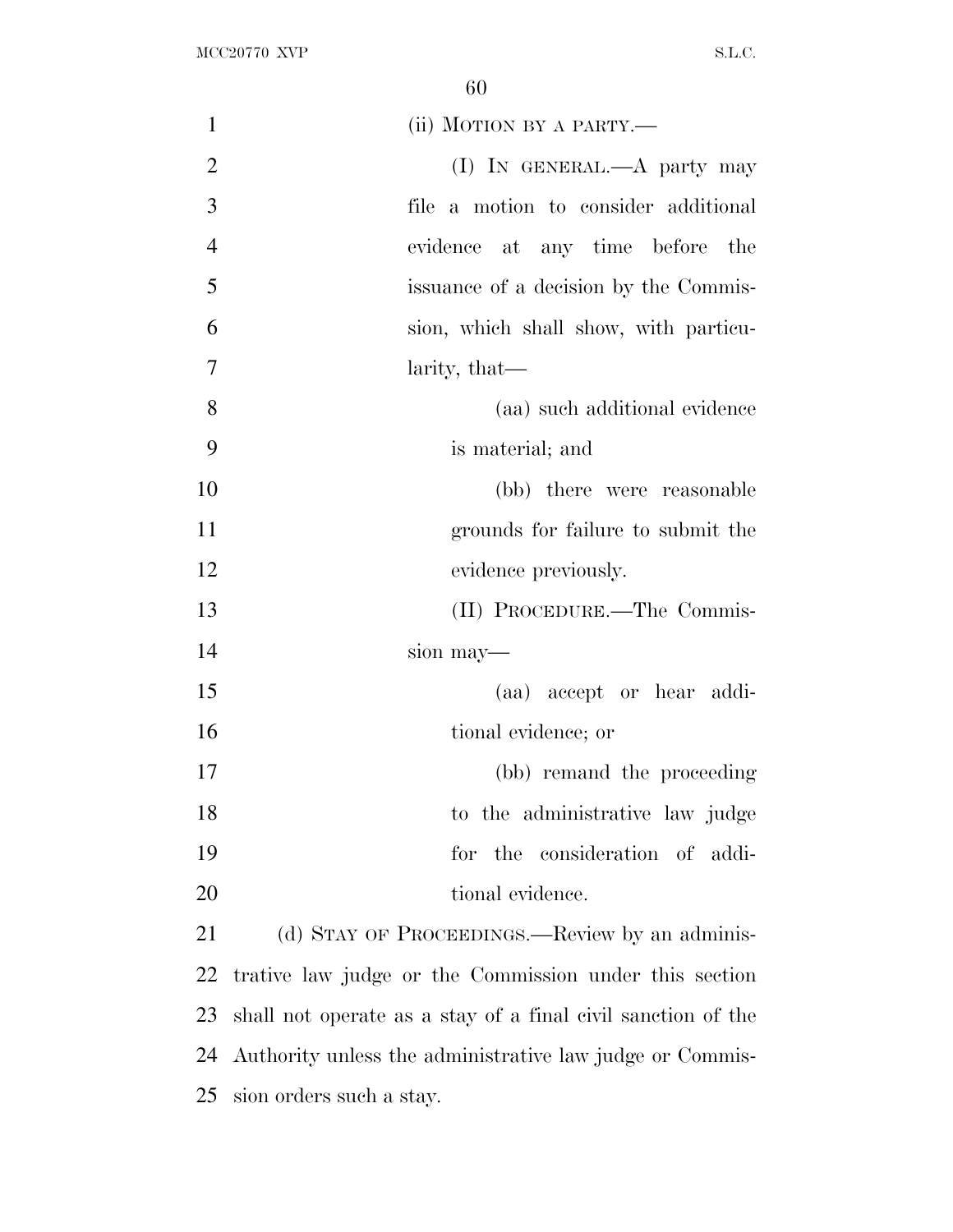| $\mathbf{1}$   | SEC. 10. UNFAIR OR DECEPTIVE ACTS OR PRACTICES.                  |
|----------------|------------------------------------------------------------------|
| $\overline{2}$ | The sale of a covered horse, or of any other horse               |
| 3              | in anticipation of its future participation in a covered race,   |
| 4              | shall be considered an unfair or deceptive act or practice       |
| 5              | in or affecting commerce under section $5(a)$ of the Federal     |
| 6              | Trade Commission Act $(15 \text{ U.S.C. } 45(a))$ if the seller— |
| 7              | (1) knows or has reason to know the horse has                    |
| 8              | been administered—                                               |
| 9              | $(A)$ a bisphosphonate prior to the horse's                      |
| 10             | fourth birthday; or                                              |
| 11             | (B) any other substance or method the Au-                        |
| 12             | thority determines has a long-term degrading                     |
| 13             | effect on the soundness of the covered horse;                    |
| 14             | and                                                              |
| 15             | (2) fails to disclose to the buyer the administra-               |
| 16             | tion of the bisphosphonate or other substance or                 |
| 17             | method described in paragraph $(1)(B)$ .                         |
| 18             | SEC. 11. STATE DELEGATION; COOPERATION.                          |
| 19             | (a) STATE DELEGATION.—                                           |
| 20             | (1) IN GENERAL.—The Authority may enter                          |
| 21             | into an agreement with a State racing commission to              |
| 22             | implement, within the jurisdiction of the State rac-             |
| 23             | ing commission, a component of the racetrack safety              |
| 24             | program or, with the concurrence of the anti-doping              |
| 25             | and medication control enforcement agency under                  |
| 26             | section $5(e)$ , a component of the horseracing anti-            |